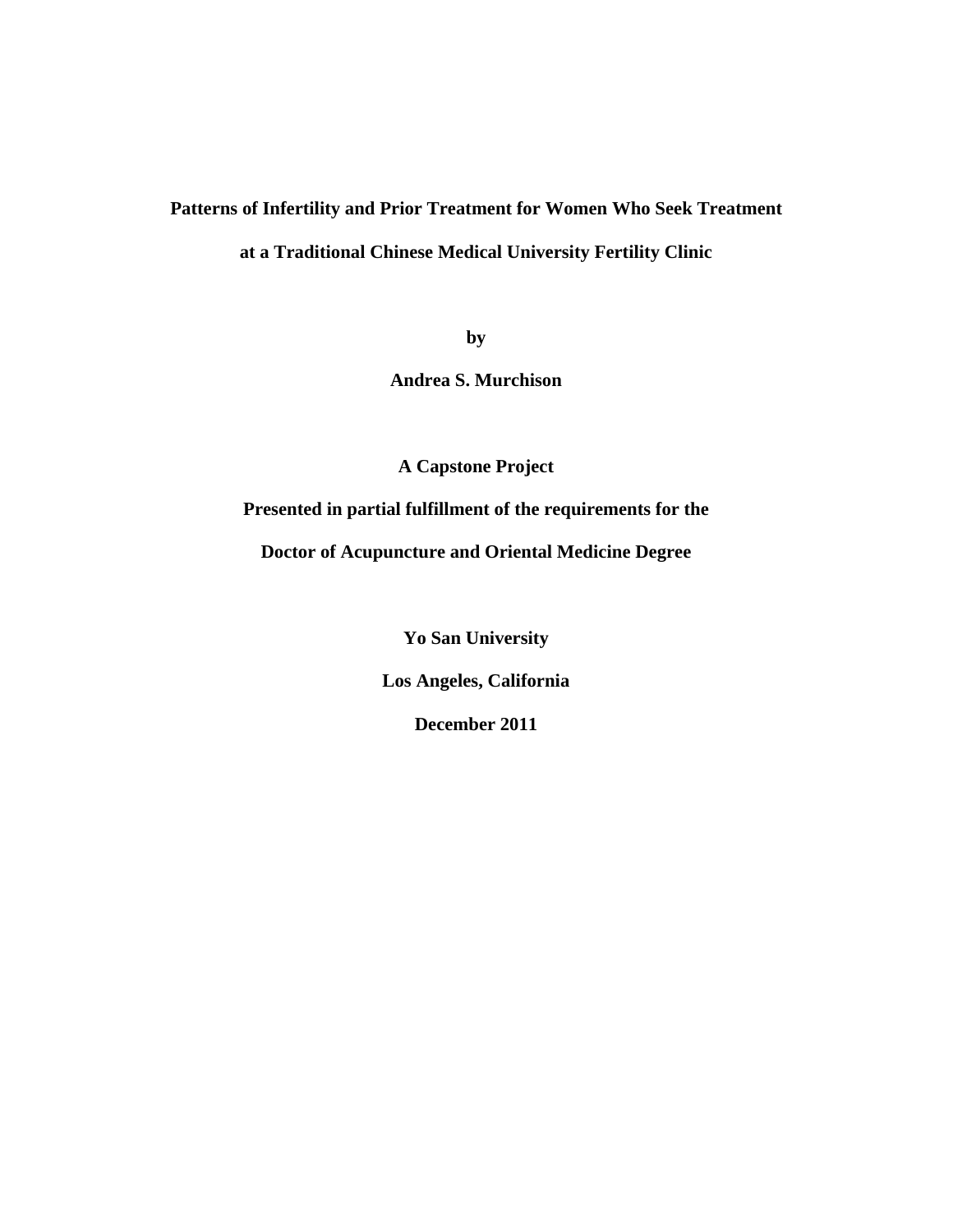$\frac{\ell_{\rm{max}}}{2}$ 

000000000000

Q Q

# **Approval Signatures Page**

This Capstone Project has been reviewed and approved by:

Lawrence J. Ryan, Ph<sub>1</sub>D., Capstone Project Advisor

 $\frac{1}{\beta}$  30 | JOI |

Daoshing Ni, Ph.D., L. Ac, Specialty Chair

 $\frac{1}{\sqrt{30/30/1}}$ 

Carola Gelir Le Cortu

 $\frac{(2/3)(4)}{2}$ 

Page 2 of 50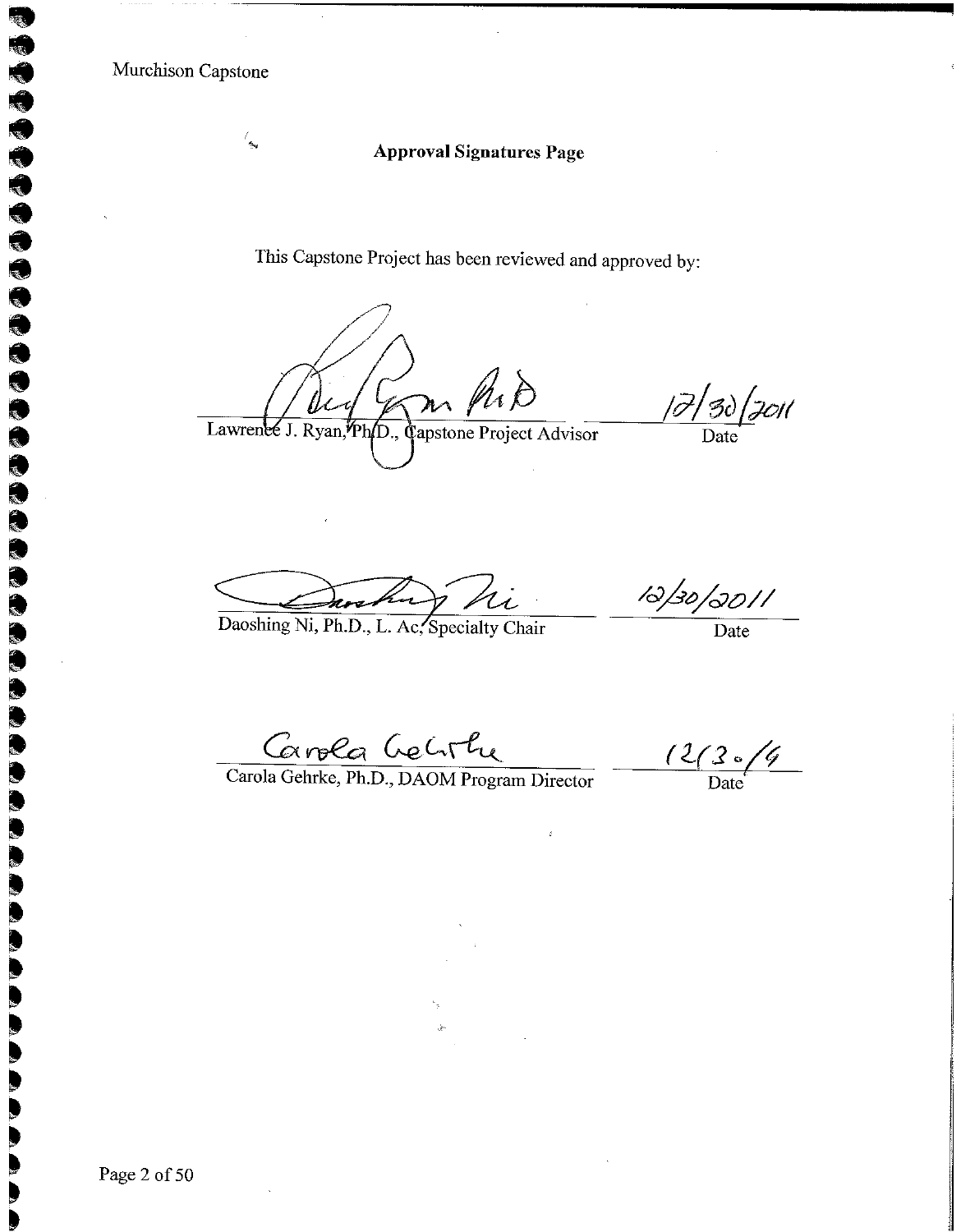# **Abstract**

This study engaged retrospective chart review to discern patterns of prior diagnosis and treatment of women who were seen at a Traditional Chinese Medicine (TCM) university based fertility clinic. The data that emerged from this study were analyzed in three age categories women under 35, 35-39 and over 40 years of age. A surprising finding of this study was that of the 50 charts reviewed, 42 (84%) were of women who were 35 years of age or older and therefore within the definition of advanced maternal age. It was the youngest group, women under 35 years of age, who were observed to have had the highest incidence of treatment for fertility prior to consultation at the TCM University based fertility clinic. The data also showed that the most common TCM diagnoses on intake at the fertility clinic were those of Spleen qi deficiency and Liver qi stagnation. Given the observed data, additional questions arose regarding the economic and geographic nature of the sample studied. Recommendations for further research were generated.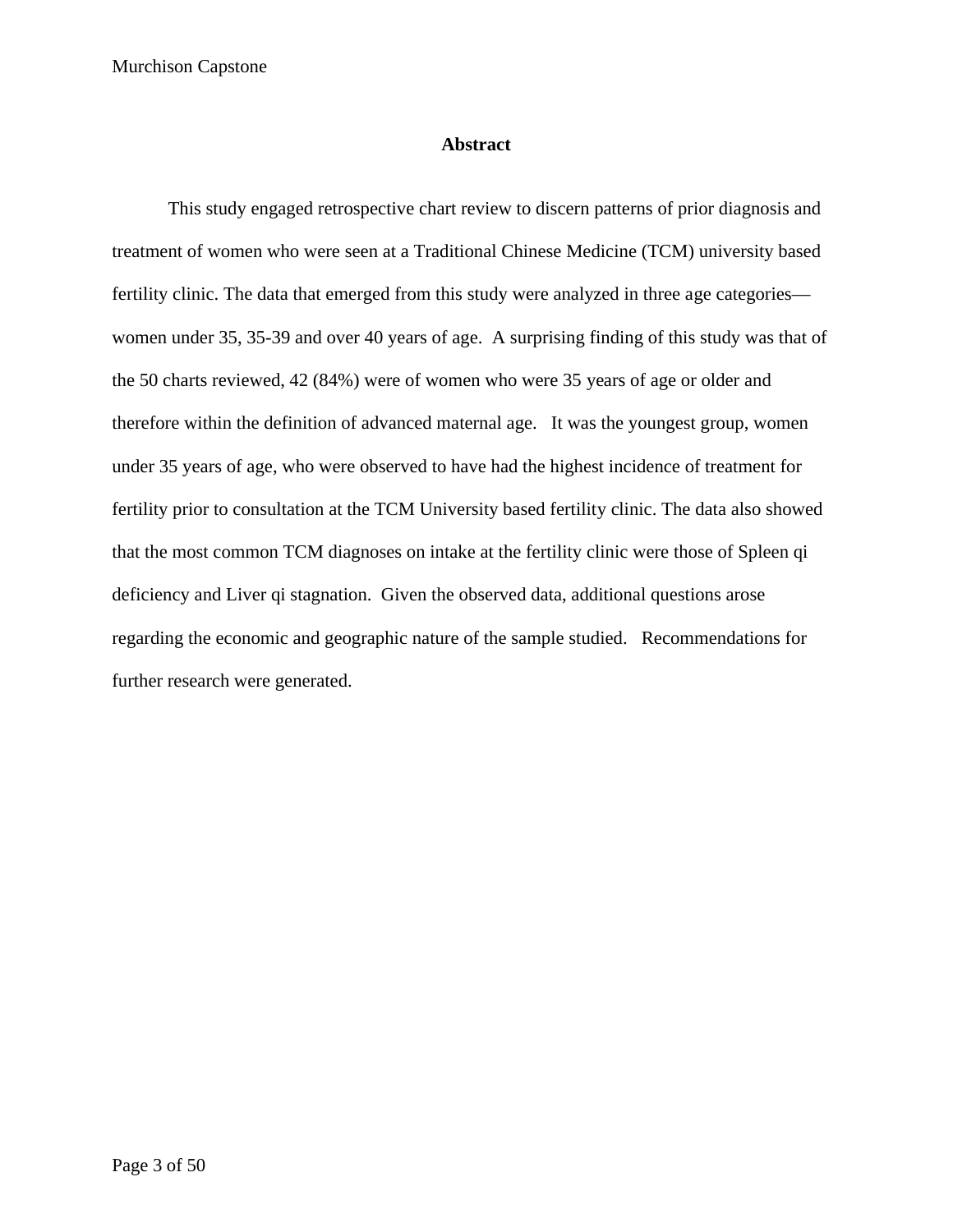# **Acknowledgements**

This study would not have been possible without the support and guidance of the Yo San University Doctoral staff, instructors and students. The assistance of Andrea Anzalone, the Yo San University Library Manager, is gratefully acknowledged for finding difficult-to-obtain articles. I would also like to thank the Yo San University Master's Program staff, instructors and particularly the students who supported and encouraged me during this process. To my advisor, Dr. Larry Ryan, who was always available to patiently provide guidance and support, I offer a special thank you.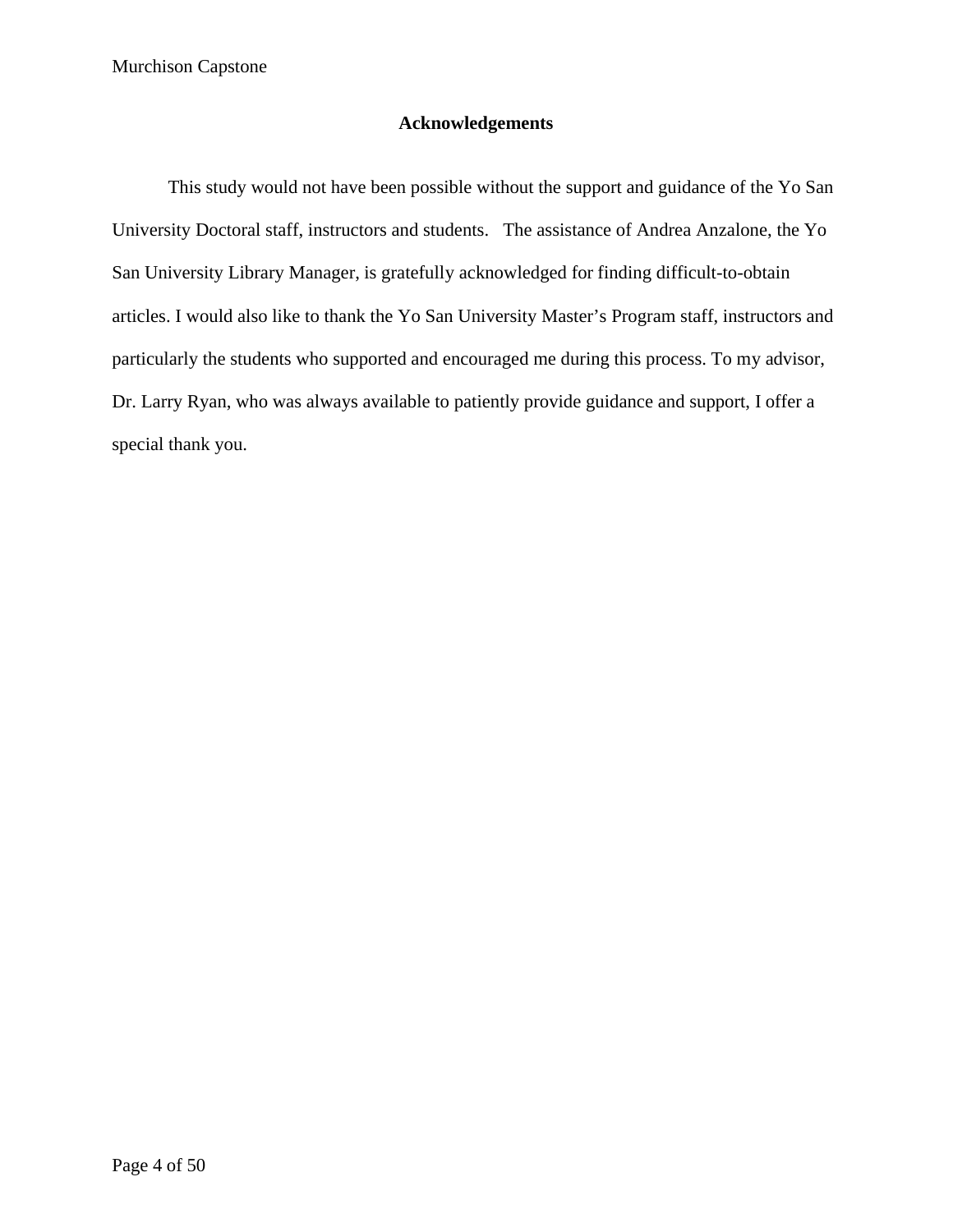# **Table of Contents**

| 7         |
|-----------|
| 7         |
| 7         |
| 11        |
| 12        |
| 12        |
| 12        |
| 15        |
| 17        |
| 21        |
| 22        |
| 22        |
|           |
|           |
| 24        |
|           |
| 26        |
| <b>26</b> |
|           |
| 29        |
|           |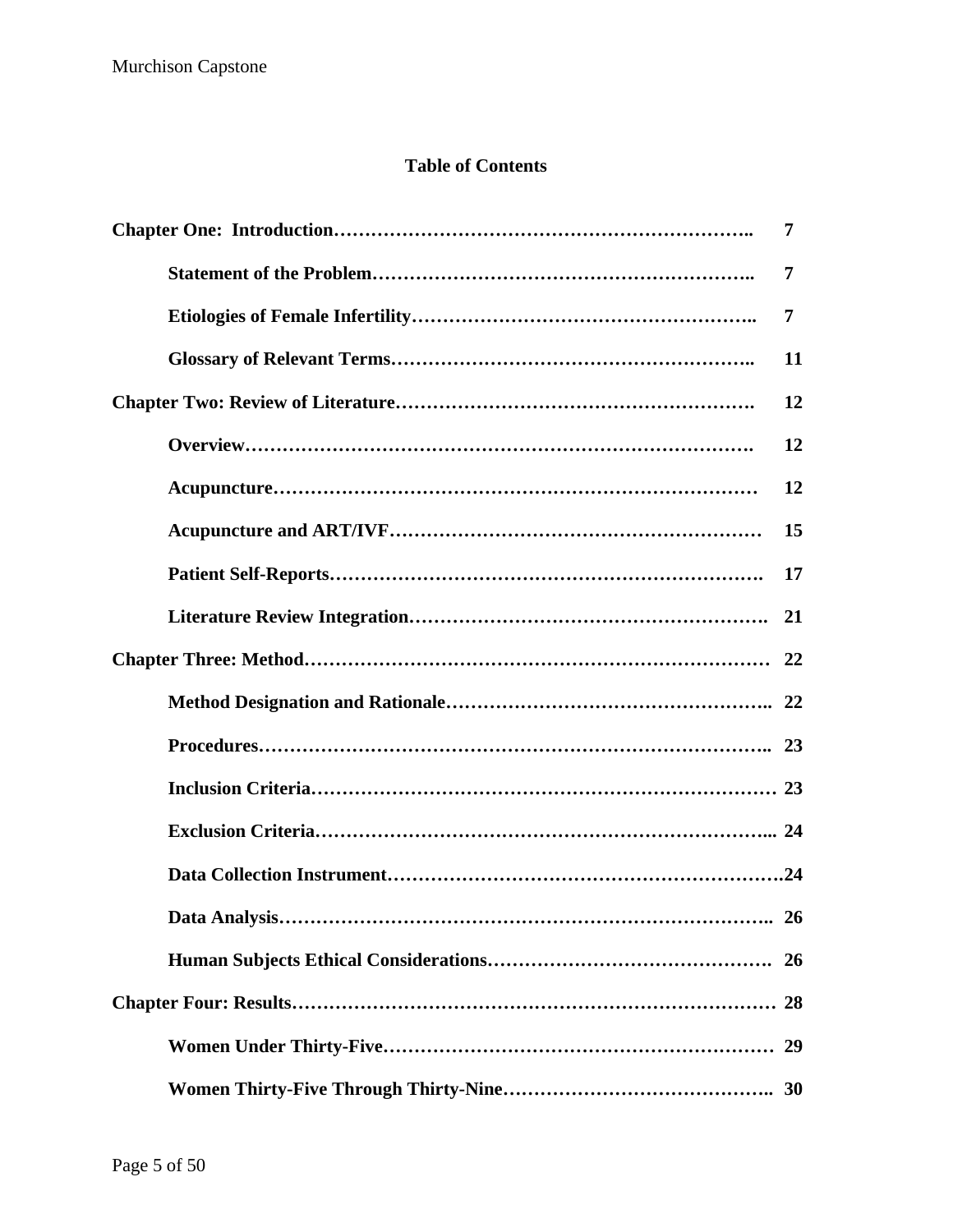| <b>Appendices</b> |
|-------------------|
|                   |
|                   |
|                   |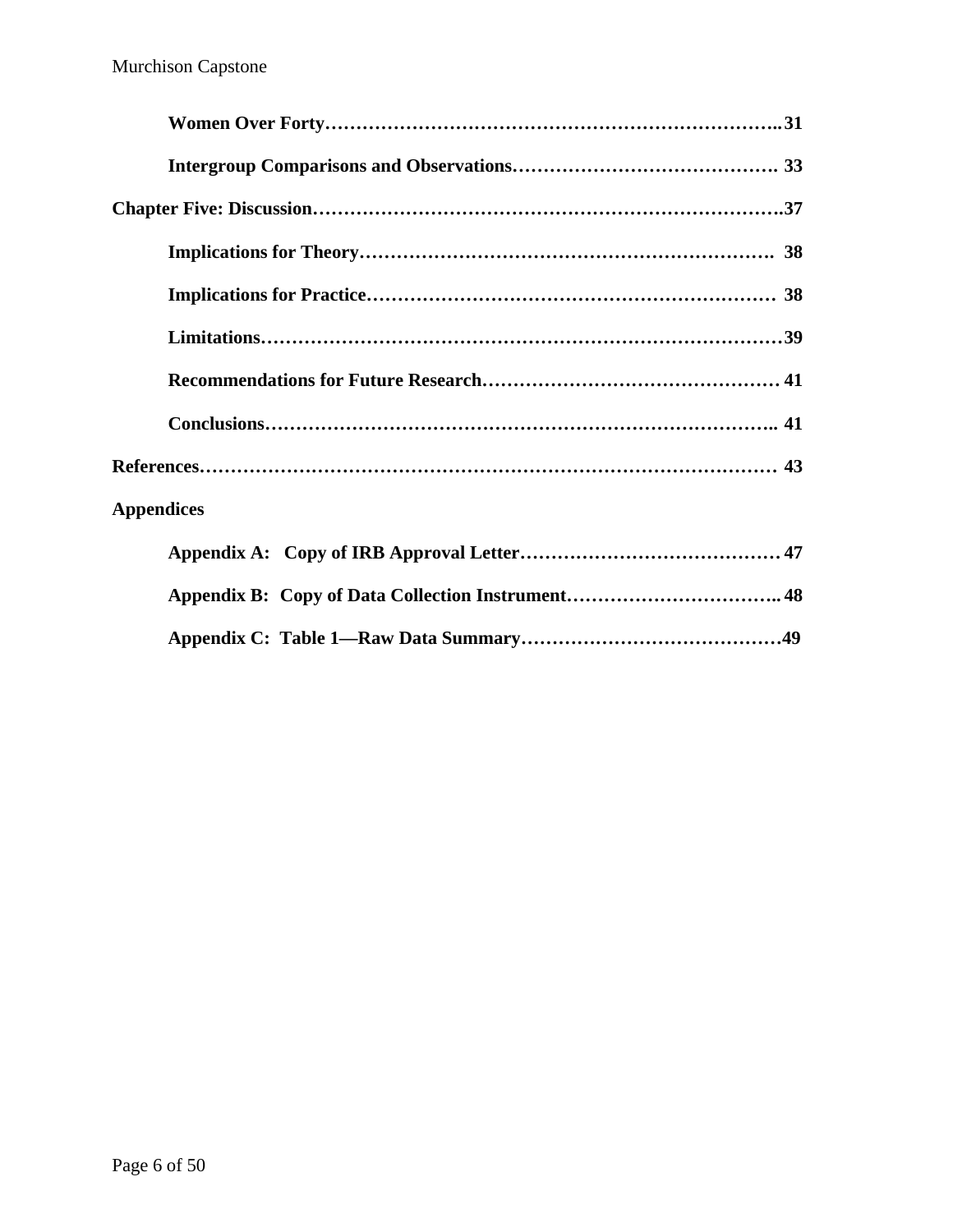# **Chapter One: Introduction**

# **Statement of the Problem**

Infertility affects approximately 7.3 million Americans between the ages of 15 and 44, or 10-15% of couples, with up to 1 in 8 couples failing to conceive a child. (Resolve, n.d.; Puscheck, E. 2010). With 20% of the women in the United States having children after the age of 35, infertility rates are climbing as an estimated 1/3 of these women have fertility problems (Center for Disease Control and Prevention, 2009). Terminology includes infertility, which the Center for disease Control and Prevention (CDC) defines as problems becoming pregnant among married couples, and impaired fecundity, which includes all women who have difficulty becoming or staying pregnant (CDC, 2010). For the purposes of this study the term infertility will refer to the broader terms described by the CDC as impaired fecundity. Two general categories of infertility are typically used for diagnoses; primary infertility in which the woman (couple) has have never had a child and secondary infertility, which is the failure to conceive following a previous pregnancy.

The common criterion in establishing infertility is 6 months of unprotected intercourse if over the age of 35, due to the aging and depleting eggs, and 1 year of unprotected intercourse if under the age of 35, with no pregnancies resulting. Male factor has been identified in various studies as an infertility causation factor in 30% to 50% of infertility cases. The remaining 50% to 70% of infertility cases are attributed to the women and various conditions that may be straight forward in nature or complex and as the result of several or multiple factors (US Department of Health and Human Services, n.d.)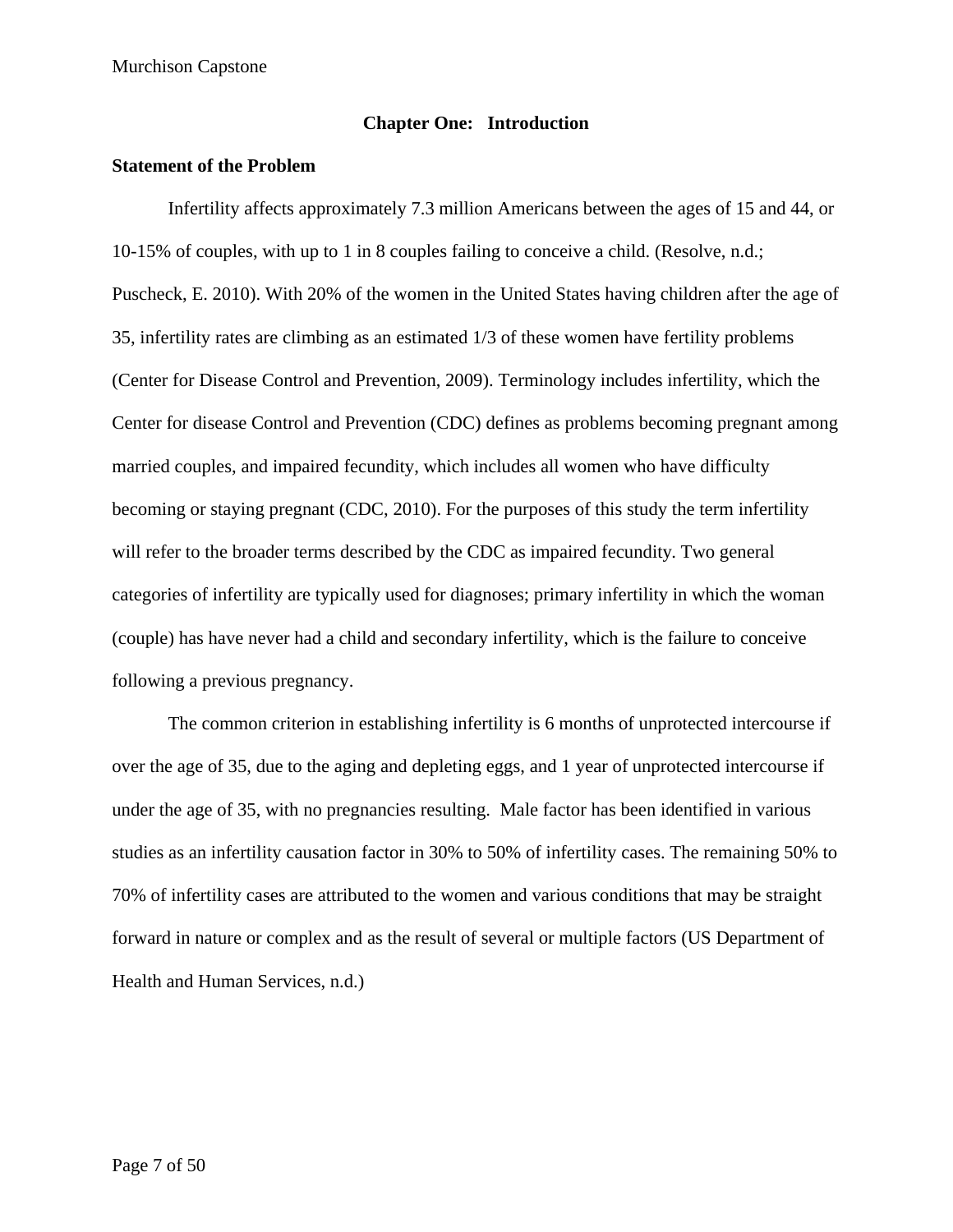#### **Etiologies of Female Infertility**

The classification of the etiologies of female infertility include advanced maternal age, medical conditions, lifestyle choices, environmental factors, stress and the category of unexplained infertility.

Women of advanced maternal are over the age of 35 and have a decreasing chance of pregnancy as the few eggs that remain are typically of poor quality and the ovaries may not function effectively, if at all, in releasing the eggs. Health factors such as age and hormonal imbalances can also affect the ability to conceive (Center for Disease Control and Prevention, 2009).

Medical conditions include autoimmune disorders, clotting disorders, hormonal and ovarian disorders, uterine factors such as a malformed uterus, Polycystic Ovarian Syndrome (PCOS), Pelvic Inflammatory Disease (PID), endometriosis, defects of the fallopian tubes or cervix, luteal phase defect, premature ovarian failure, tumors, infections and sexually transmitted diseases (Puscheck, 2010; Lobo, 2007; Speroff & Fitz, 2005).

Lifestyle choices include poor diet, smoking, alcohol and illicit or prescription drug use as well as excess weight loss or gain, athletic rigorous training and exposure to environmental hazards such as heavy metals and pesticides (Center for Disease Control and Prevention, n.d.; Puscheck, 2010).

In the past women who were did not conceive naturally remained barren or adopted children. Today with the establishment of Assisted Reproductive Technologies (ART), women thought to be barren are now successfully having children. In 1978, Louise Brown was born in England because of the first successful In Vitro Fertilization (IVF), which is a method of ART.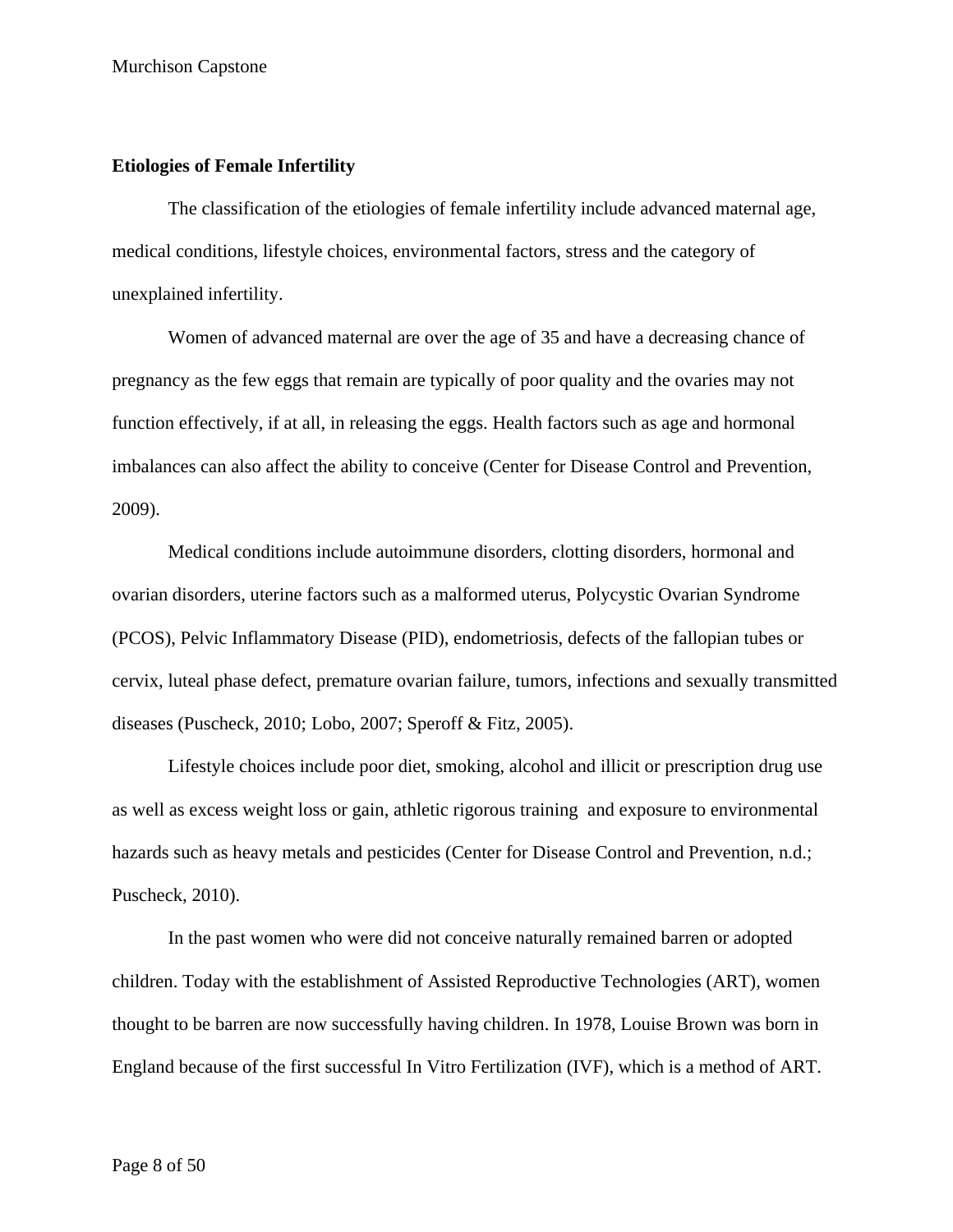A new era was born where researchers and clinicians advanced IVF and established new procedures such as gamete intrafallopian transfer, zygote intrafallopian transfer, cryo-preserved embryos and frozen embryo transfer (FET). As these procedures are becoming more mainstream, women are seeking these and other infertility treatments. In 2006 approximately 127, 000 ART procedures were performed, with the number climbing to approximately 150,000 in 2008 (Center for Disease Control and Prevention, n.d.; Puscheck, 2010). It has been estimated that over 1,000,000 IVF cycles are performed around the world each year; but the live birth rates, from the procedures listed above, have flat lined at rates near those of 2006, which ranged between 28.6% and 35.7%, depending upon the type of procedure (Magarelli, Cridennda, & Cohen, 2010; Puscheck, 2010).

Many organizations such as Resolve: The National Infertility Association, along with The American Fertility Association, The Worldwide Fertility Network, The National Infertility Network Exchange, and The American Society for Reproductive Medicine have been established to address the trends for assisted reproductive technology procedures and thus the ability to conceive in situations that would have been impossible prior to 1978. Numerous allopathic and Complementary and Alternative Medicine (CAM) facilities, groups and organizations are specializing in fertility treatments and support ranging from the ART procedures themselves to the supporting practices of acupuncture, yoga, massage, psychological support groups and legal firms. Traditional Chinese Medicine organizations such as the American Board of Oriental Reproductive Medicine and specialized individual and group practices have been established to provide support for couples dealing with infertility.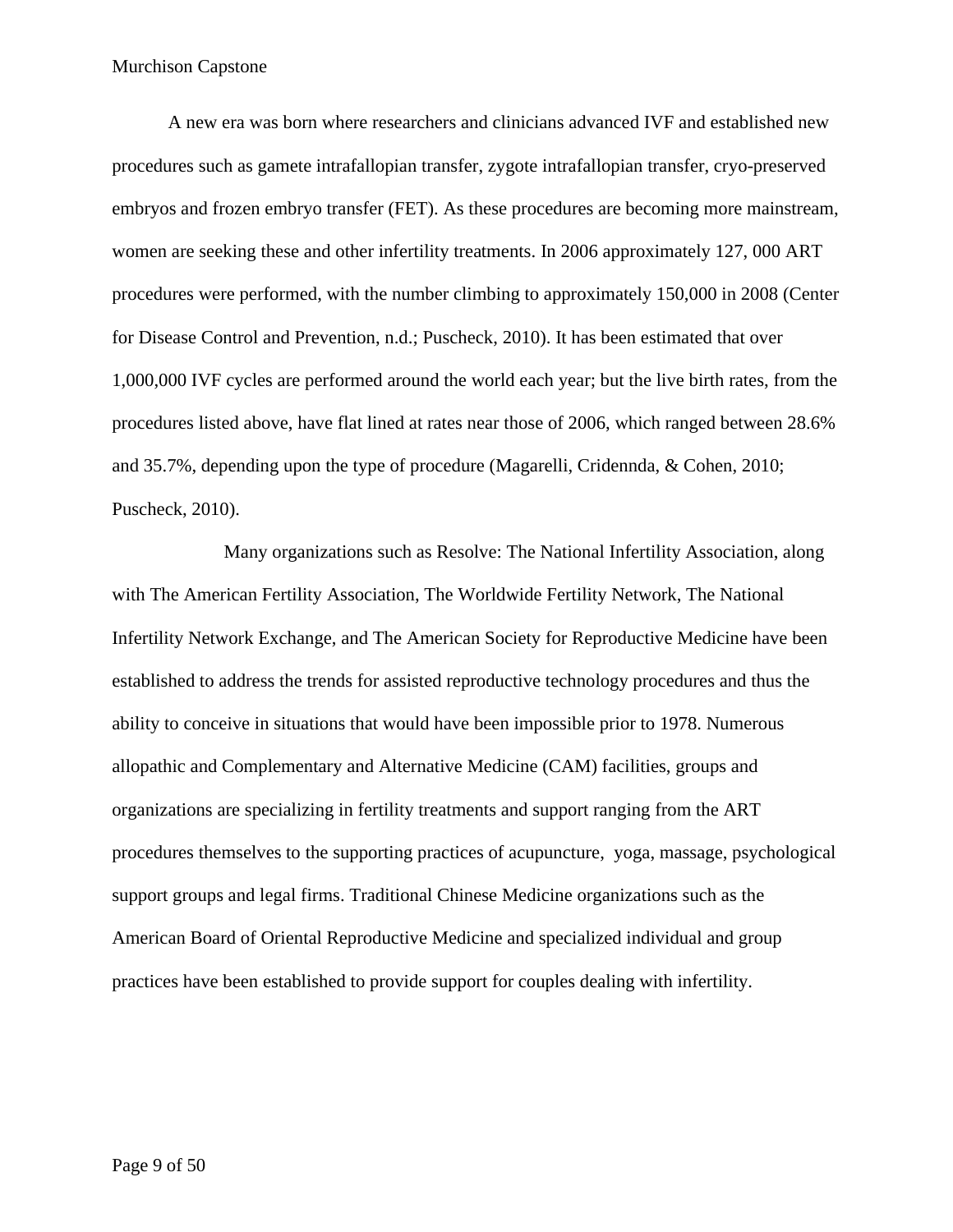Acupuncture began to gain some prominence in the world of fertility treatments when in 1996, the Stener-Victorinpaper was published which reported that electro-stimulation acupuncture increased the uterine artery blood flow in IVF patients. Following in 2002, was the Palus, et. al. paper that reported that acupuncture before and immediately following embryo transfer, enhanced pregnancy rates. These reported findings opened the door for acupuncture and Traditional Chinese Medicine (TCM) and began to establish a more visible role with infertility patients and the beginning of a working relationship with western physicians. Traditional Chinese Medicine includes acupuncture, electro-stimulation acupuncture, Chinese herbology, nutrition and tuina, a method of Chinese massage (Stener-Victorin, Waldenstrom, Anderson, & Wikland, 1996; Paulus, Zhang, Strehler, El-Danasouri & Sterzik, 2002).

Today, many Los Angeles fertility practices combine fertility services such as ART with in-house or on-call acupuncturists to enhance ART procedures. Study results suggest that acupuncture is a valuable complementary method to assist infertile couples. However, few studies identify the western infertility diagnosis, the TCM diagnosis or prior western medicine treatments received by these women. This study will seek to provide such information. Completion of research regarding this topic is important since the fertility clinic, especially the fertility clinic associated with a Traditional Chinese Medicine university, is a very new phenomenon in the United States. While Traditional Chinese Medicine is perceived by most as an "alternative" approach to healthcare, it is becoming more and more within the mainstream as consumers have become more aware of the limitations, expense and occasional hazards associated with Western Medicine. It is important to discern the factors that motivate women with infertility problems to seek assistance at a fertility clinic associated with a Traditional Chinese Medicine university. It is expected that research regarding this topic will help to guide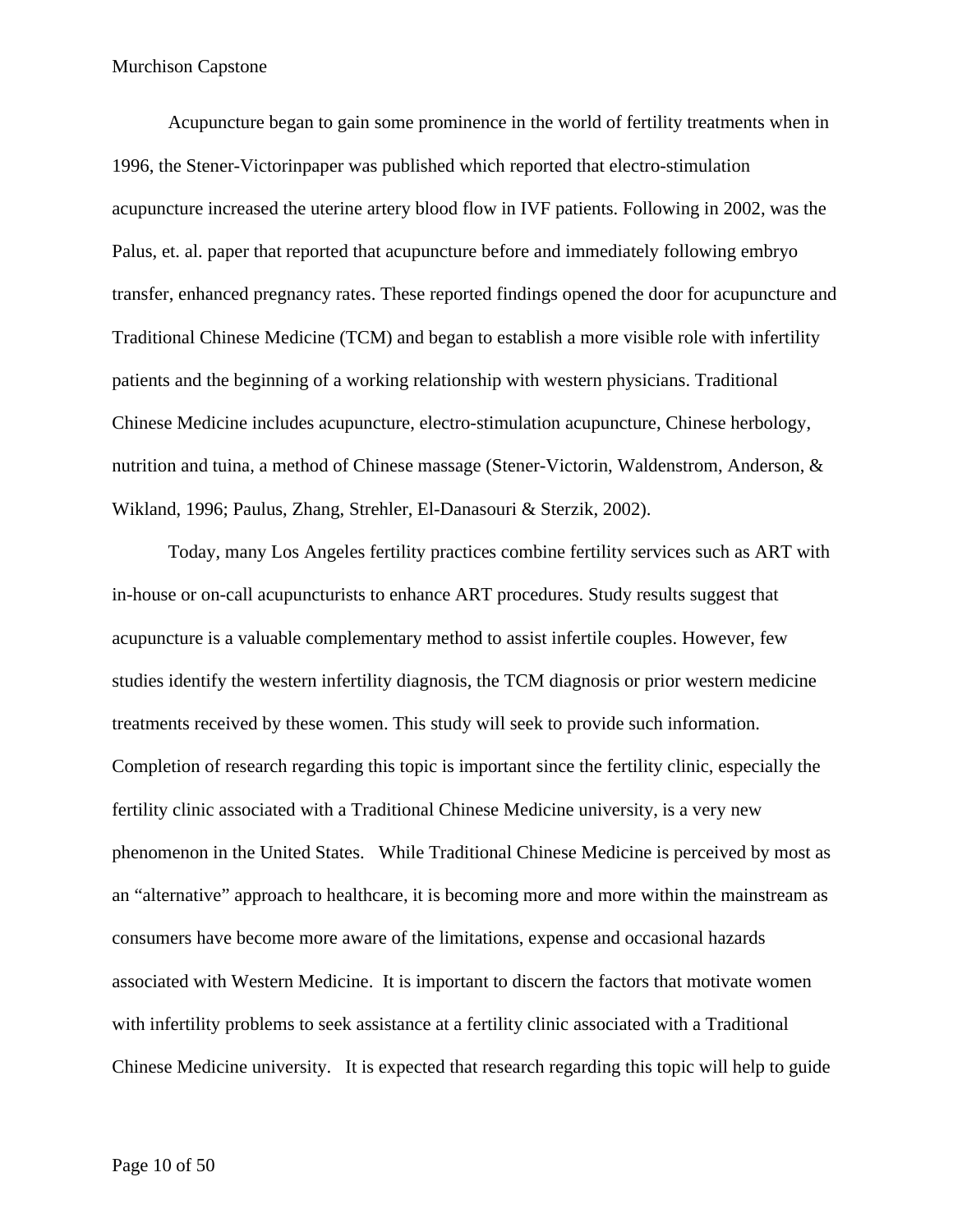the further development for fertility clinics in the United States by providing valuable information regarding the factors that led patients to seek their help.

# **Glossary of Relevant Terms**

- **ART**: Includes techniques involving direct manipulation of oocytes outside of the uterus (Speroff  $&$  Fitz, 2005).
- **CAM:** The collection of diverse medical and health care systems, practices, and products that are not considered part of conventional Western medicine. Complementary medicine refers to use of CAM together with conventional medicine, such as using acupuncture in addition to western medicine disciplines to help lessen pain. Alternative medicine refers to use of CAM in place ofallopathic or conventional medicine (National Institutes of Health, n.d.).

**Cryo-preservation:** The freezing and thawing of oocytes or embryos (Speroff& Fitz, 2005)

- **Gamete intrafallopian transfer**: The tubal transfer of oocytes and sperm (Speroff& Fitz, 2005).
- **Infertility**: One year of unprotected intercourse with no resulting conception (Speroff & Fitz, 2005).
- **IVF:** A sequence of steps including controlled ovarian hyper-stimulation, retrieval of oocytes from the ovaries, laboratory fertilization and transfer of embryo's into the uterus (Speroff& Fitz, 2005).

**Zygote Intrafallopian Transfer**: The tubal transfer of zygotes (Speroff & Fitz, 2005).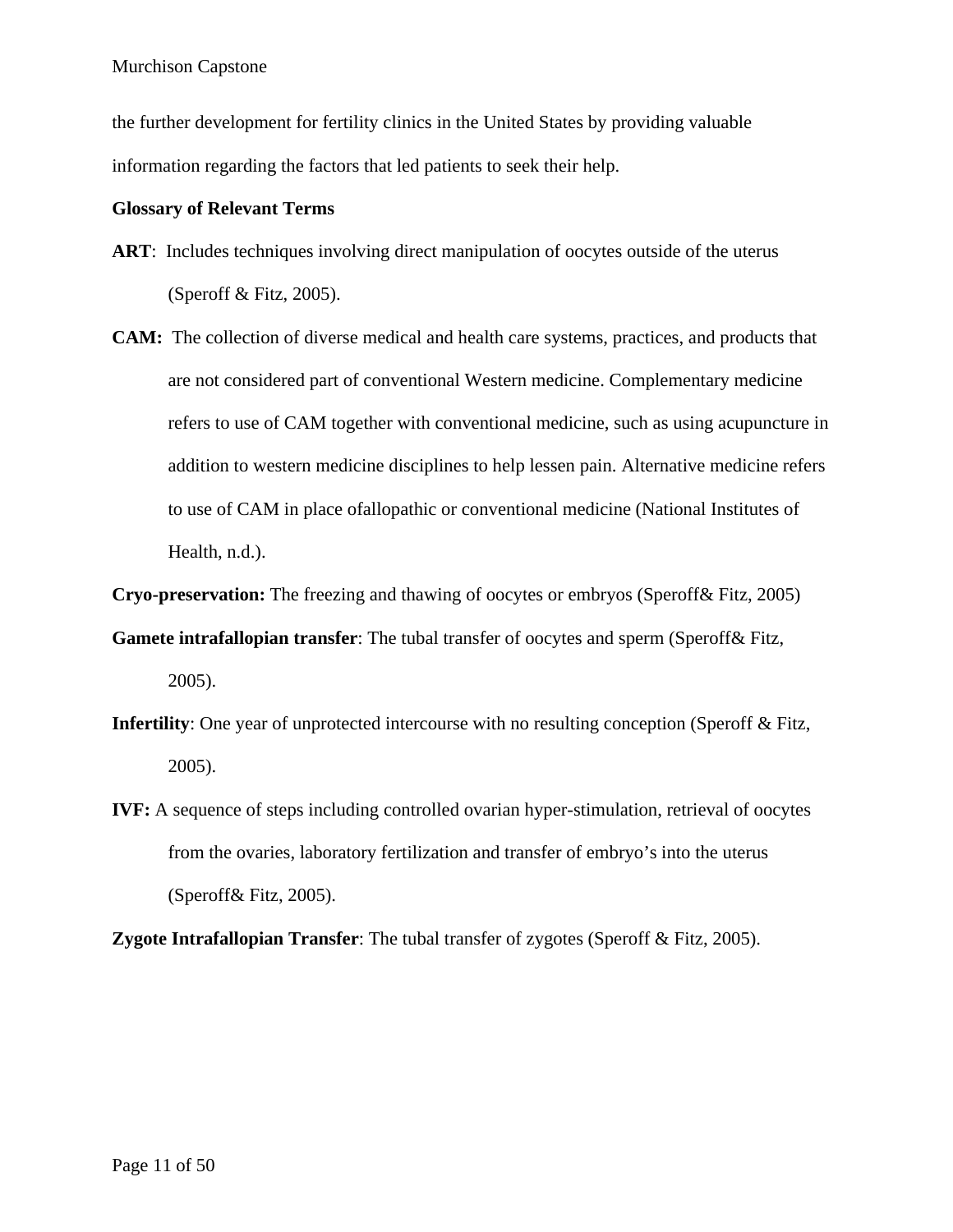#### **Chapter Two: Literature Review**

This literature review chapter will provide the scholarly foundation for the current study. This chapter will review the most current literature regarding the use of acupuncture/TCM for general health conditions and for treating infertility. It will also review published work regarding why women seek acupuncture or Complementary and Alternative Medicine (CAM) for treatment of infertility. The literature review section will be followed by a brief integration section that summarizes the status of the literature and leads directly to the rationale for the current study. In conducting this literature review, the researcher engaged key word searches through the US National Library of Medicine National Institutes of Health (PubMed.gov), National Center for Biotechnology Information (NCBI) and several other databases that include the consideration of Traditional Chinese Medicine and alternative/complementary theory and procedures. For all searchers the key words used included "infertility", "TCM", "CAM", "female infertility", "acupuncture", "community acupuncture clinics","why women seek acupuncture/CAM/TCM for fertility/infertility." Many of the sources reflected in this chapter were accessed through the Yo San University Library on-line journals and research based web sites.

#### **Acupuncture**

Acupuncture is a treatment method which encourages the body to heal naturally and to improve overall body functioning. Acupuncture treats many health conditions by stimulating "acu-points" found at specific locations on the bodyvia the insertion of fine needles that aid in the circulation of qi and nutrients throughout the body, which restores health and balance while relieving pain and various other symptoms (California Acupuncture Board, n.d.; Bovey, 2001).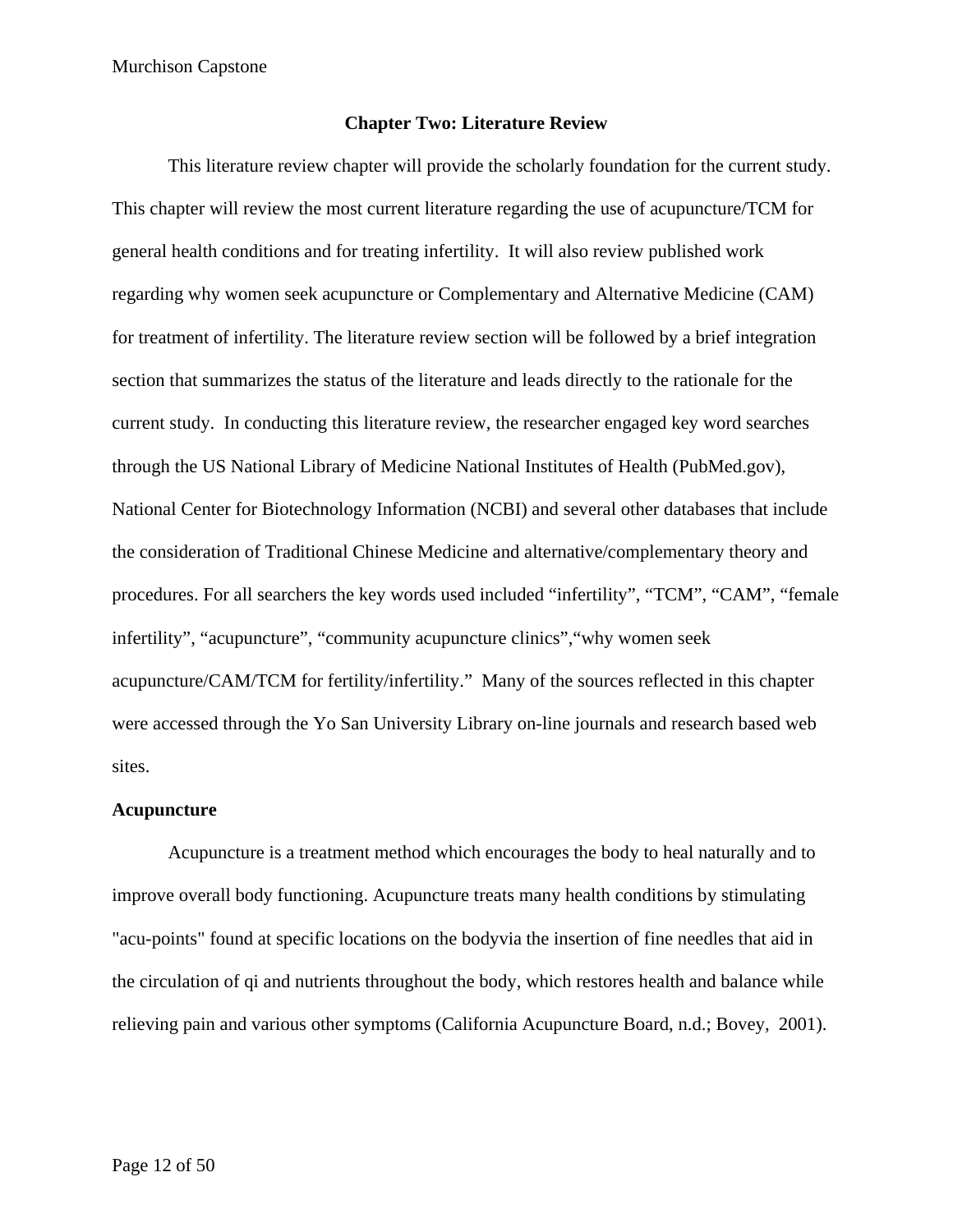The world health organization (WHO) lists many conditions that acupuncture has proven to be effective in treating through controlled trials. These medical conditions include: adverse reactions to radiotherapy and or chemotherapy, allergic rhinitis, biliary colic, depression, dysentery, epigastralgia, facial pain, headaches, hypertension, hypotension, knee pain, leukopenia, low back pain, nausea and vomiting, neck pain, pain in dentistry, periarthritis of the shoulder, postoperative pain, renal colic, rheumatoid arthritis, sciatica, sprain, stroke and tennis elbow. Although in their 2003 report, infertility was placed in the category of "further proof needed but therapeutic effects were shown", many areas involved with fertility, gynecology and obstetrics were included. These areas included primary dysmenorrhea, premenstrual syndrome, induction of labor, mal-position of fetus and morning sickness. Due to preliminary experimental studies that reported Acupuncture's effect of regulating abnormal functioning of the hypothalamic-pituitary-ovarian axis, acupuncture was recommendedfor hormonal imbalances such as luteinizing hormone, estradiol and gonadotropin- releasing hormone. Acupuncture was also suggested for female infertility due to inflammatory obstruction of the fallopian tubes (World Health Organization, 2003).

The American Hospital Association reported in 2007 that 20.8% of community hospitals offered some method of treatment that did not fit into traditional western medicine care, an increase from the 8.6% reported in 1998. This increase is due to a rapid growth in the 1990's of integrative medicine centers at major research institutions, particularly oncology centers. The Health Forum/AHA Complementary and Alternative Medicine Survey of Hospitals reported in 2007, that complementary programs were more common in urban than rural hospitals and acupuncture is listed as one of the top six CAM services offered (Henkel, 2010).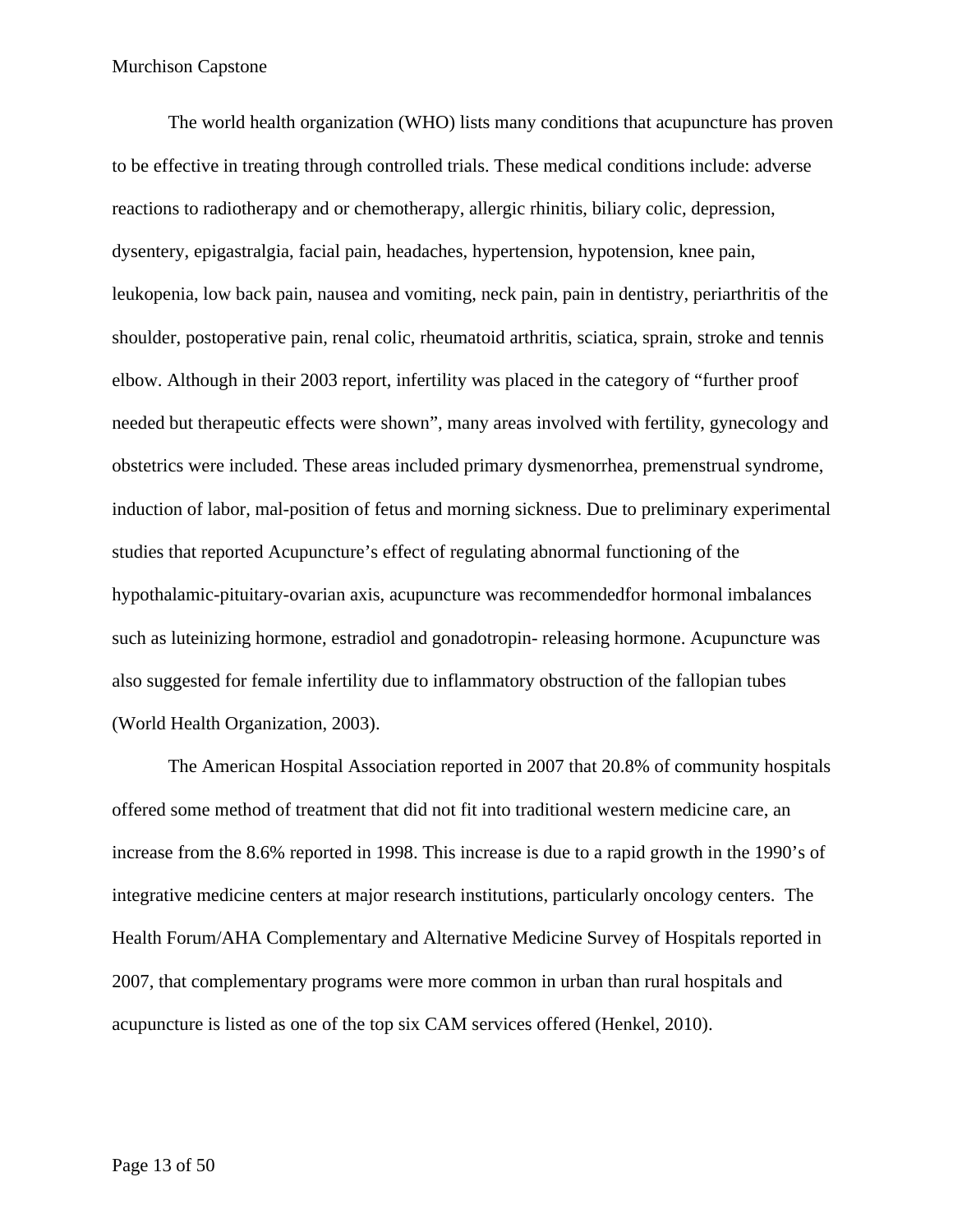A 1997 survey compared survey results with those from a previous study in a 1997. The results showed an increase from 36.3% to 46.3% (P=.002) in the probability of users visiting an alternative medicine practitioners, and an estimated increase of 45.2% in expenditures for alternative medicine services. The data also identified an increase of visits to alternative medical providers from 427 million in 1990 to 629 million in 1997, which exceeded all visits made to primary care physicians (Eisenberg, Davis, Ettner, Appel, Wilkey, Van Rompay, & Kessler, 1998).

A 1998 study identified that Chinese medicine was a growing phenomenon but that little was known about why, or the demographics of those who sought Chinese medicine services. An anonymous mixed quantitative qualitative survey questionnaire was used in five US states, at six general service clinics, with a total number of 575 participants. The questionnaire rendered information regarding the type of Chinese medicine modalities used, participant demographics, participant health complaints, response to care received, satisfaction with the received care and other health care modalities utilized. The results showed that CAM services were used most often for musculoskeletal dysfunction, mood care, and overall wellness care, with a large majority of users reporting a disappearance or improvement of symptoms, improved quality of life and a reduction in prescription drug use and surgeries. The participants were well-educated, employed, middle aged and in the middle-income bracket. Varieties of other types of services were used in conjunction with Chinese medicine, with Chinese medicine showing an extremely high satisfaction rate. A follow up article analyzed hand-written stories gathered from 460 of the participants, at the time of the above mentioned study, in which participants reported enjoying a close relationship with their Chinese medicine practitioner, enjoying learning new things, and enjoying the feeling of being more able to guide their own lives and to care for themselves.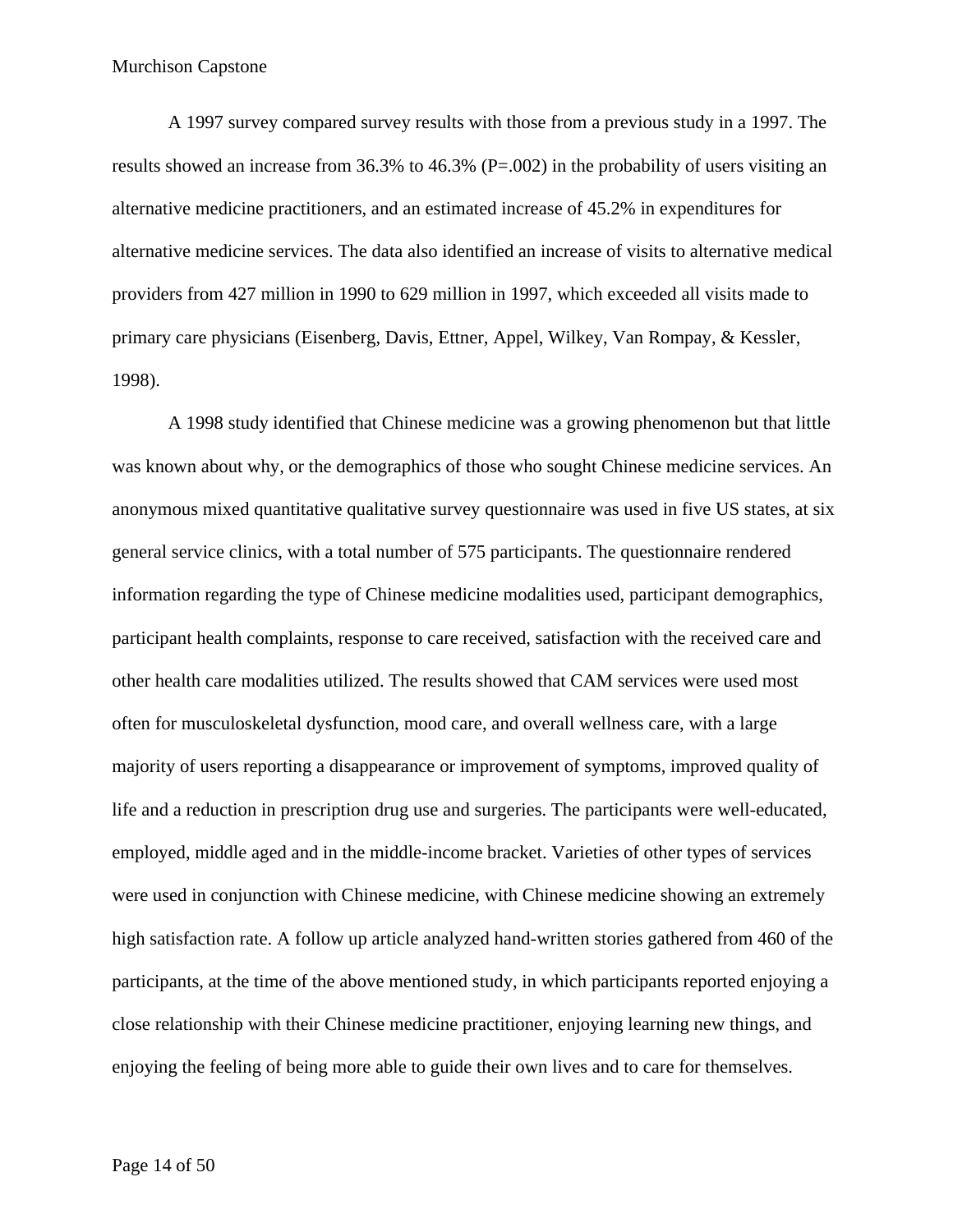Their vocabulary in the letters and the description of their experiences indicated familiarity with a holistic model of healthcare and they appeared to have found that Chinese medicine and their experiences with it using it as a treatment modality fit their view of holistic care. Cassidy, the author, summarized that this was a significant finding as participants are utilizing a homegrown, if nonmainstream, model of healthcare and that it shows that a holistic health delivery model is not only feasible, but currently exists in the United States. She further commented that how Chinese medicine practitioners are trained, and how they deliver medical care to their patients, could serve as a model for American healthcare reform (Cassidy, 1998).

A 2005 study evaluated the completed surveys from 9408 consecutive acupuncture patients. The two most significant short-termreactions reported by the patients were the feeling of relaxation (79.1%) and feeling energized (32.7%). Although "negative" reactions such as drowsiness, bruising and tiredness were frequently reported, the majority of patients were willing to experience these reactions again (MacPherson & Thomas, 2005).

#### **Acupuncture and ART/IVF**

Since 2003 many studies have been published regarding acupuncture and infertility. The results are varied with some reporting that acupuncture does enhance IVF treatments and increase live births, while others dispute the claim, and many suggest that more research is needed. Statistically significant higher pregnancy rates were reported in many studies completed prior to 2006 (Bovey, M., 2001). Since 2006, more western, controlled studies are being conducted, and the data suggest that more scientific data is need from larger, better defined studies. The World Health Organization's review and analysis of reports of controlled clinical trials lists several categories where further studies are needed. Included are the areas of female infertility, reduction of labor pain and many non-fertility related conditions. A 2008 systematic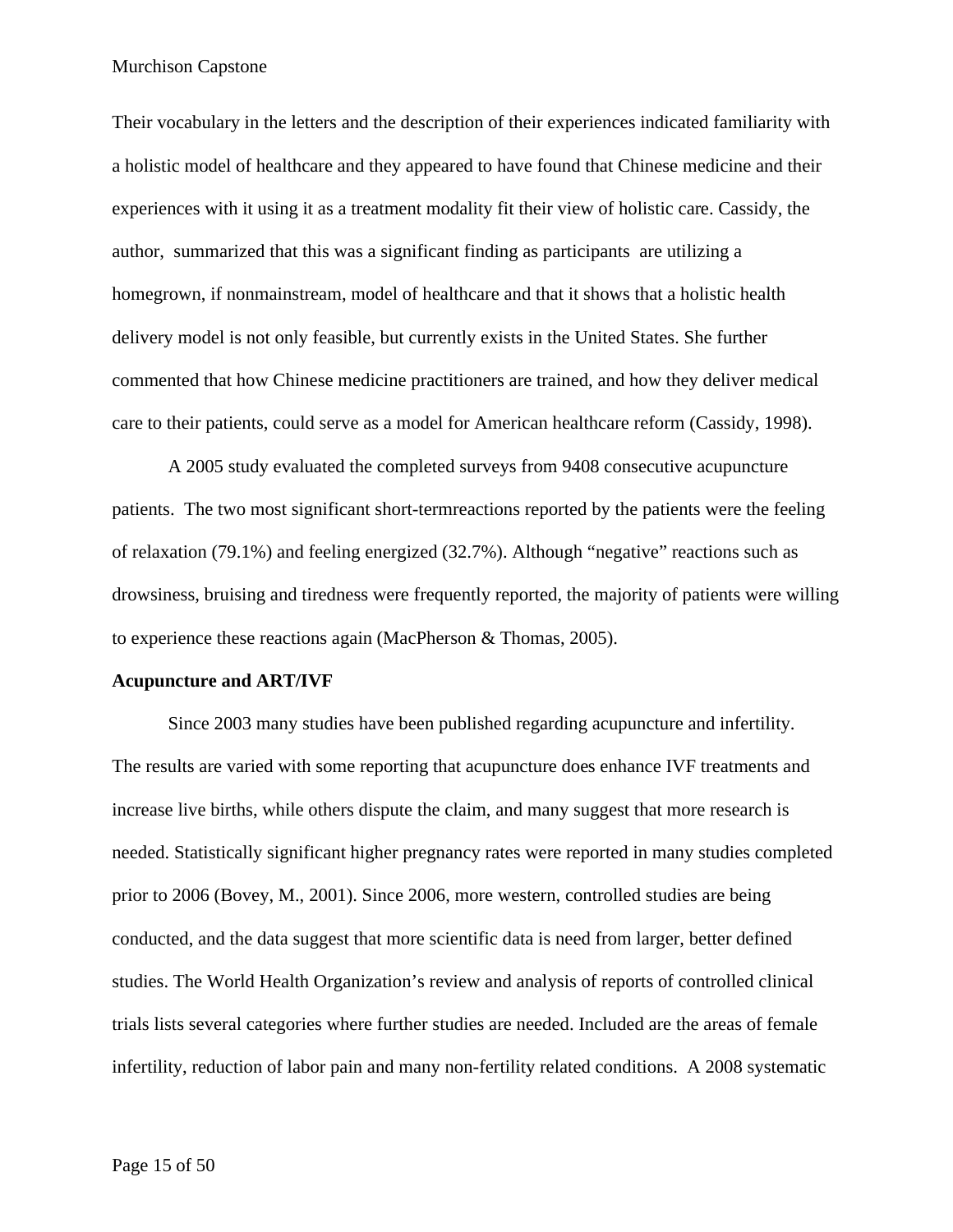review and meta-analysis of acupuncture in in-vitro fertilization analyzed thirteen trials that included 2500 women in randomized trials. The study concluded that the literature reviewed did not provide enough evidence to show that acupuncture in conjunction with in-vitro fertilization improves clinical pregnancy rates.The Stener-Victorin study, which found that acupuncture increased blood flow to the uterus as well as enhancing endometrium thickness, also identified that further studies were needed to verify these results (World Health Organization n.d.; El-Toukhy, Sunkara, Khairy, Dyer, Khalaf & Coomarasamy, 2008; Stener-Victorin, et al., 1996).

Stress is a key factor in infertility and acupuncture has a significant role to play in helping women relax on both a physical and emotional level. Research linking psychological stress and poorer pregnancy outcome suggests reducing levels of stress may be a key factor in infertility treatments. A study that examined psychological stress and ovarian norepinephrine levels with respect to the outcome of in vitro fertilization included one hundred and seven women with infertility due to tubal factors. The subjects were assessed before and during their first IVF treatments to evaluate stress levels. The study concluded that psychological stress, which included both anxiety and depression, might negatively affect the clinical pregnancy rate of IVF procedures in women with tubal factor infertility (Li, Ma, Geng, Qin, Hu & Li, 2010).

An additional study that evaluated the stress levels of both pregnant and non-pregnant women throughout the stages of in-vitro fertilization found that the differences between the pregnant and non-pregnant groups regarding stress and biological factors indicated that stress is directly related to the pregnancy rate of in-vitro fertilization. (Boivin & Takefman, 1995).

The results of an additional study which focused on the effect of acupuncture on psychosocial outcomes for women experiencing infertility, examined the efficacy of acupuncture on reducing infertility related stress with a wait-list control group. Thirty-two women between 20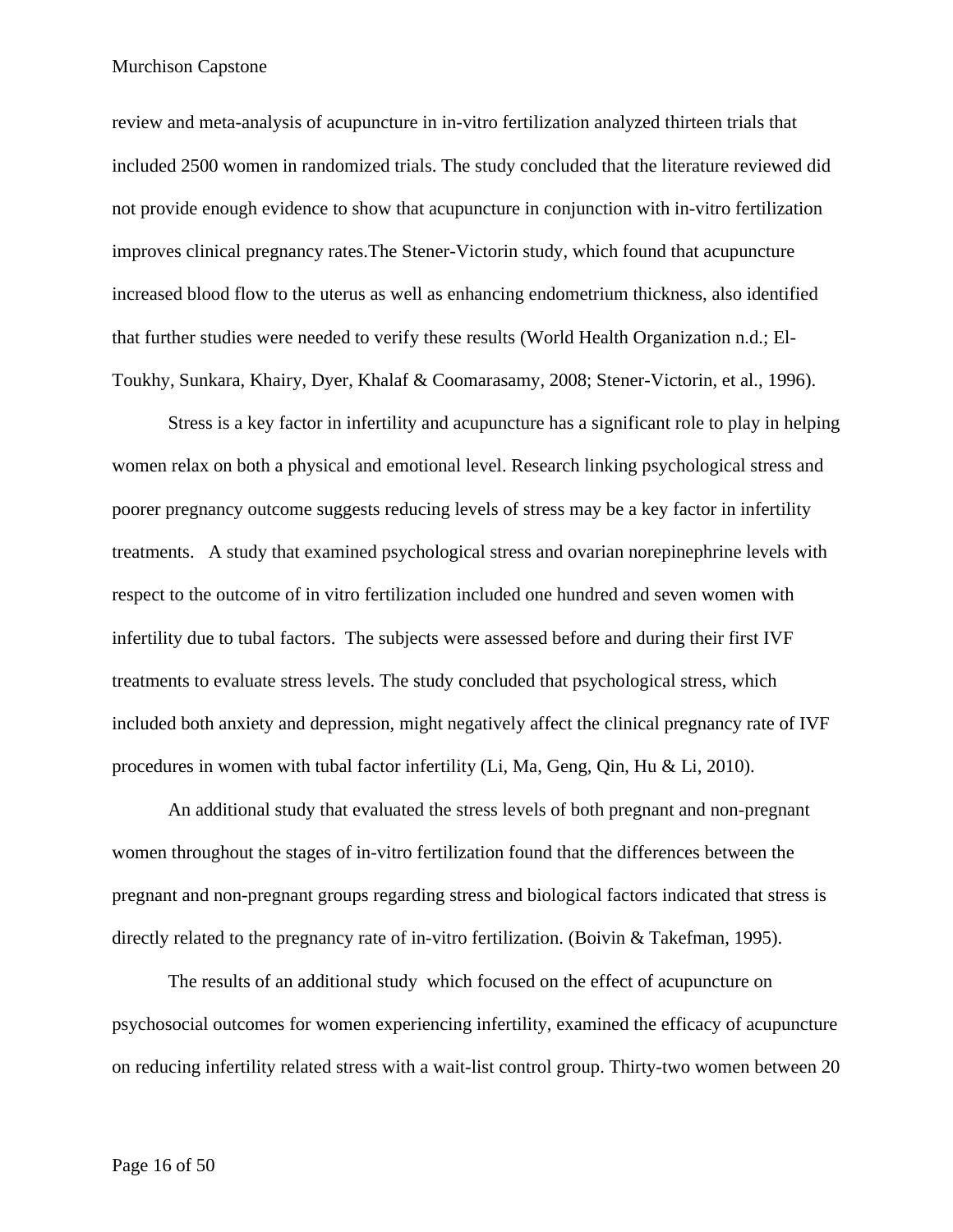and 45 years of age received six acupuncture treatments over an eight-week period. The primary outcome measures were infertility-related stress, anxiety and infertility self-efficacy. Infertility self-efficacy is determined by assessing perceived stress, current levels of distress due to fertility problems and coping styles (Cousineau, Green, Corsini, Barnard, Seibring, & Domar, 2006). The results of the study indicated that the women who received acupuncture showed reduced anxiety and a trend towards improved self-efficacy as well as less social and relationship concerns. The women who received acupuncture also reported relaxation and calmness on both a physical and psychological level. The researchers concluded that further research is justified, as acupuncture may be a useful modality useful to assist with the reduction of infertility related stress (Smith, Ussher, Perz, Carmady, & de Lacey, 2011).

A 2009 pilot study was conducted that evaluated acupuncture and IVF with specific reference to the relationship between perceived stress, acupuncture, and pregnancy rates among IVF patients. The researchers found that the group who did not receive acupuncture achieved a 42.5% pregnancy rate, while those who received acupuncture along with IVF or IVF/ICIS achieved a 64.7% pregnancy rate. The study concluded that acupuncture may have an important role in pregnancy rates (Balk, Catov, Horn, Gecsi, & Wakim, 2009).

#### **Patient Self Reports**

Acupuncture has been demonstrated in some studies to assist women in becoming healthier, to lower stress and to have enhanced fertility and increased pregnancy rates. As the number of women seeking infertility treatments and CAM practices increases, it is important to understand why women seek treatments from CAM providers. It is estimated that 22, 000,000 people sought CAM practices in England in 1998, and that Americans spent an estimated \$13,000,000 in out of pocket funds on a variety of CAM services. According to the 2007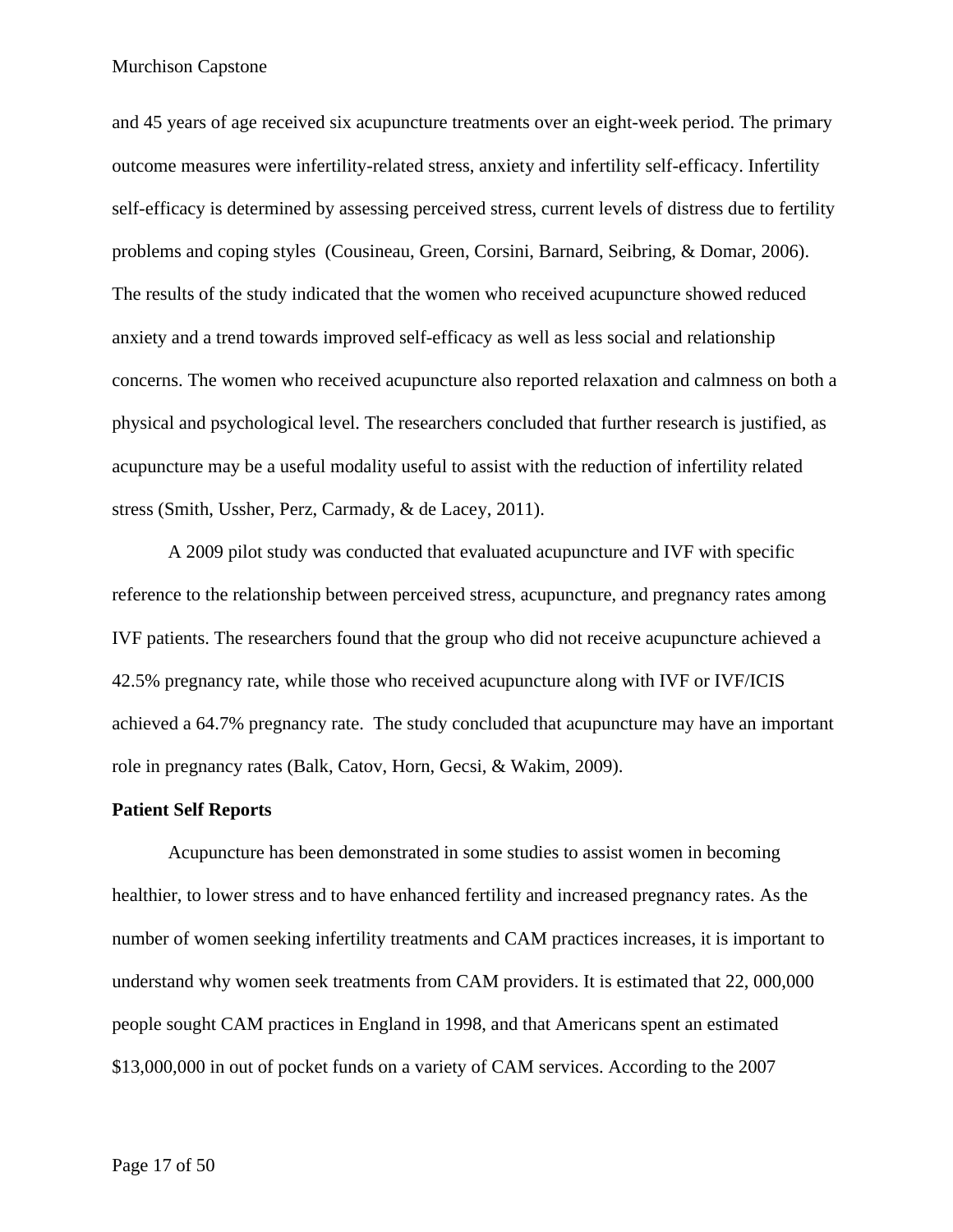National Health Interview Survey, which included a comprehensive survey of CAM use by Americans, an estimated 3.1 million U.S. adults and 150,000 children had used acupuncture in the previous year. Between 2002 and 2007 acupuncture use among adults increased by approximately 1 million people (Thomas, Nicholl & Coleman, 2001).

Self-reporting from patients in various surveys identifies the major factors that motivate patients to seek CAM-oriented treatments. Among the factors revealed are the quality of the relationship with the CAM practitioner, the presence of a holistic treatment plan, and the increased overall feeling of well-being(Cassidy, 1998).

A 2010 study regarding the demographics of CAM users was conducted via a systematic literature search of computerized databases and research papers. Although the researchers determined that future research is needed to address methodological limitations in existing studies, the results suggest that CAM users are educated women of middle age who tend to have more than one health concern (Bishop, & Lewith, 2001).

A further study provided an international comparison of attitudes toward traditional and modern medicine in both Chinese and American clinic settings. The study sought to provide insight regarding several factors including both patient characteristics and universal characteristics associated with the use of Traditional Eastern Asian Medicine (TM). One rationale for the study was the lack of studies examining why individuals seek CAM or TM therapies. The study pointed out the lack of data regarding correlations between attitudes, beliefs and psychosocial or socio-cultural status and the use of TM. The results showed that the majority of patients in both China and The United States initially sought allopathic medicine services, while the patients in the United States had a higher rate of stopping allopathic treatments after beginning TM treatments. Patients in China received TM for a variety of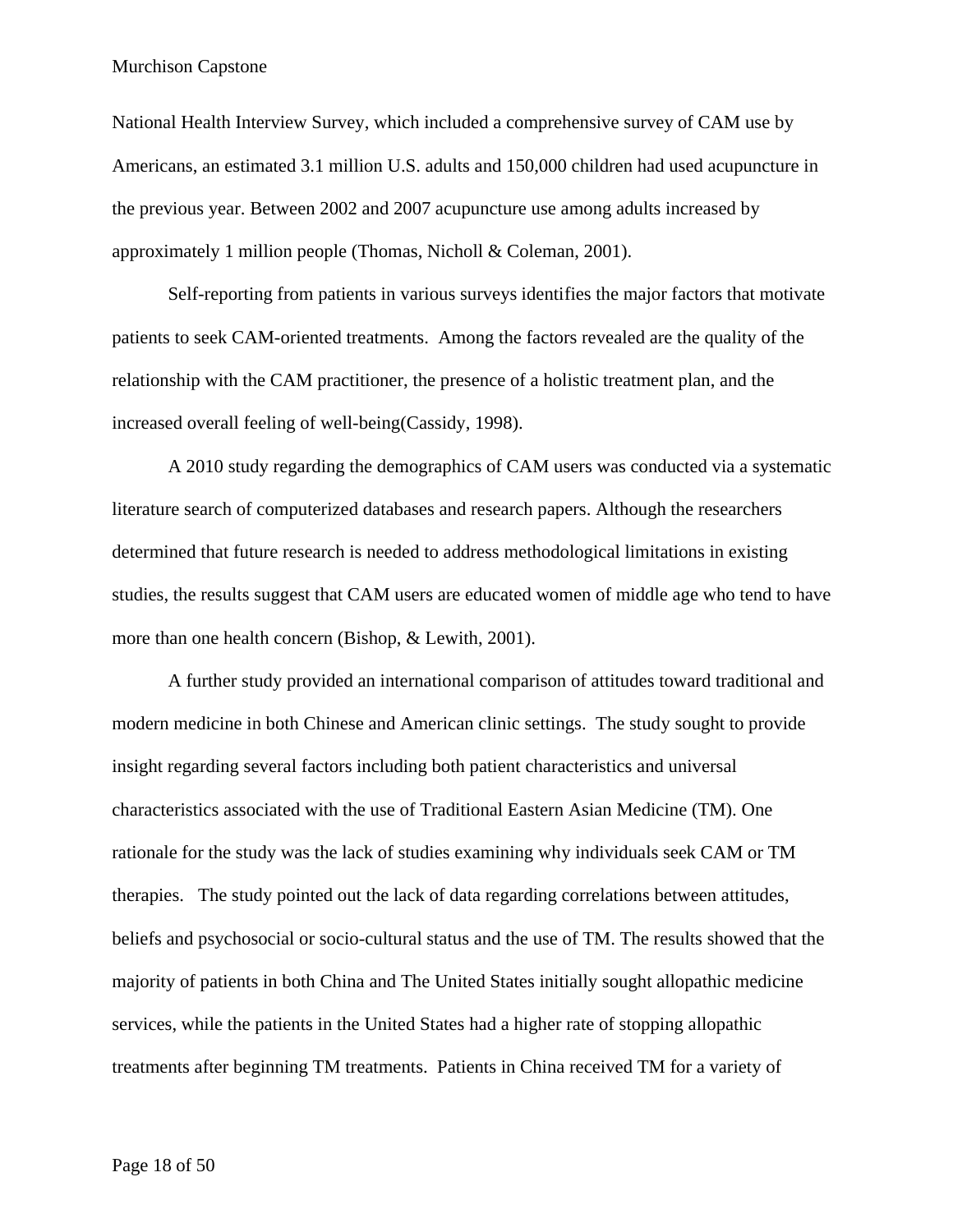conditions while the US patients presented most commonly with musculoskeletal issues. Patients in China were significantly more satisfied with allopathic treatments while US patients were significantly more satisfied with TM. Patients in both countries were significantly more satisfied with TM than allopathic medicine. Included in the study were demographic data collected from 570 recent patients from the US clinic. The data yielded the following patient information: 61% female, average of 40.2 years of age, 62% Caucasian, 15% Asian, college level 59% and 32% graduate school levels. Full data were not available regarding the Chinese sample, but estimates of the typical patients manifest the China sample as individuals in their mid-40s with a higher percent being females. The researchers concluded that although treatment often originated with allopathic providers, many patients sought other types of treatments, presumably to find the best solution to the patient's problems. The tendency toward self- directed health care suggests that a dual or pluralistic health care system may provide the greatest satisfaction due to improved outcomes and patient involvement in choosing the modality of medical care (Burke, Kuo, Harvey & Wang, 2008).

As infertility treatments increase and acupuncture gains more visibility, women are deciding to incorporate Chinese medicine with their western infertility procedures. In Australia women are using CAM to enhance fertility and researchers have identified that little is known about why women use CAM services for fertility (Rayner, McLachlan, Forster & Rhian, 2009). Although the study included only seven women, the results showed that the women valued the support, information and sensitive communication provided by the practitioners. This finding supports the conclusion of Sirois (2008) that the motivation for CAM use is its holistic approach to healthcare.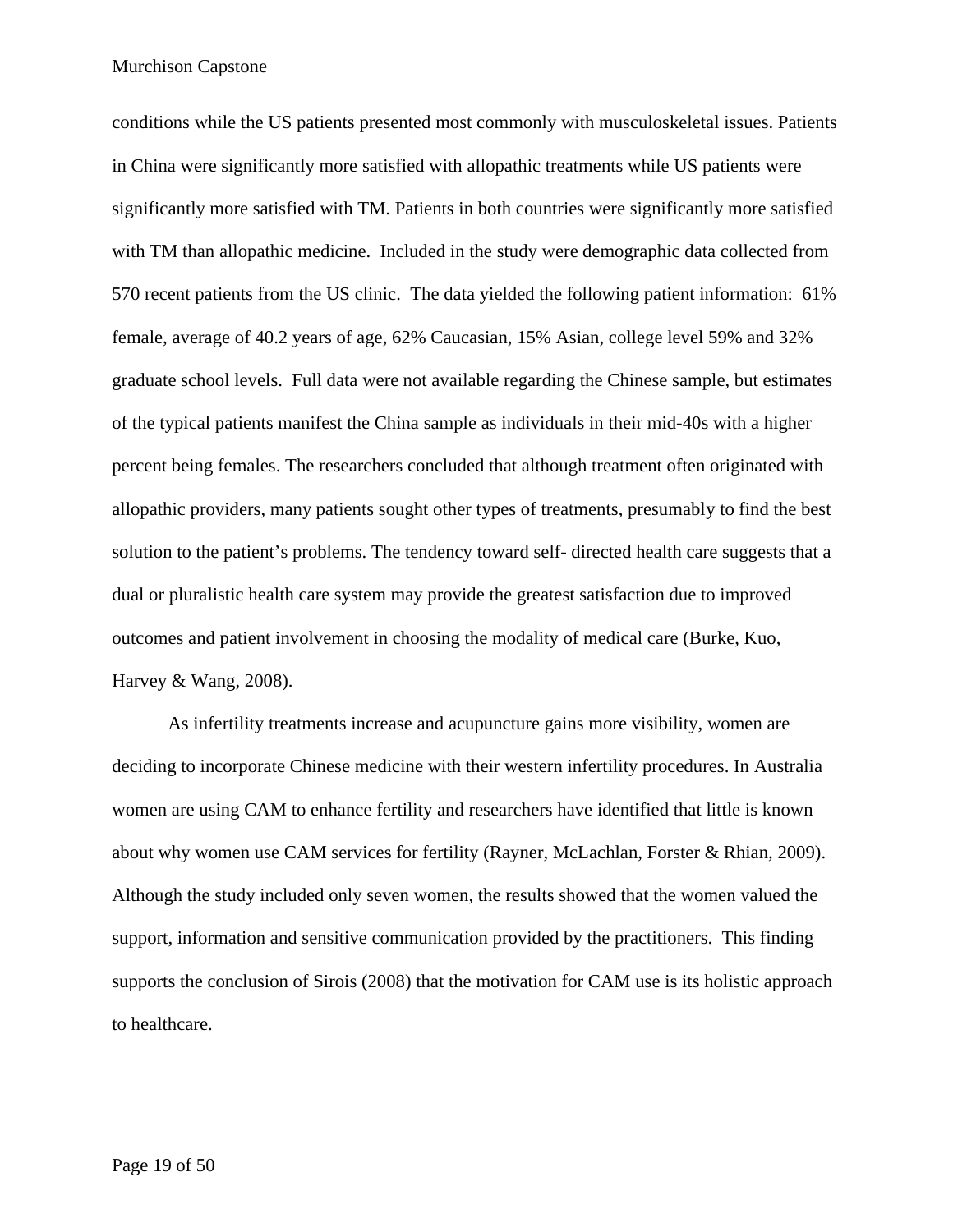A study that focused on the use of CAM modalities with infertility patients showed that 90% of the subjects reported stress reduction, improved mood, empowerment and perceived cycle response improvement as the benefits of CAM treatments. Infertility diagnosis included unexplained infertility (32%), age related (18%) and male factor (18%) with the mean age of the participants at 36.7 years of age (Aeilon, Barbieri, Shastri, Grill, Chung, & Rosenwaks, 2009).

What is lacking in the vast majority of current studies, is data about the medical history of these women, their diagnosis of infertility in both allopathic and Traditional Chinese Medicine and previous infertility treatments. Many of the available studies are generalized to assess overall CAM use, with few studies available that discuss the reason for the use of acupuncture or TCM treatments for infertility or fertility enhancement. The one study that did look at the relationship between TCM and western medical diagnoses was a randomized control trial of 180 women with a mean age of 35.7, undergoing ART, who were recruited prior to egg retrieval. Participants were assigned one or more TCM diagnoses, primarily by one practitioner who was not blinded to the western diagnosis, based upon signs, symptoms, and tongue and pulse qualities. The outcome revealed that 53.9% of the women had kidney yang deficiency, 53.3% had kidney yin deficiency, 38.9% had qi stagnation, 36.1% had blood deficiency, 33.9% had blood stagnation and 19.4% had a damp pathology. Additional diagnoses included 8.3% with heat in the blood, 5.6% with cold in the uterus and 3.3% with spleen blood and qi deficiency as well as several that did not measure as statistically important in this trial. The western diagnosis for these women revealed that 24.4% had unexplained infertility, 24.4% had endometriosis, 15.6% had tubal factors, 4% had proximal disease, 1% had luteal insufficiency, and a large percentage (35.6%) were listed under "other." The researchers reported correlations between the TCM and western diagnoses. Women with unexplained infertility had a high rate of having a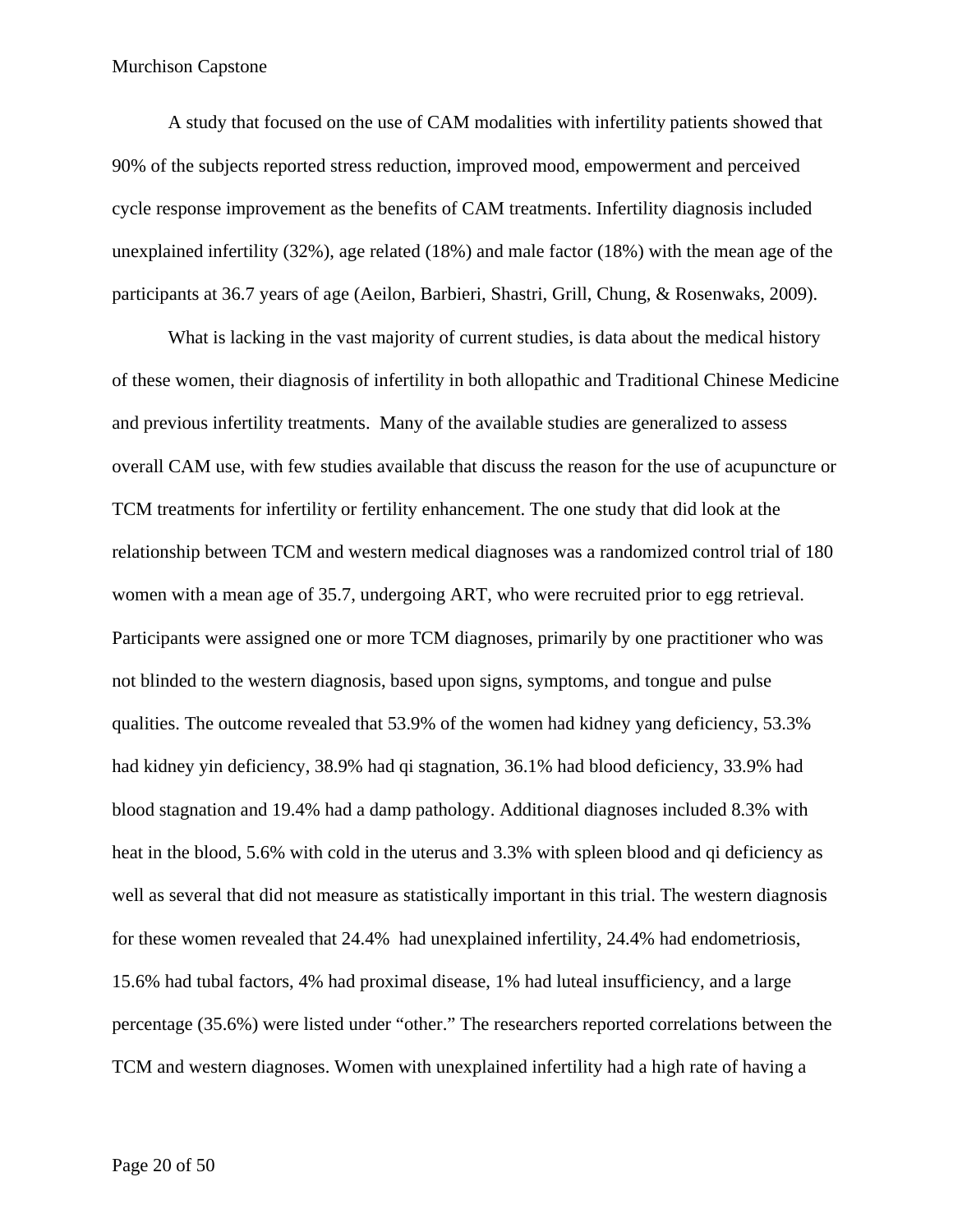diagnosis of qi stagnation while women with endometriosis were most commonly seen to have a diagnosis of blood or qi stagnation.Many single or multiple factors such as advanced maternal age, hormonal, ovarian and uterine factors could be at play with these patients. In order to focus treatments and further research on acupuncture and infertility it is necessary to provide more studies to analyze patterns in infertility diagnosis and treatments in the women choosing acupuncture in place of, or in conjunction with, western treatments (Coyle, & Smith, 2005).

#### **Literature Review Integration**

.

There have been a number of studies that have established the effectiveness of complementary and alternative medicine (CAM) techniques in assisting individuals who are dealing with the condition of Fertility (Aeilon, et al., 2009; Magarelli, et al., 2011; Chang, et al., 2002). While these studies have been helpful in understanding the theory, technology and procedures involved, they provide little information regarding the background of patients who seek fertility treatment. As a result, there is a gap or blind spot in the current literature. It will be the objective of the current project to begin to fill that gap by completing a preliminary study of the medical history, prior fertility treatments TCM diagnosis and other factors of women patients who seek treatment at a Traditional Chinese Medicine University Fertility Clinic.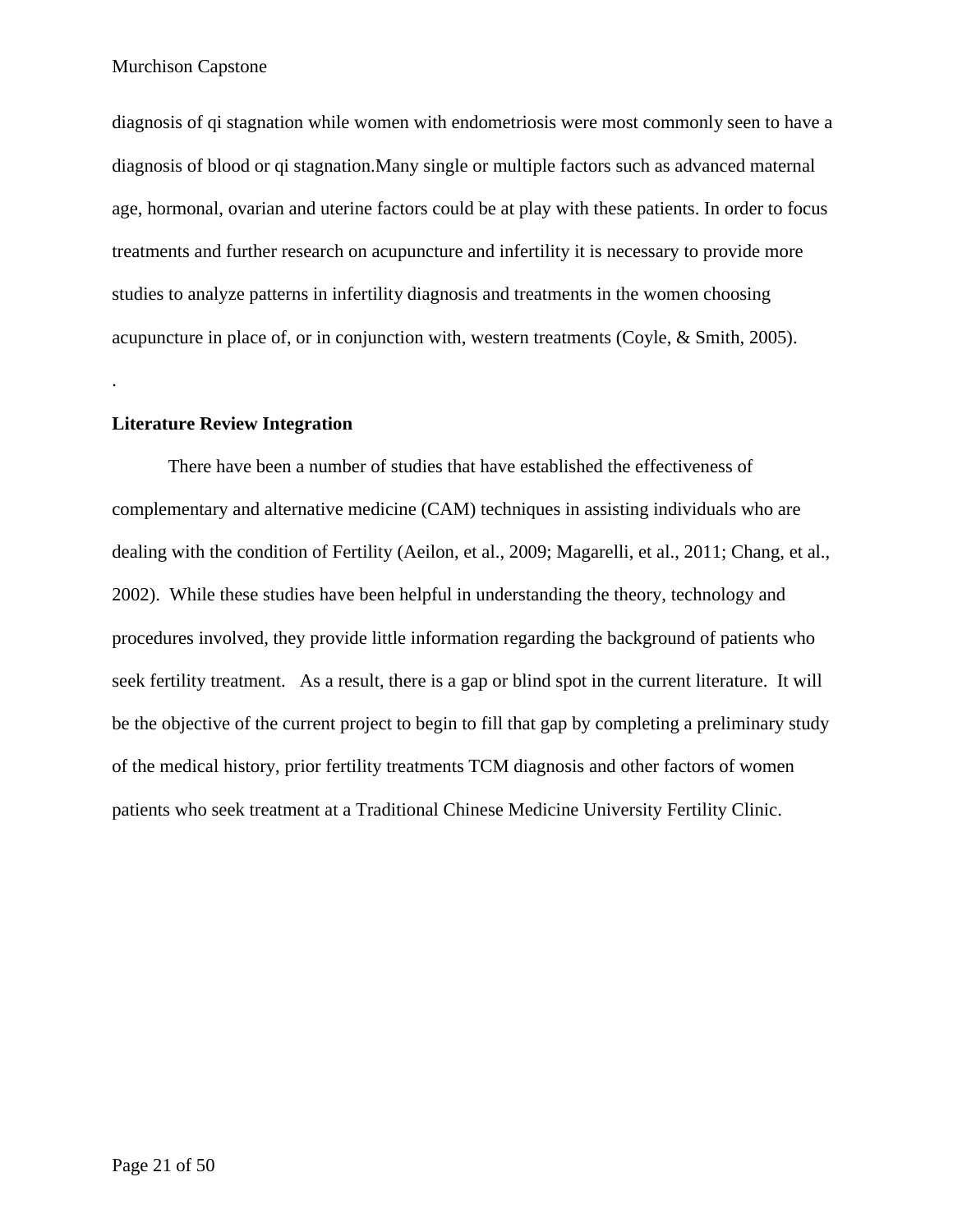#### **Chapter Three: Method**

#### **Method Designation and Rationale**

The use of existing health records is a recognized and frequently used qualitative research procedure. It is identified as a method that has the potential to make effective use of meaningful existing data to fulfill research objectives and to respond to research questions. Chart review as a research method involves a number of steps that include the systematic gathering and organizing of existing data through the use of protocols carefully and specifically designed for abstracting information from patient charts.While the method of retrospective chart review has been used effectively in mental health/behavioral science studies (Gearing, Mian, Barber& Ickowicz, 2006), it has also been used in studies that involve medications, drugs and other medical issues (Gandhi, Seder & Bates, 2000; Hess, 2004). Moreover, as a qualitative method, retrospective chart review is a method that is easily adapted for use in the discipline of Traditional Chinese Medicine.

Retrospective chart review research method includes a number of steps that that assure that the data gathering process is engaged systematically and with minimal opportunity for bias. The process starts with a clear conception of the research objective that is supported by a sound literature review. A research proposal stipulates the processes to be engaged in the data gatheringincluding the specification of a data abstraction instrument that is supported by both clearly detailed sampling criteria and data gathering guidelines (Gearing, Mian, Barber, & Ickowicz, 2006).

The method of retrospective chart review is especially appropriate in the current study. The current study is considered to be preliminary study dealing with a relatively new and unique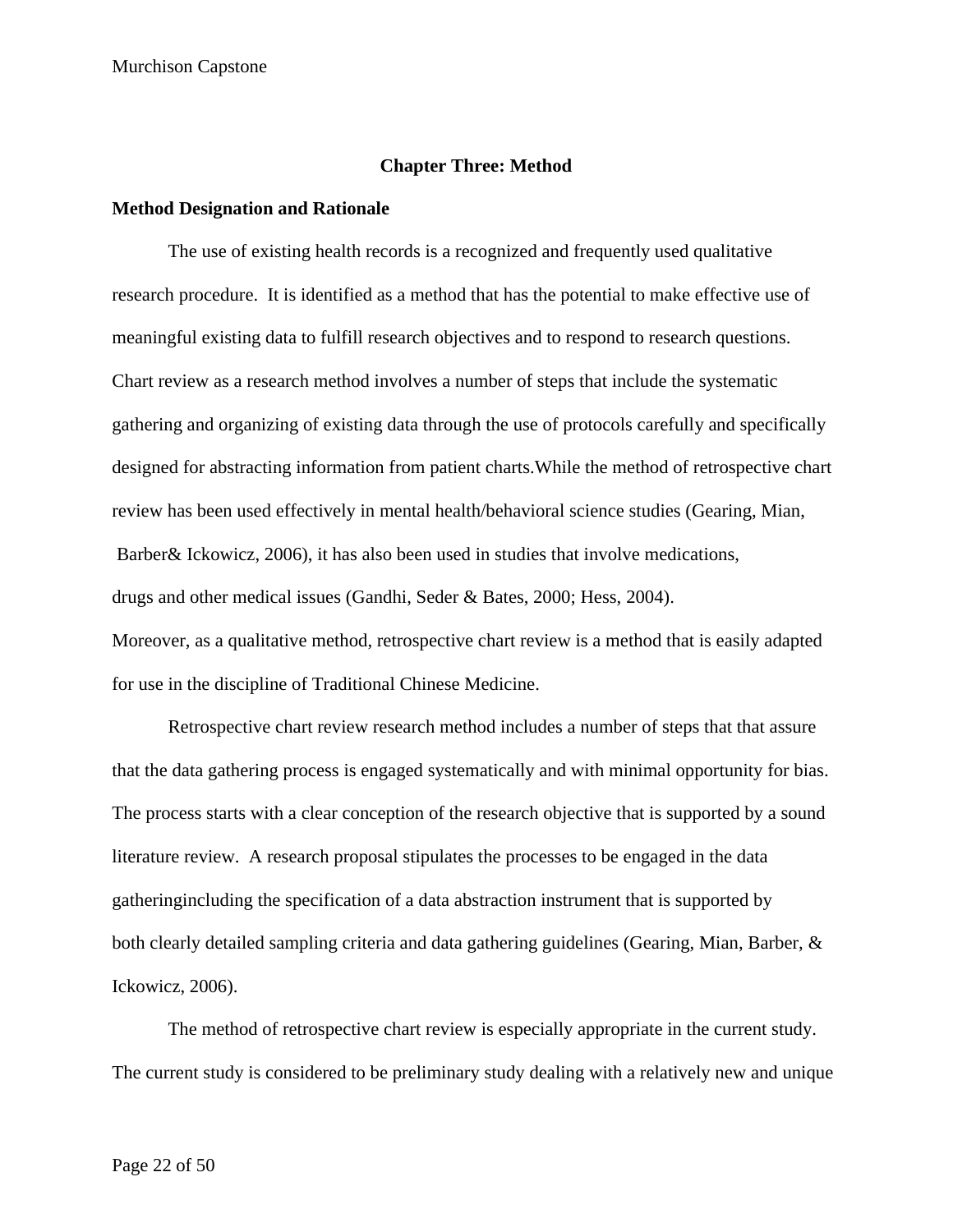phenomenon of the TCM University based fertility clinic. Chart Review is the most appropriate method for achieving the research objective of the current study. The archived charts of patients who have been treated in a TCM Fertility clinic are rich with demographic and other data that have the potential to provide a clearer picture regarding the background, motivation and prior treatment of patients. By "mining" charts of a representative number of patients, it is likely that patterns and themes will provide a clearer picture of the female patients who seek service from fertility clinics based at TCM universities. The emergence of that information may also pave the way to future studies of a more controlled nature.

#### **Procedures**

All data engaged in the current study were extracted from the charts of patients were seen at the Yo San University Fertility Clinic in Los Angeles, California. All patients had completed the new patient intake form prior to extraction of data. The patient charts that were reviewed to gather data for this study were those of patients who were seen at the Yo San University Fertility Clinic between May 2010 and June 30, 2011. The sections below specify how the charts were chosen for review.

# **Inclusion Criteria**

For the current study, patient charts were chosen that fit the following criteria:

- Female patients
- Non-pregnant
- Seen in the Yo San University Fertility Clinic between May 1, 2010 and June 30, 2011.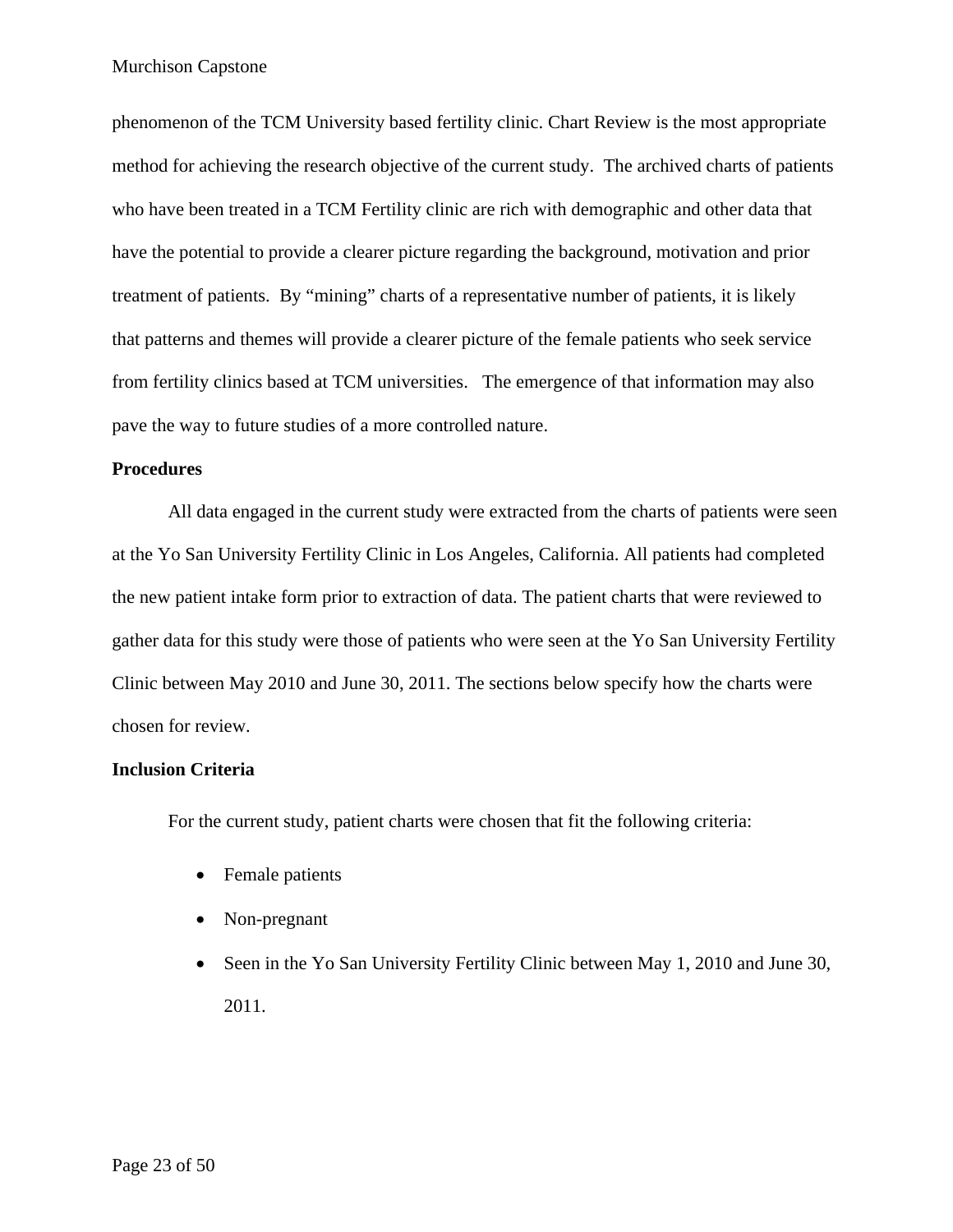# **Exclusion Criteria**

For the current study there were two exclusion criteria. They are listed below:

- Male patients
- Current pregnancy

# **Data Collection Instrument**

A data collection instrument was developed specifically for the current study. The chart extraction form was developed to be consistent with the questions listed on the Yo San Fertility Clinic "New Patient Intake Form." The instrument included eight areas of content which sought to discern prior patterns of diagnosis and treatments of infertility. The form included eight areas of data as follows:

- 1. Allopathic Diagnosis related to infertility: This section identified if the patient had been given a diagnosis of infertility and if so what it was.
- 2. How long trying to conceive: This section determined if the patient fits the standard diagnosis of infertility—12 months of unprotected sex if under 35, and 6 months if over 35, resulting in no pregnancies.
- 3. Hormone laboratory work and results: This section determined if hormone lab tests were conducted to assess hormonal factors influencing fertility, and what the outcome of these tests were.
- 4. Fallopian tubes evaluated medically and procedures if noted. This section determined if fallopian tubes had been evaluated for fertility.
- 5. Medications to assist ovulation: This section determines if medication was taken to assist ovulation and if so, which medications.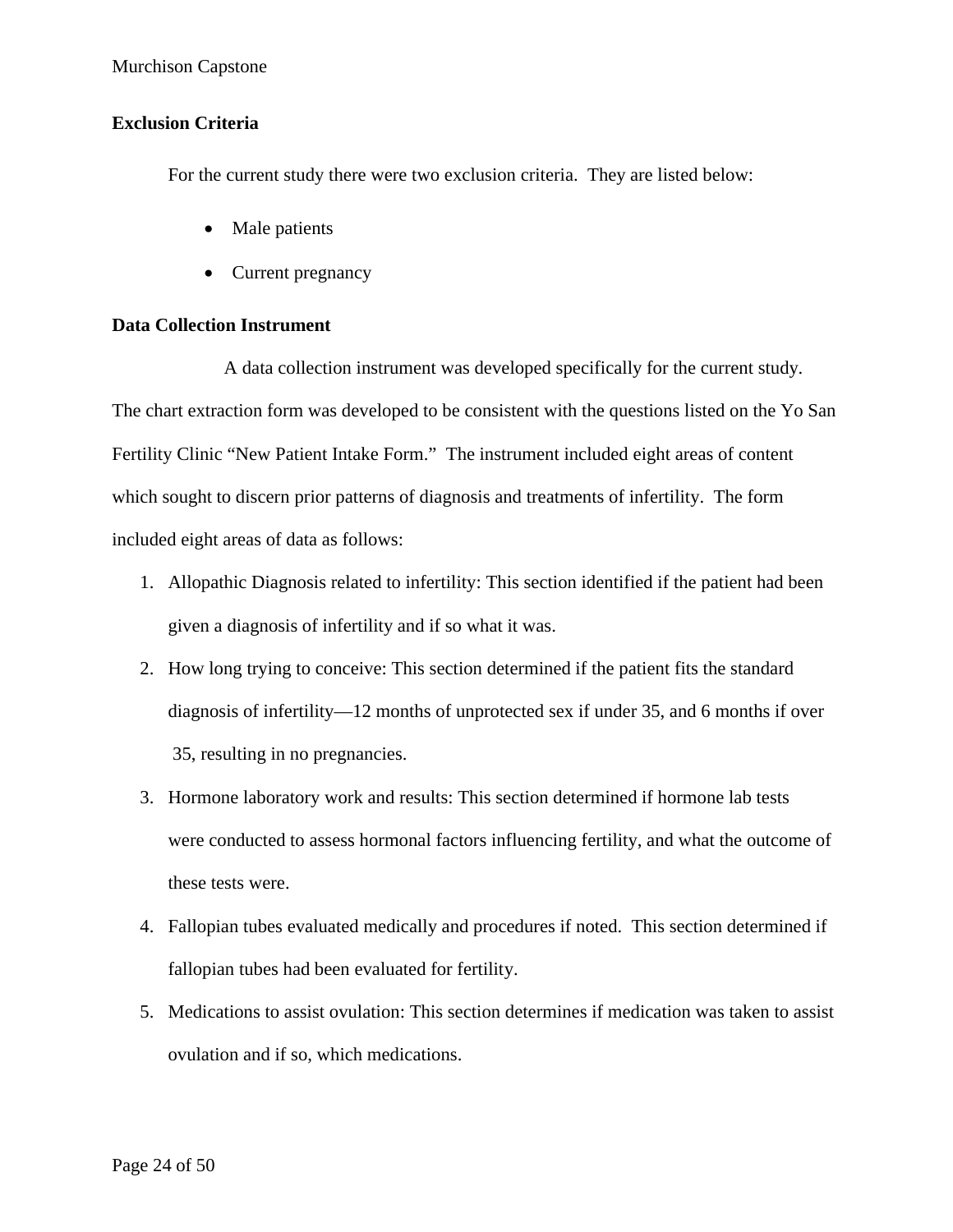- 6. Male Factor Evaluation: This factor discerned whether the partners of the patients had undergone semen analysis.
- 7. Any prior fertility treatments: The section identified any IVF procedures, acupuncture or TCM treatment as well as when and with whom they occurred.
- 8. Patterns of TCM diagnosis: This section will determine the single or multiple TCM diagnosis rendered during the initial intake at the fertility clinic.

A copy of the data collection instrument is included in Appendix B.

Data were collected from the new patient intake forms completed by the patients prior to their first treatment at Yo San University's community fertility clinic. The files of all nonpregnant females, seeking treatment in the fertility clinic between May 2010 and June 2011were designated as the sample for the current study. The data extraction process took place during July of 2011.

Patient responses to the questions described above were entered into the data collection form and then entered into an Excel spreadsheet. On the spreadsheet the data was sorted and viewed in various categories. All data entered on the research instrument were extracted from the chart forms and reflect responses to specific questions that each patient responded to prior to discussions with the practitioner. All questions with no response were coded as "NR" on the data collection form.

Data were extracted from the charts of all non-pregnant women who had attended the Yo San University fertility clinic. The patients were coded on a separate spreadsheet as they were reviewed to avoid duplication. On the spreadsheet the patients were listed with initials only. Patient names and identifying data were not added to the data collection sheet or the spreadsheet, to ensure patient confidentiality. In addition to being entered into a password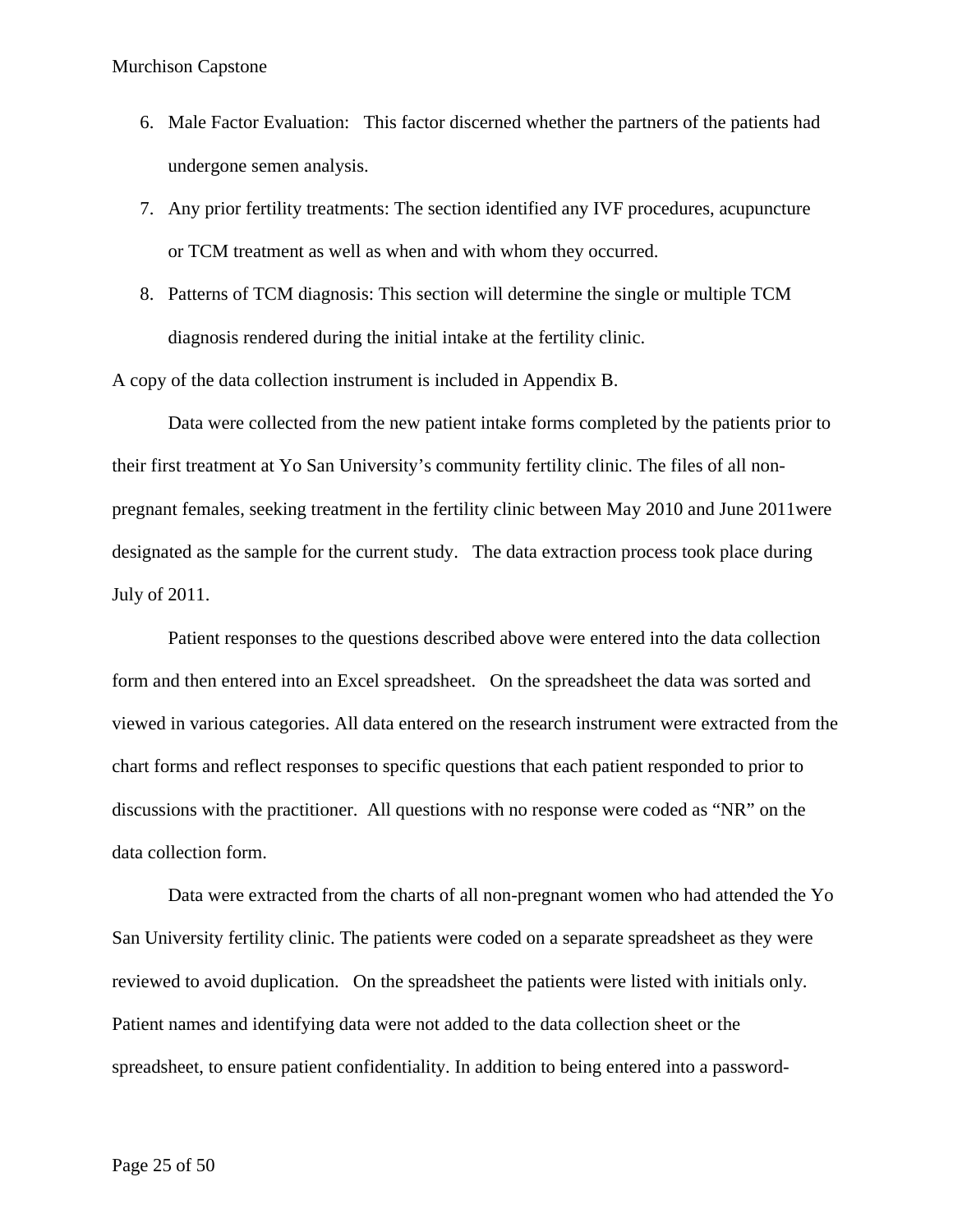protected file on theresearcher's laptop computer. The spreadsheet data files were saved on an external flash drive and stored in a locked filing cabinet.

The charts of all non-pregnant female patients who attended the university fertility clinic for fertility treatments were included in this chart review. Pregnancy and gender were the only exclusion criteria. As the fertility clinic first opened and treated patients in May of 2010, charts were only available for a 14-month period. Data were extracted from 50 patient charts.

# **Data Analysis**

As this research project constituted a preliminary study, the researcher did not designate any specific hypotheses. As the data were collected and summarized, factors that emerged as worthy of further consideration were identified and engaged in further analysis. Due to the nature of the data that emerged, the analysis process in the current study falls primarily into the arena of descriptive analysis. The data generated from this chart review study were discerned to fall into three general areas:

- Interval data from items where there were tallies or counts.
- Categorical data from the demographics terms including prior diagnosis and treatment modes.
- Narrative data where the patient describes her condition or status.

Additionally, the researcher carefully analyzed the data to discern factors in the data collection instrument that need to be added, eliminated or refined in the event that it is used in a future research.

# **Human Subjects Research Ethical Considerations**

Since the research process involved no gathering of new data, and all data used were preexisting and extracted from archived patient charts, the current study is exempt from Institutional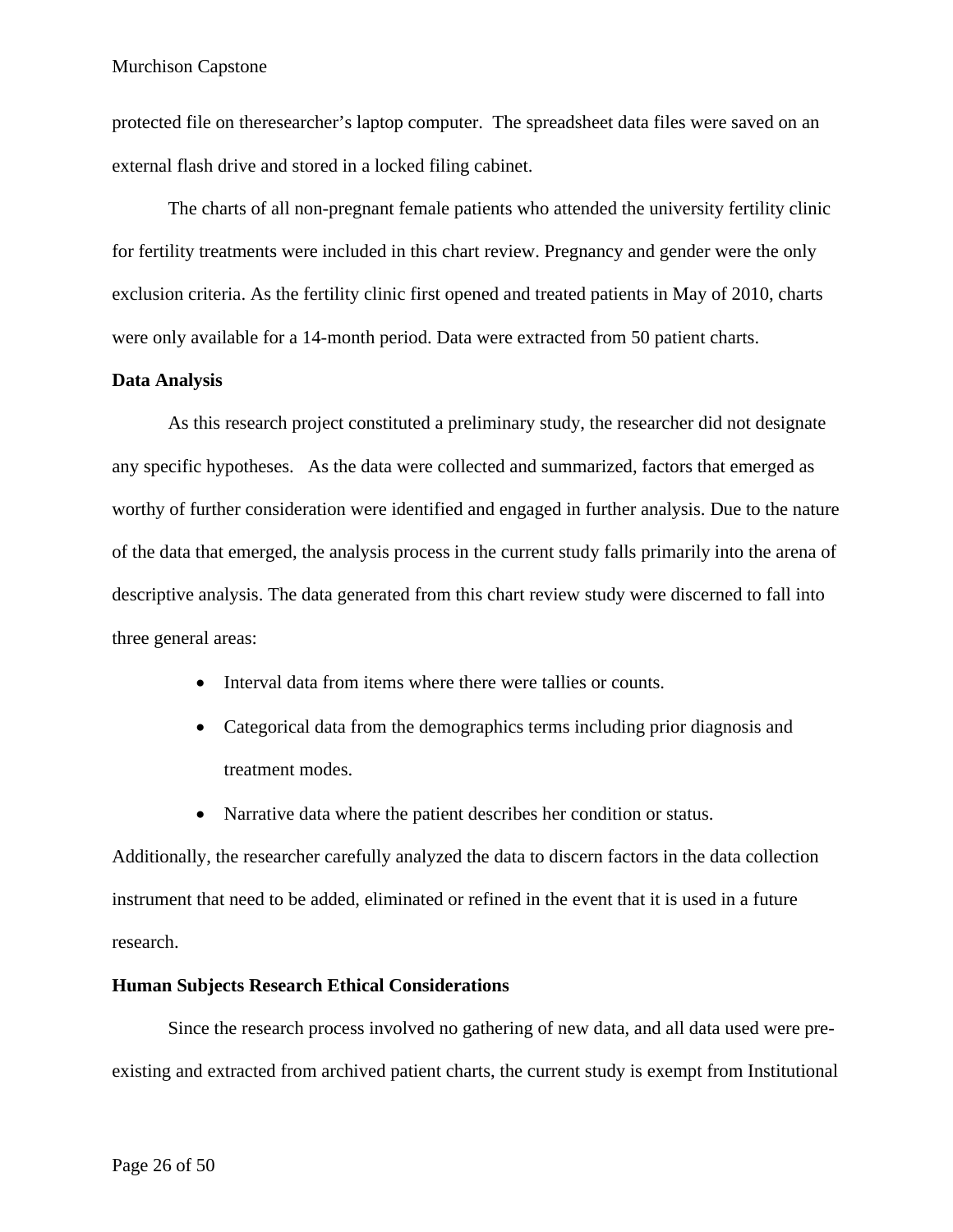Review Board (IRB) consideration. Nonetheless, the proposal for the current study was submitted to and reviewed by the Yo San University IRB Director in February of 2011. Subsequent to that submission the researcher received a letter from the IRB Director affirming the exempt status of the study. A copy of the IRB letter is included in Appendix A.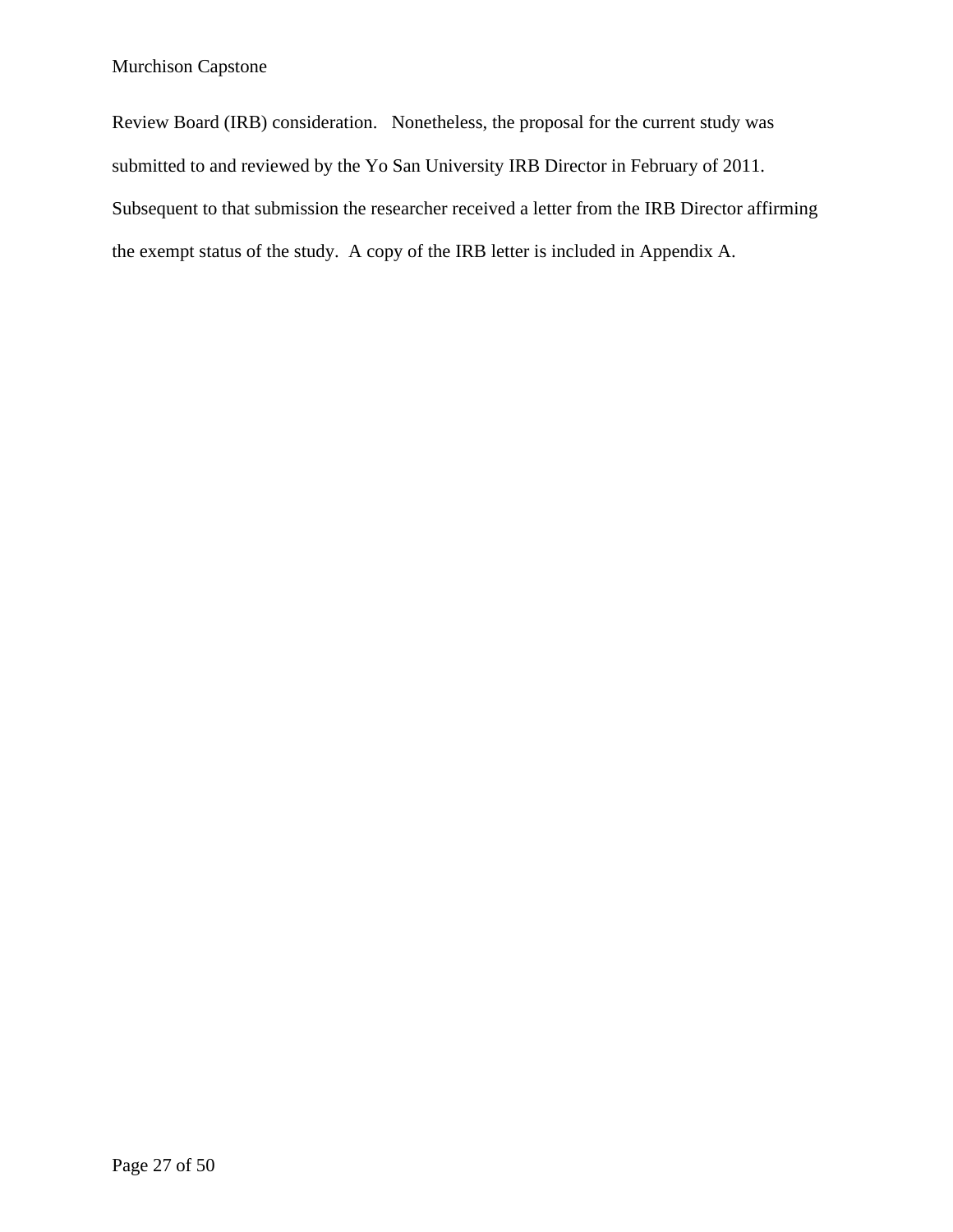#### **Chapter Four: Results**

The objective of this project was to examine patterns of previous treatment and diagnosis in women seeing infertility treatment at a teaching university fertility clinic. Retrospective chart review method was engaged to accomplish the research objective. The data for this project came from the chart files of 50 female patients treated at a university fertility clinic between May of 2010 and July of 2011. Data were extracted from the new patient intake forms completed by patients prior to their initial visit at the fertility clinic. The data from the women patients were organized and tallied in three age groups: under 35, 35 through 39 and 40 years of age and older.

This chapter presents a summary of the data gathered beginning with a summary of eight critical factors that emerged from the chart review. For each of the designated age groups the researcher gleaned from the charts data regarding the Allopathic infertility diagnosis. This factor is vital since treatments are likely to be rendered consistent with this diagnosis. The second factor was the indication of how long the patient has been trying to conceive. This factor is very important as it may also be viewed as an indication of the motivation of the patient. Is the condition at the level that it might be considered acute, or is it already at the chronic level? Hormone lab work data constituted the third factor. The fourth factor was the status of the Fallopian tube as per any prior evaluations, and the fifth factor was the record of any medications taken to assist ovulation. The status of male infertility workups for spouses/partners constituted the sixth factor. The seventh factor included indications of prior or concurrent fertility treatments. The eighth and final factor examined across the age groups was the TCM diagnosis.

The data that emerged from the three designated groups are summarized in the sections that follow. The sections that follow the presentation of the data for the three groups include observations that compare the data for the eight factors across the three groups. Those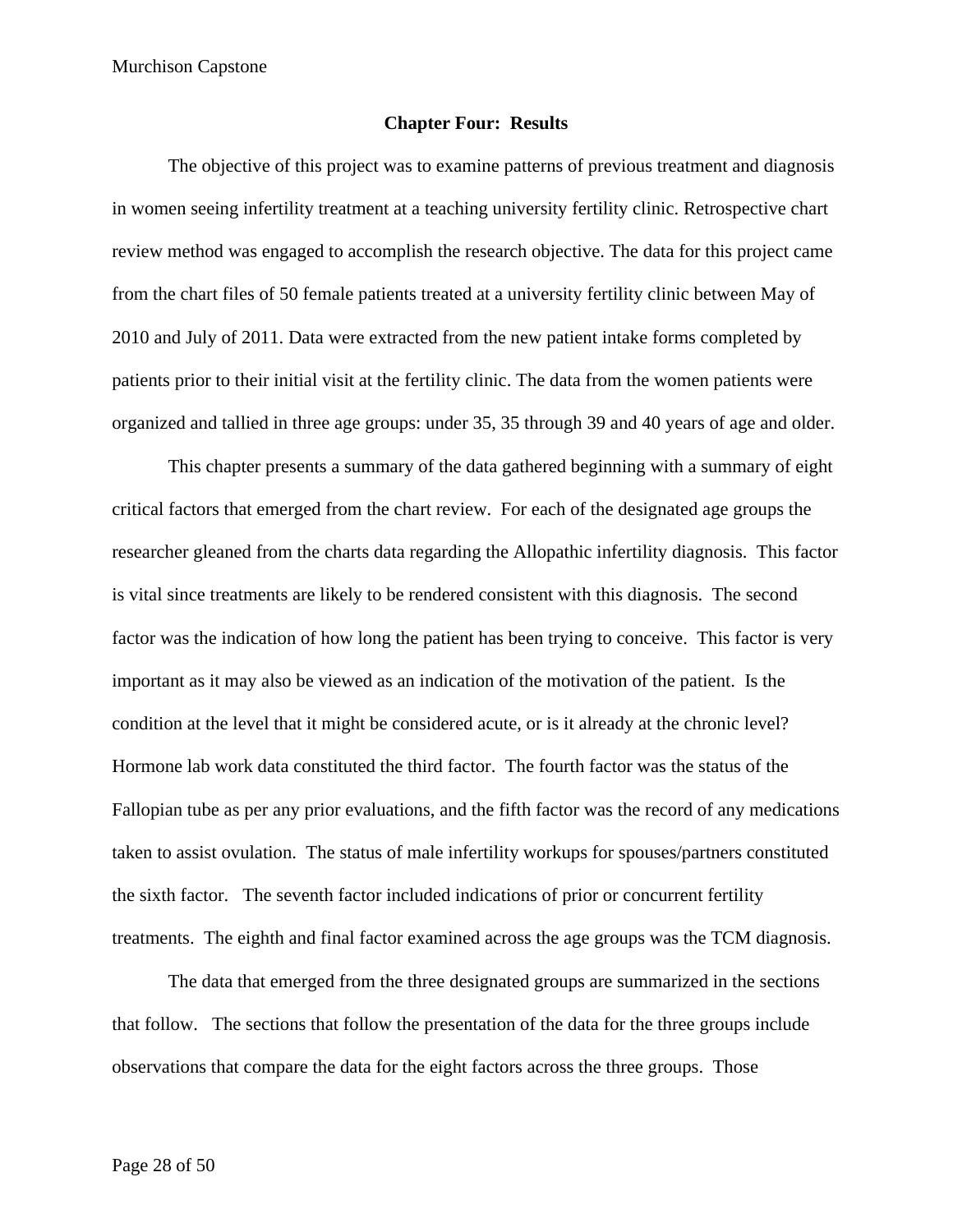subsequent sections are sub-headed as "intergroup comparisons and observations." Discrepancies in the data below are due to the fact that for some of the charts reviewed the patients did not include responses to every item.

#### **Women Under Thirty-Five**

This group included eight women with the mean age observed to be 33.0 years. Even though the number in this group is the smallest for all three groups, the data emerging from this group should be considered carefully since, because of their younger age, and because of the fact that they are in the midst of their fertility years, the women in this group represent the most unlikely among the three groups to be seeking fertility treatment.

- 1. Allopathic Infertility Diagnosis: 4 of 8 (50%) responded yes to the question with the results being: unexplained and Endometriosis, unexplained and PCOS, Methylene tetrahydrofolate reductase (MTHFR) and slightly high FSH.
- 2. How long trying to conceive: The observed range was 4 months to 3 years. For the 7 respondents in this age group the average time trying to conceive was 16.87 months.
- 3. Hormone Lab work and results: 5 of 8 (62%) had a recent workup. Two reported "ok" results, 2 had high FSH, 1 had high testosterone, 1 had low T-cells, and 1 had high T<sub>3</sub> and T<sub>4</sub>.
- 4. Fallopian tube evaluation: 5 of 8 (62%) responded yes. Two reported no significant findings, 1 had one twisted tube, and 2 had inconclusive results.
- 5. Medications to assist ovulation: 4 of 8 (50%) confirmed that they had taken medication to assist ovulation.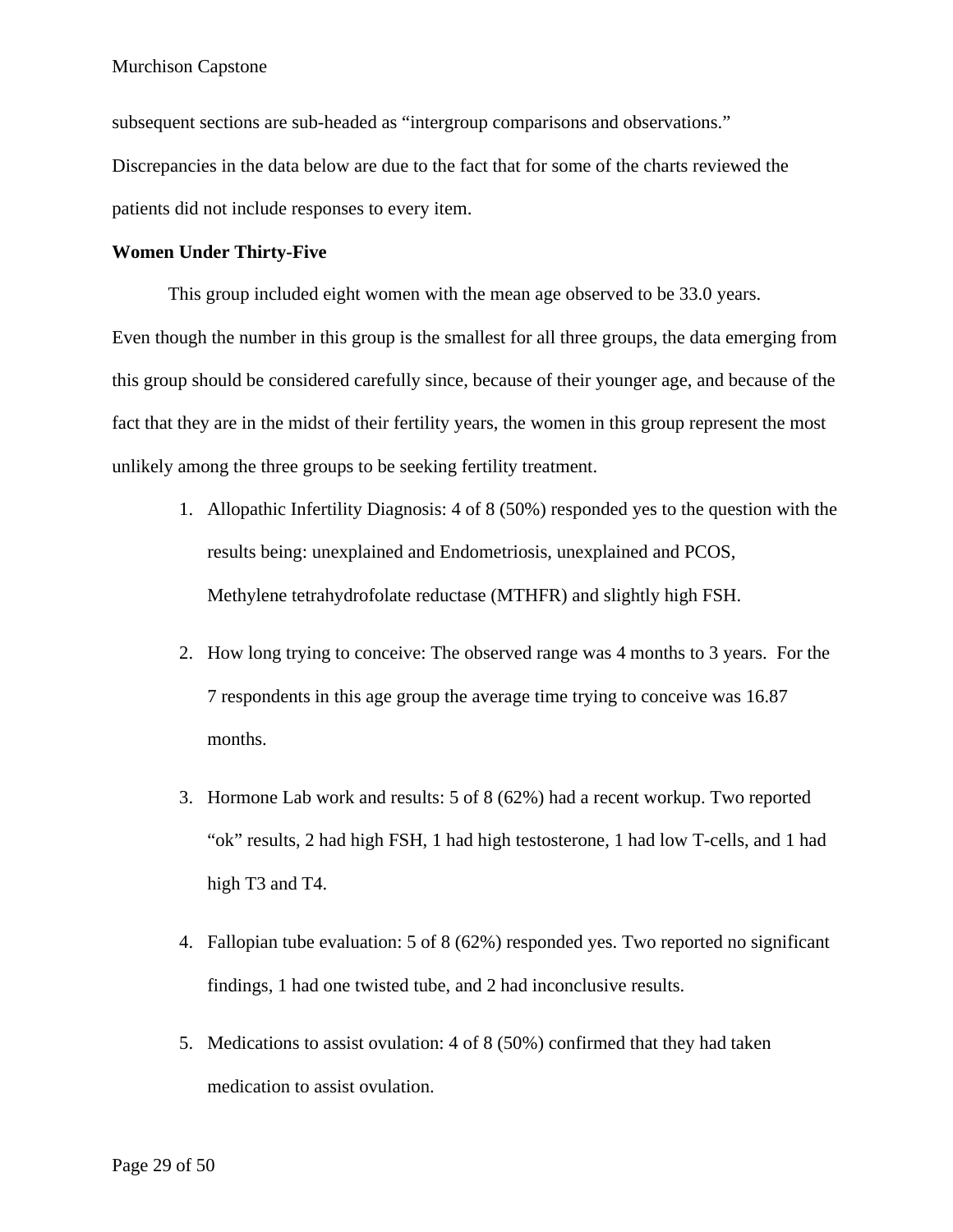- 6. Male fertility workup: 6 of 8 (75%) reported yes, with 2 reporting low sperm count.
- 7. Previous or concurrent fertility treatments: 5 of 8 (62%) responded yes, with 1 receiving TCM treatments. Four of the five yes respondents had undergone IUI, and or IVF procedures.
- 8. Patterns of TCM Diagnosis: 6 of 8 (75%) were diagnosed with both spleen qi deficiency and liver qi stagnation. Four of 8 (50%) were diagnosed with kidney deficiency, 2 of 8 (25%) were diagnosed with excess heat, and 2 of 8 (25%) with blood stasis.

# **Women Thirty-Five Through Thirty-Nine**

This group included 19 women with the mean age of 36.89. Like the group of women whose age is under 35 years and also like the group that is over 40 years, this group deserves careful consideration as they are likely representative of two differing expectations—women who expect to be fertile as well as women who are approaching the age when the expectation is that fertility will be diminished.

- 1. Allopathic Infertility Diagnosis: 10 of 19 (53%) responded yes to the question with the results being: MTHFR, PCOS, low Inhibin B, tubal factor, and 1 listed advanced maternal age.
- 2. How long trying to conceive: The respondent range was 5 months thru 5 years. Of the 14 respondents the average was 24.5 months.
- 3. Hormone Lab work and results: 10 of 19 (53%) had recent workups while 7 of 19 (36%) had not had any recent workups. Two of 19 (10%) did not respond with 1 listed the results as low Inhibin B.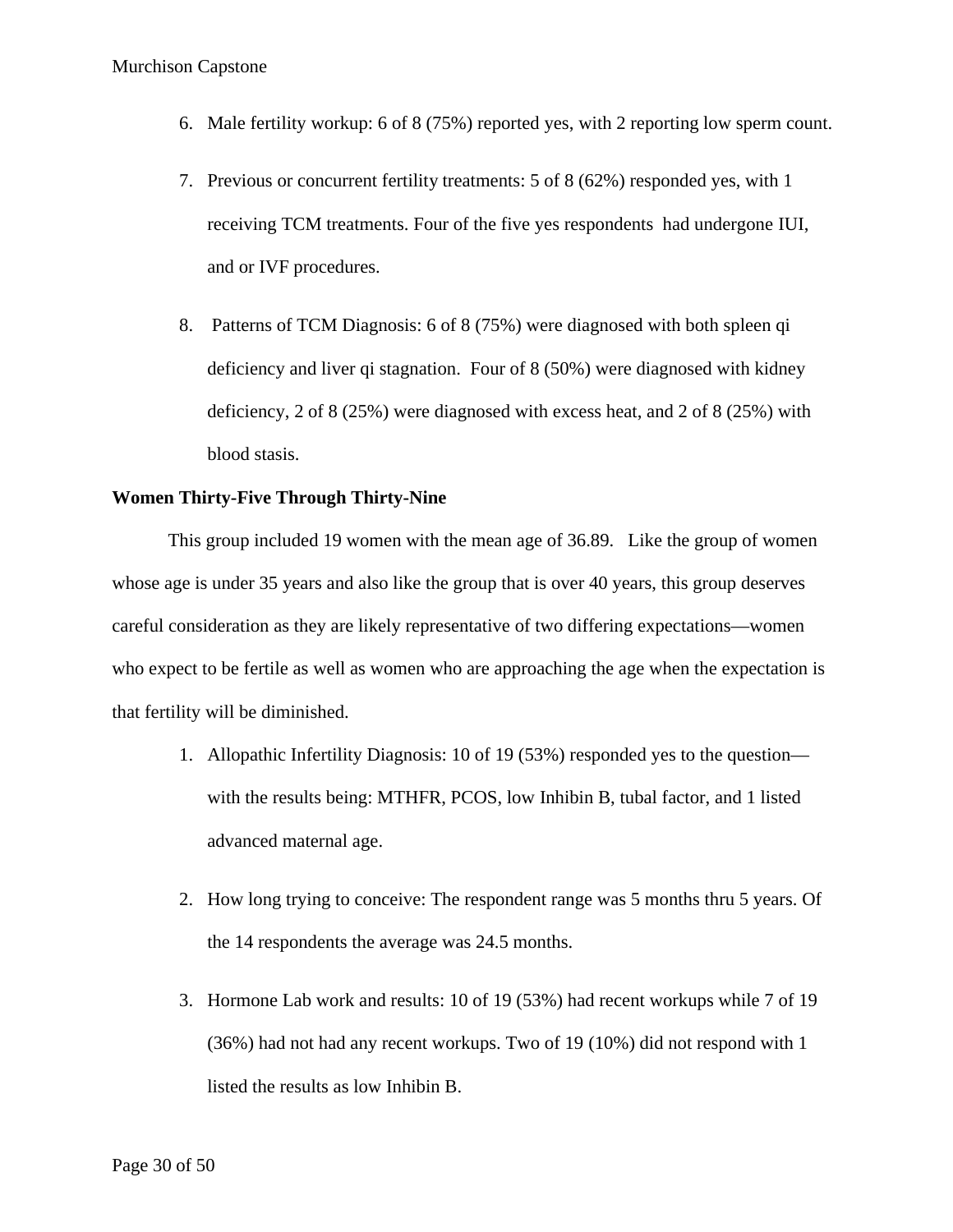- 4. Fallopian tube evaluation: 9 of 19 (47%) responded yes. Seven of 19 (37%) responded no and 3 of 19 (16%) did not respond. Results of the fallopian tube evaluation indicated 1 with a misaligned tube and 1 with a damaged tube.
- 5. Medications to assist ovulation: 7 of 19 (37%) responded yes, 8 of 19 (42%) responded no, and 5 of 19 (26%) did not respond.
- 6. Male fertility workup: 9 of 19 (47%) responded yes, 9 of 19 (47%) responded no and 1 did not response. Eight of 9 (89%) reported that semen analysis identified no problems, with 1 reporting results of low motility and concentration.
- 7. Previous or concurrent fertility treatments: 8 of 19 (42%) responded yes, 5 of 19 (26%) responded no and 6 of 19 (31%) did not respond. One of the 8 who responded yes to this item had received TCM treatments, and 7 had undergone FET, IUI and or IVF treatments.
- 8. Patterns of TCM Diagnosis: 11 of 19 (58%) were diagnosed with spleen qi deficiency and liver qi stagnation, 8 of 19 (42%) with kidney deficiency, 7 of 19 (37%) with excess heat, 4 of 19 (21%) with blood stasis, 3 of 19 (16%) with shen disharmony, 3 of 19 (16%) with deficiency heat and 2 of 19 (10%) with dampness.

# **Women Over Forty**

This group included 23 women with the mean age of 42.78. With the largest number of patients, this group represents the mode for patients seeking fertility treatment, and is thus likely the most representative of patients seeking fertility treatment at a university community clinic.

1. Allopathic Infertility Diagnosis: 10 of 23 (43%) responded yes, 12 of 23 (52%) responded no, and 1 responded with a question mark. Diagnostic results were as follows: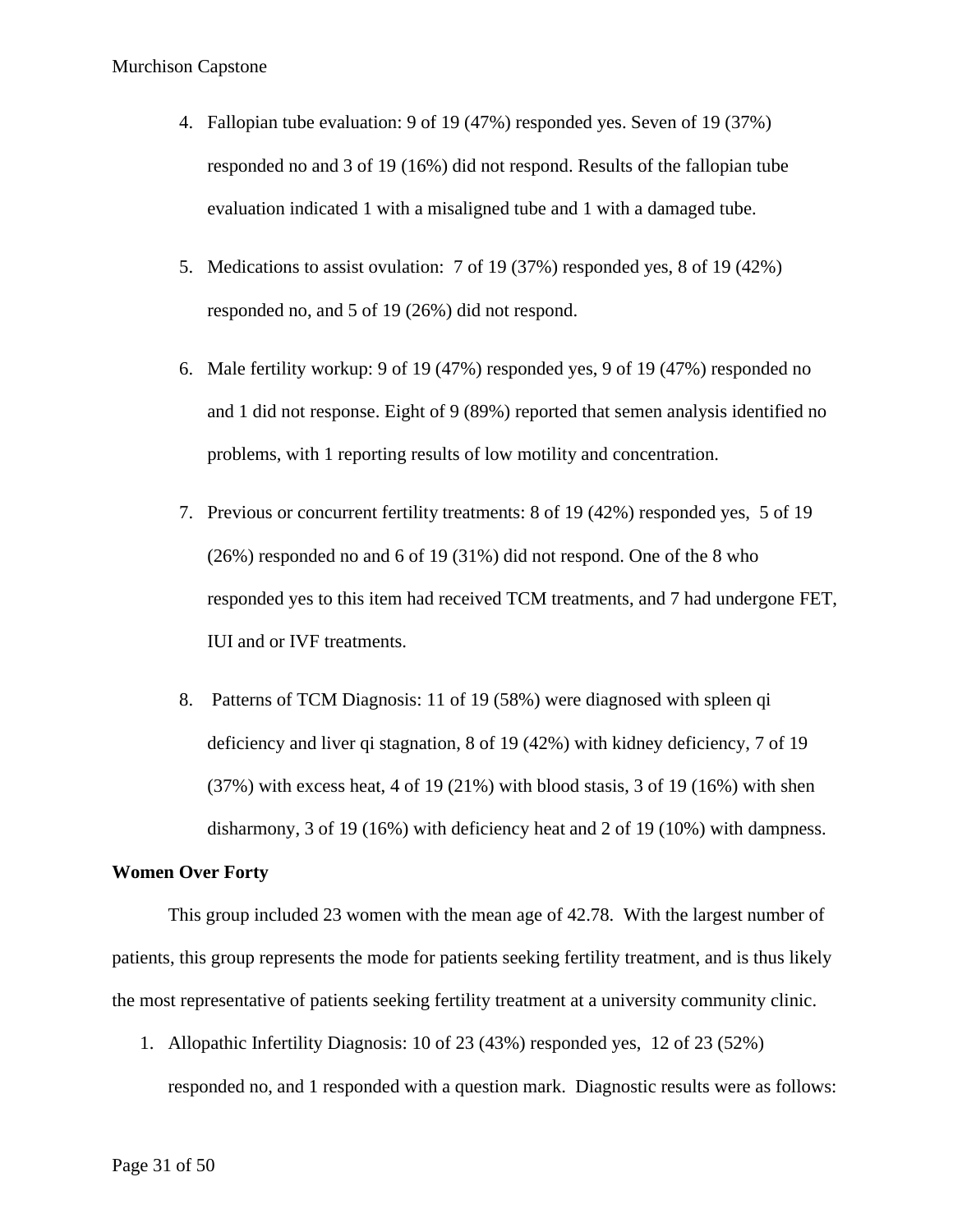1 listed missing an ovary and advanced maternal age; 1 listed high FSH and early menopause; 3 listed unexplained infertility; 1 listed recurrent pregnancy loss with antinuclear antibodies and advanced maternal age; and 4 listed advanced maternal age.

- 2. How long trying to conceive: 8 months thru 5 years was the observed range. For the 18 who responded the average time trying to conceive was 25.7 months.
- 3. Hormone Lab results: 15 of 23 (65%) had recent workups, 6 of 23 (26%) responded no and 2 of 23 (8.7%) did not respond. Six of 15 reported high FSH, 1 reported antinuclear antibodies, and 8 reported that their hormone levels were "fine."
- 4. Fallopian tube evaluation: 10 of 23 (43%) responded yes they had a prior fallopian tube evaluation, 9 of 23 (39%) responded no and 4 of 23 (17%) did not respond. One reported inconclusive results, with 8 reportingthat their fallopian tubes were "fine".
- 5. Medications to assist ovulation: 9 of 23 (39%) responded yes, 10 of 23 (43%) responded no, with 4 of 23 (17%) not responding.
- 6. Male fertility workup: 11 of 23 (49%) responded that their partner did have a male fertility workup. Two of 23 (9%) responded with "non-applicable"as they were using sperm and embryo donors. Eight of 23 (35%) responded no, and 2 of 23 (9%) did not respond. Results of the male fertility workup include 1 male diagnosed as infertile. 1 listed poor morphology; 7 of 11 (64%) reported that semen analysis identified no problems. One had surgery to correct a varicocele, and 1 had surgery to reverse a vasectomy.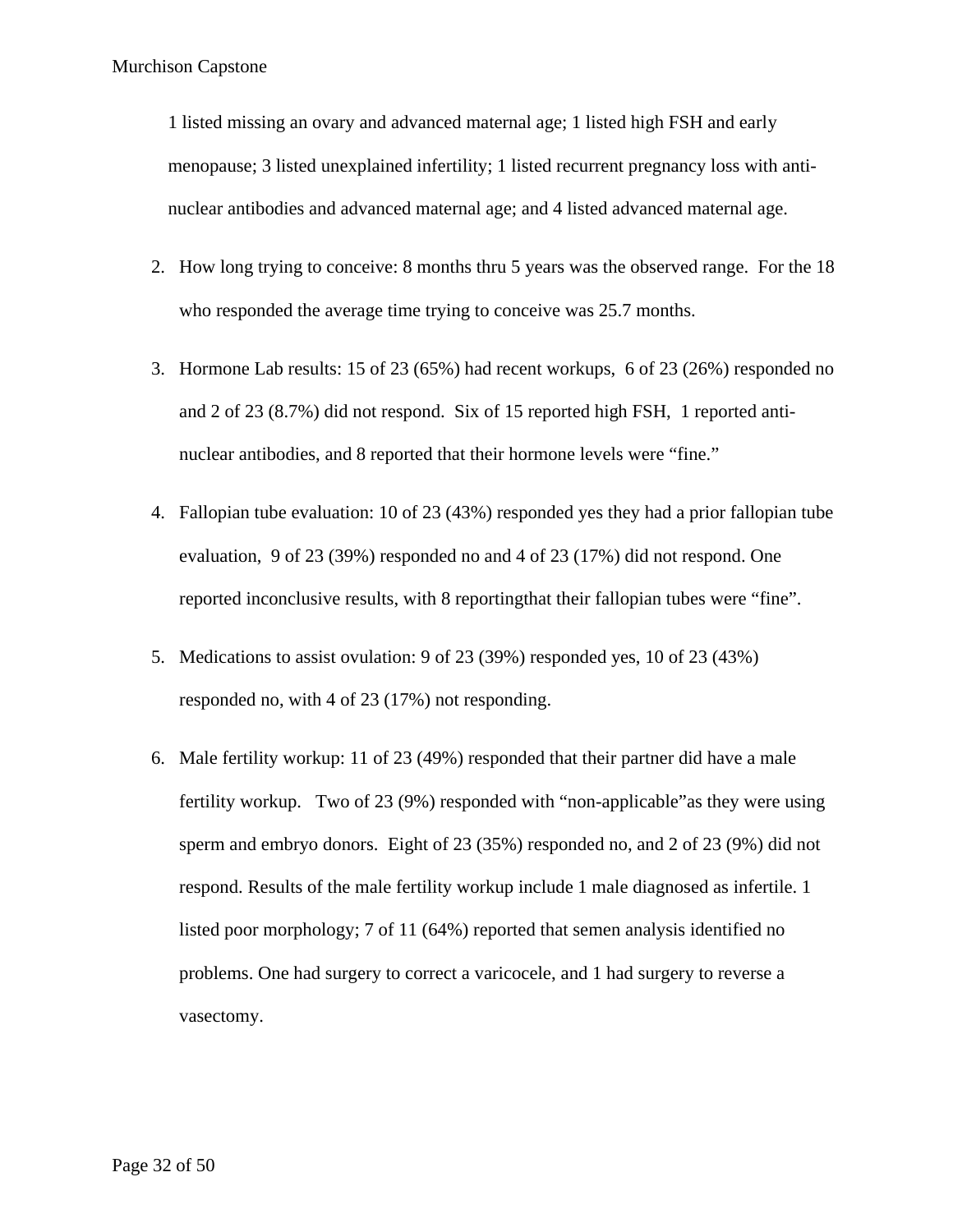- 7. Previous or concurrent fertility treatments: 11 of 23 (49%) responded yes. Six of 23 (26%) responded no, and 8 of 23 (27%) did not respond.
- 8. Patterns of TCM Diagnosis: 19 of 23 (83%) were diagnosed with spleen qi deficiency. 18 of 23 (78%) were diagnosed with liver qi stagnation; 15 of 23 (65%) kidney deficiency; 7 of 23 (30%) blood deficiency; 6 of 23 (26%) damp or phlegm retention; 5 of 23 (22%) yin deficiency;4 of 23 (17%) blood stasis; 4 of23, (17%) qi deficiency; 3 of 23 (13%) excess heat, 2 of 23 (9%) deficient heat, and 1 of 23 (4%) Lung deficiency.

# **Intergroup Comparisons and Observations**

In this section, comparisons and observations will be made regarding the eight identified factors across the three designated age groups. The observations and comments in this section resulted from either simple tallying or other descriptive statistical measurements regarding the factor under consideration.

1. Allopathic infertility diagnosis: Of the 50 files reviewed, only 24 (48%) of the charts reviewed indicated having an allopathic diagnosis of infertility. Only 7 of 42 (22%) reported advanced maternal age as a prior allopathic diagnosis. Nonetheless, all 42 are actually at the stage of advanced maternal age. This factor indicates a lack of awareness of the factor of advanced maternal age. Of the 50 charts, 26 (52%) of the women responded that they had not received an allopathic diagnosis of infertility. Of those who listed a diagnosis (48%), 5 had a diagnosis of unexplained infertility, 2 had a diagnosis of MTHFR, 2 had a diagnosis of PCOS, 2 had a diagnosis of high FSH, 1 had a diagnosis of low Inhibin B, 1 had a diagnosis of endometriosis, 1 had a tubal factor diagnosis, 1 woman was missing an ovary, 1 was in early menopause, 1 had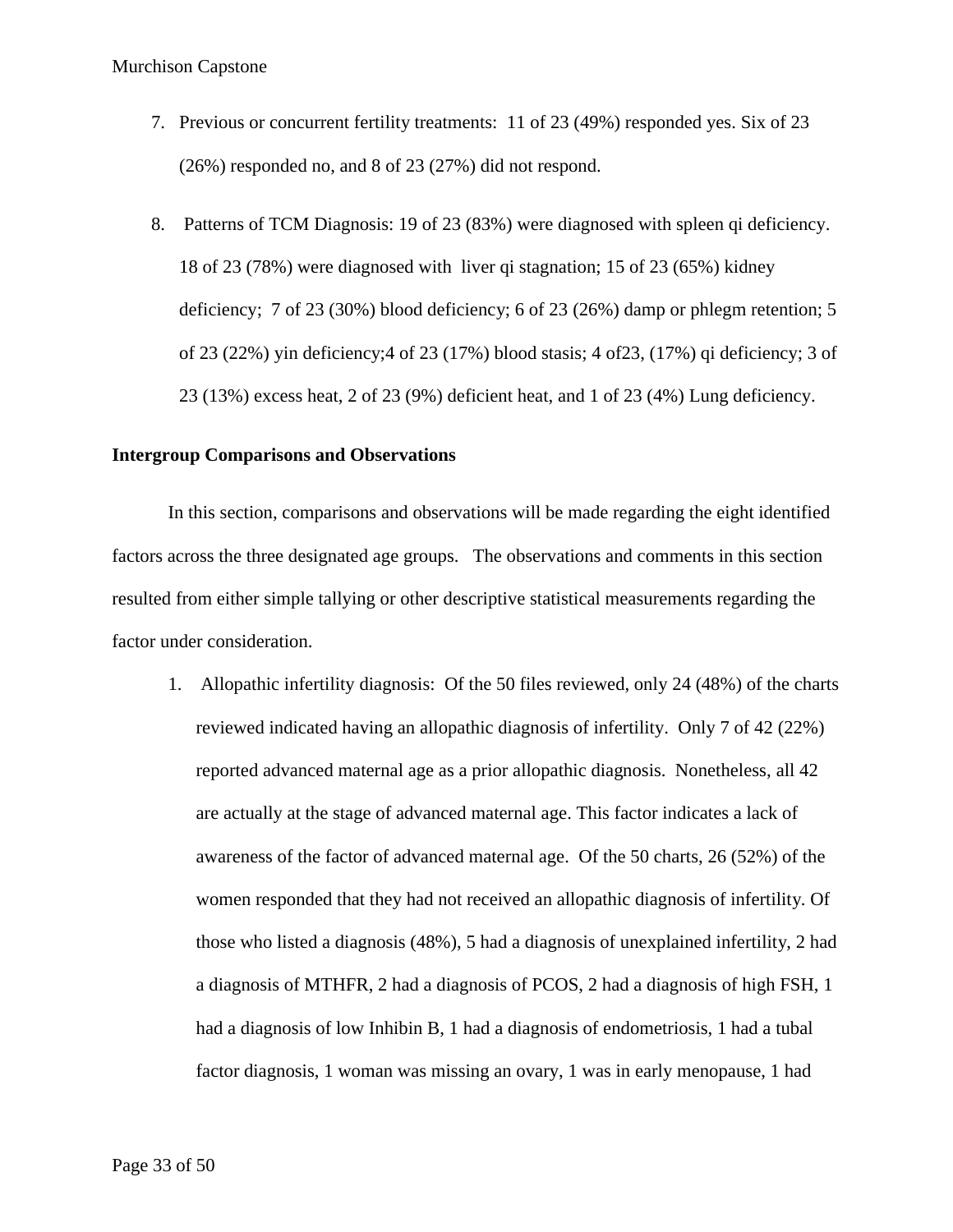undergone recurrent pregnancy loss, and 1 women was diagnosed with Antinuclear Antibodies.

- 2. Length of time trying to conceive: The group under 35 identified fertility concerns with a range of 4 months to 3 years, and an average of 16.87 months of trying to conceive with no viable pregnancies. Progressively the mid-group (35 thru 39 years of age) tried for 5 months thru 5 years, with an average of 24.5 months. The age group over 40 was 8 months thru 5 years trying to conceive, with an average of 25.7 months.
- 3. Hormone lab work and results: 30 of the 50 charts reviewed (60%) reported having blood lab work done with high FSH being reported as the most frequent diagnosis. Eight of 15 (53%), and 9 of 15 (60%) reported that their hormone levels were "fine." One reported anti-nuclear antibodies, 1 listed the results as low Inhibin B. One had high testosterone, 1 had low T-cells, and 1 had high T3 and T4. The charts of four patients included "no response" (left blank), and 16 (32%) of the charts indicated that they did not have hormonal blood work done. The findings per age category for having had prior hormone lab work were: under 35 years of age 5 of 8 (63%); 35-39 years of age 10 of 19 (53%); over 39 years of age 15 of 23 (65%).
- 4. Fallopian tube evaluation: 24 of 50 (48%) had their fallopian tubes evaluated, with 7 (14%) with indication of no response, and 19 (38%) who have not had their fallopian tubes evaluated. Three of the 24 who did have a fallopian tube evaluation, reported inconclusive results; 4 reported a misalignment, damaged or twisted fallopian tube, and 8 reported that their tubes were "fine".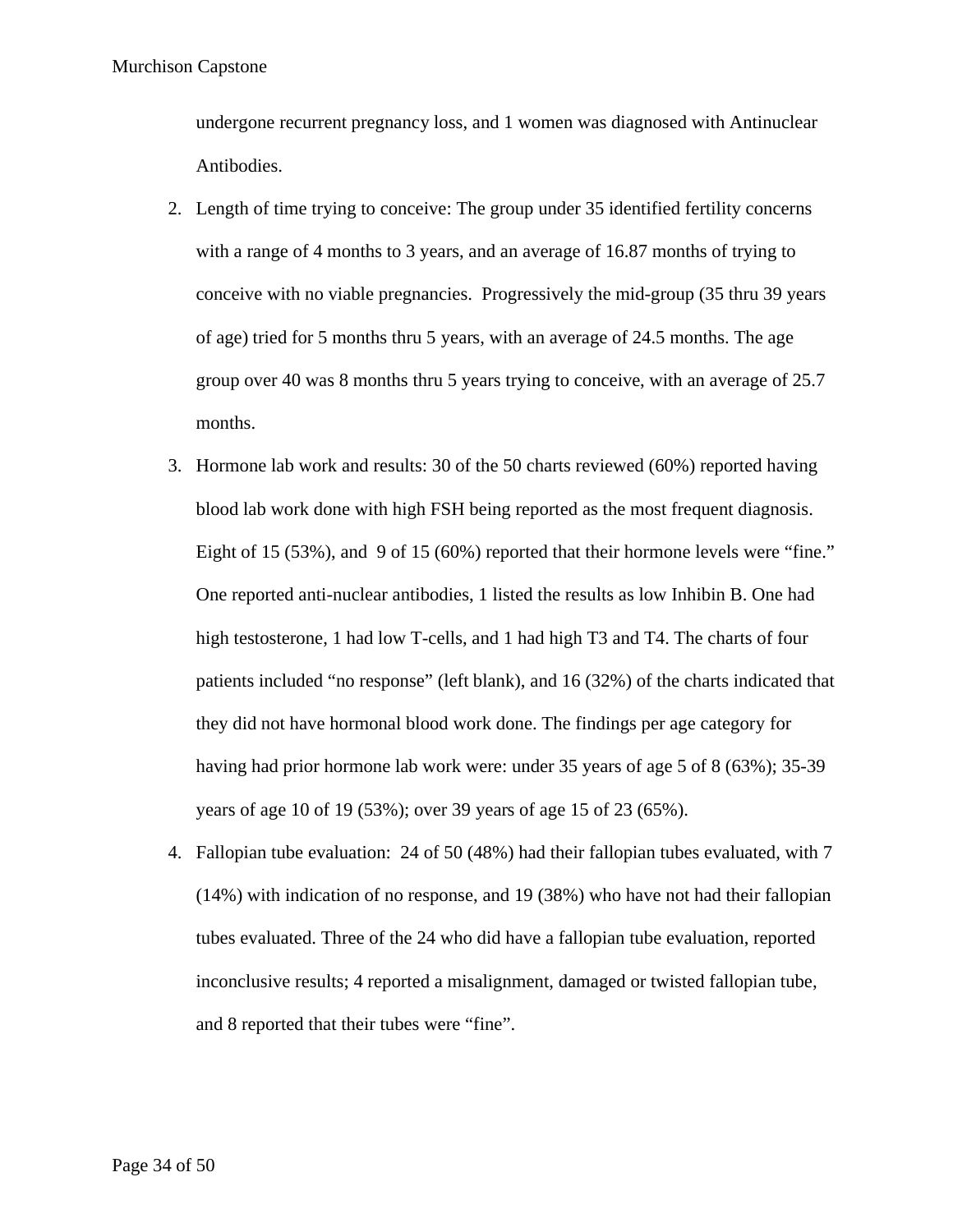- 5. Medications to assist ovulation: Of the 50 women, 20 (40%) had received medication to assist ovulation with the largest percentage being in the below 35 age group in which 50% had taken ovulation medication. Twenty of the 50 (40%) women reported having taken medication to assist ovulation. The majority of respondents did not identify which medications were taken, and therefore no data is reported.
- 6. Male fertility workup: Two patient charts indicated a response of "non- applicable"to the male fertility workup question. Of the remaining 48, 26 (54%) reported that their partners had undergone semen analysis. The highest affirmative rate was in the under 35 age group, with 6 of 8 (75%) having had the analysis; with 9 of 19 (47%) of the 35-39 age; and 11 of 23 (48%) in the over 40 years of age group. Results indicated 3 problem areas and 2 resolutions via varicocele surgery and vasectomy reversal.
- 7. Previous or concurrent fertility treatments: Responses to the fertility treatments question was inconsistent with many non-responders. Minimally, 24 women (48%) have received TCM or allopathic treatments. The under 35 age group had the highest percentage with 5 of 8 (63%) of the women having undergone allopathic procedures such as IUI or IVF.
- 8. TCM diagnosis:Regarding the TCM diagnoses, it needs to be pointed out that generally practitioners assign more than one diagnosis to each case. For some cases, practitioners may assign as many as three or four diagnoses. As a result the number of diagnoses rendered exceeds the number of cases. The researcher also wants to remind the reader of the fact that the diagnoses in this sample were rendered by at least 12 different doctoral level practitioners/interns who are all licensed acupuncturists. Across all three groups, the most frequently rendered diagnosis was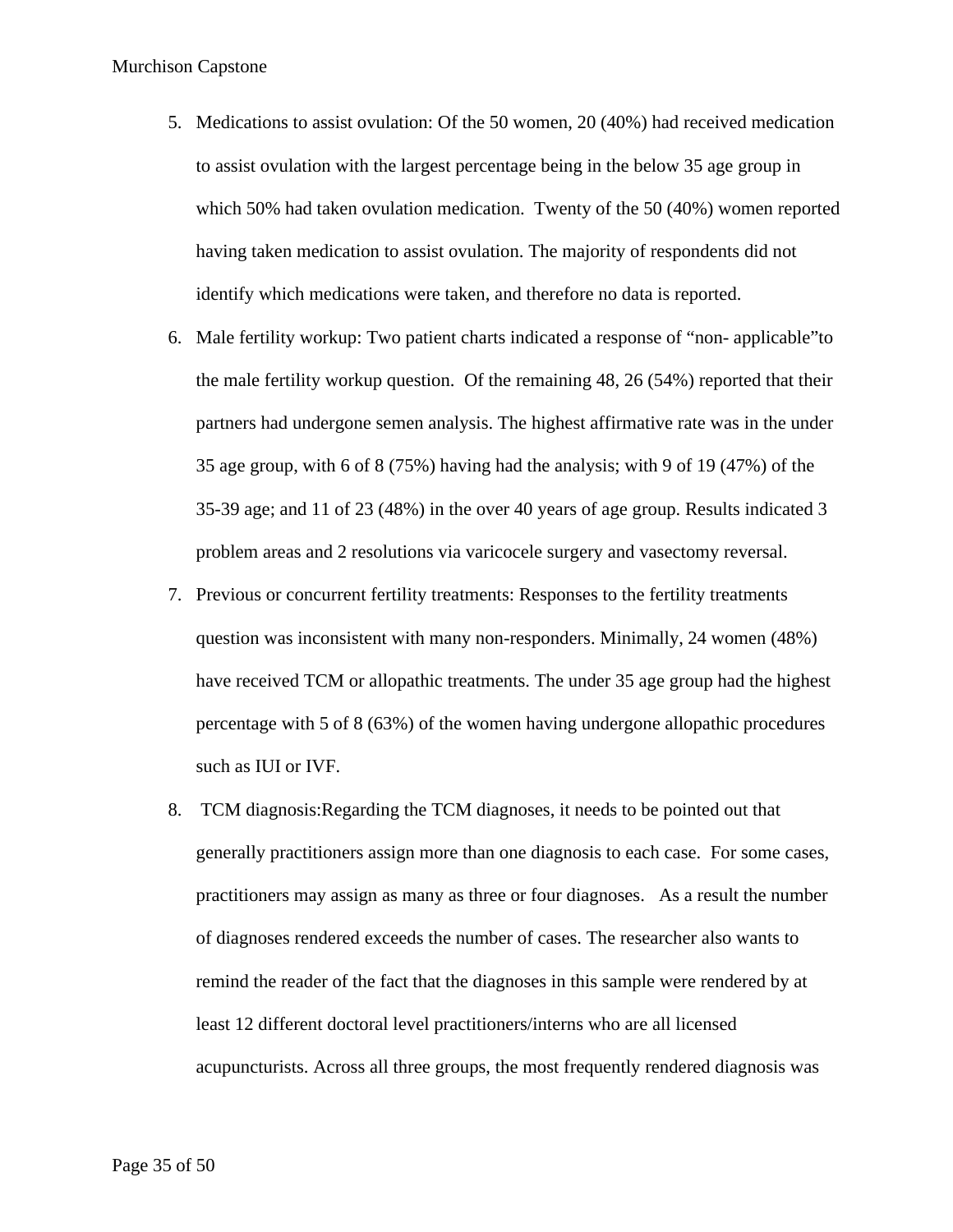spleen qi deficiency, with the diagnosis being designated in 36 of the 124 diagnoses rendered for the 50 cases (29%). The next most frequent diagnosis was liver qi stagnation, which was rendered in 35 of the 124 diagnoses (28%). In the middle of the diagnosis spectrum were the diagnoses of kidney deficiency which included kidney qi, yang and yin deficiencies due to a generalized "kidney deficiency" diagnosis by the practitioners, rendered in 27 of the 124 diagnoses (21%). The diagnosis of excess heat, was rendered in 12 of the 124 diagnoses (9.6%) while at the lower end of the diagnosis spectrum, the diagnosis of blood stasis was observed to be rendered 10 times of the total of 124 diagnoses (8%). Table 1 (See Appendix C) summarizes this data. Diagnoses which occurred less than 5 times such as shen disharmony or deficient heat were not included in the 124 diagnoses found in the 5 primary diagnostic categories listed above or seen in the appendix C, Table 1- raw data chart. In the raw data chart, because of the low numbers, some of the diagnoses were consolidated, such as dampness being included in the spleen qi deficiency category. Qi stagnation was included in the liver qi stagnation category.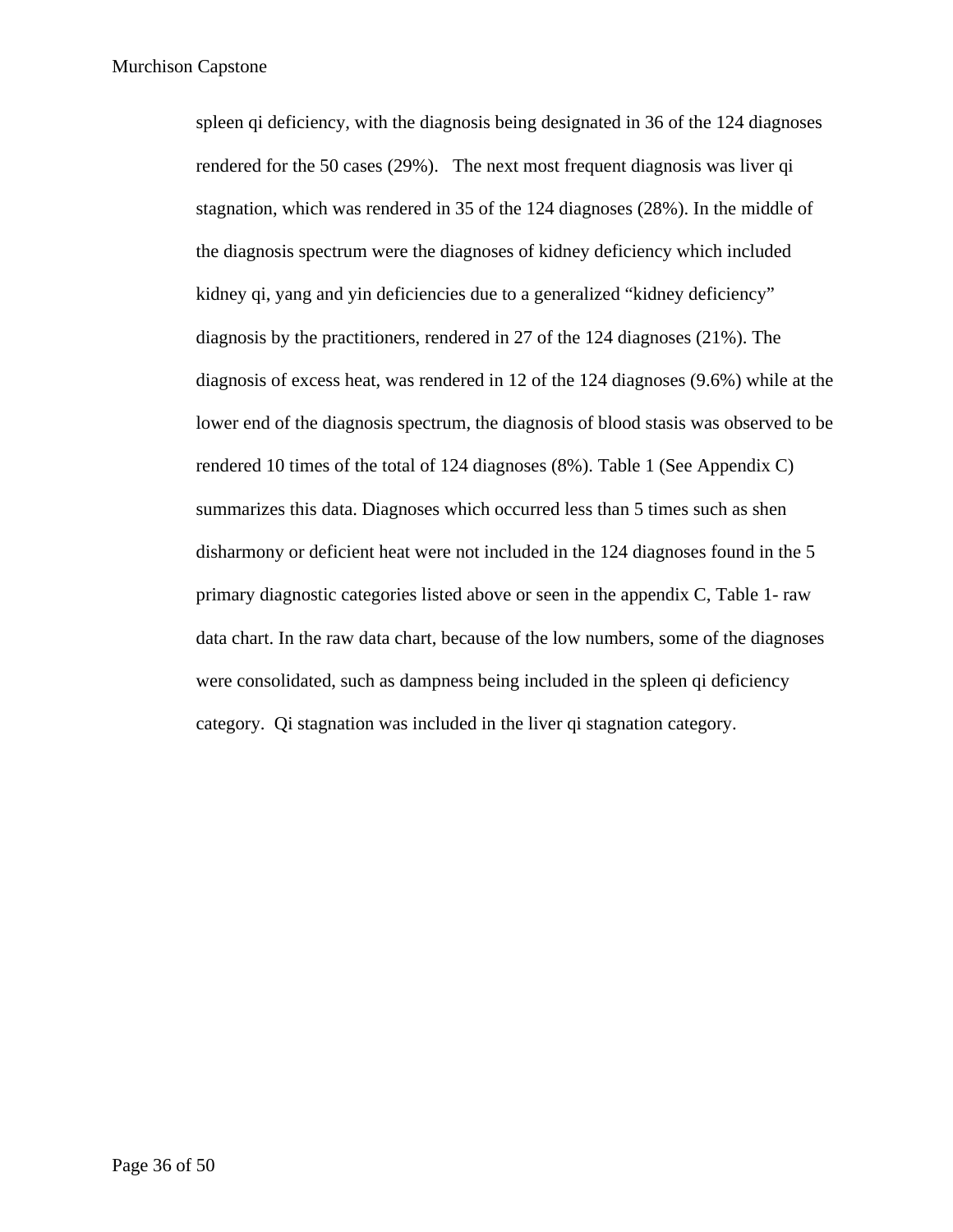#### **Chapter Five: Discussion**

From 1970 to 2006 the proportion of first births to women aged 35 years and older increased nearly 8 times, equating to 1 out of every 8 births being to a women over 35. With this trend, it is not surprising to see such a high percentage of women over 35 seeking treatment from a TCM university fertility clinic. Consistent with this observation 42 of the 50 charts reviewed in the current study were those of women, seeking fertility treatments at Yo San University Fertility Clinic. The women over 35 years of age did not appear to identify with being of advanced maternal age, nor did they see the need for tests and interventions. It appears that the age group under 35 years of age is more proactive and perhaps more knowledgeable about infertility, as they began treatments sooner than the older women. In this younger age group, there were also a larger percentage of charts with indication of prior hormonal blood lab work having been completed, fallopian tube evaluations, allopathic interventions and sperm analyses.

Spleen deficiency, which is related to digestive functions, nutrition absorption, creation of energy, quality and quantity of blood, and of holding the abdominal organs in place, had the highest diagnosis with 36 of the 124 diagnosis (Liang, 2010).

Liver qi stagnation, which can be equated to stress in western terms, and relates to the timing of the menstrual cycle, was the second highest diagnosed condition across all age groups with 35 of 124 diagnoses. Kidney deficiency, which is linked with issues of heredity, growth, development, reproduction and fertility, had the  $3<sup>rd</sup>$  highest diagnosis (Liang, 2010).

Fertility in Traditional Chinese Medicine can be viewed from the perspective of the *Huang Di Nei Jing*, which states that women begin to decline after the age of 35 when the Yang Ming (stomach) channel gradually weakens. The stomach has an internal partnership with the spleen, so inherent to the weakening of the stomach is the weakening of the spleen and therefore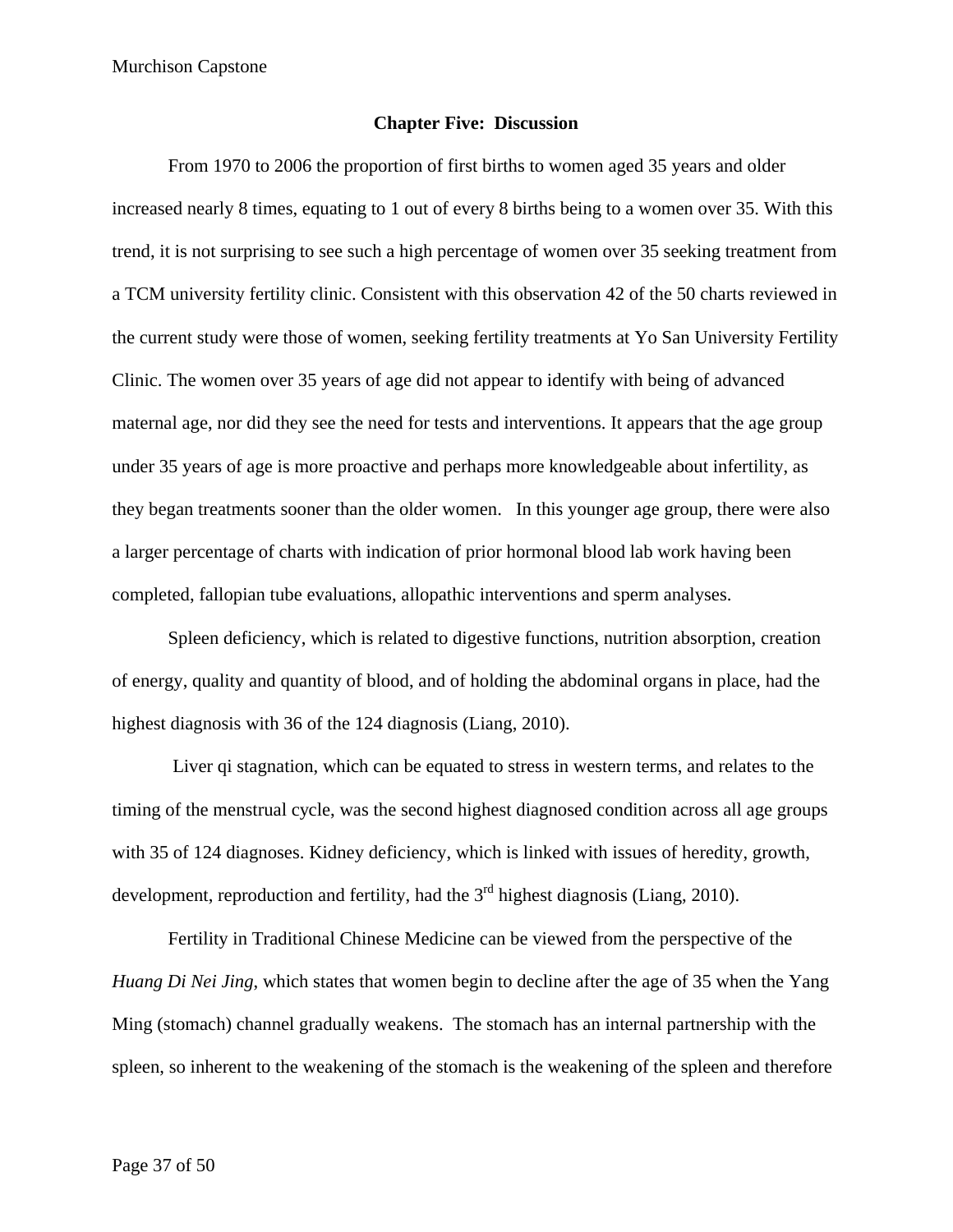digestion and the various spleen functions, which suggests this study's finding of the prevalence of spleen qi deficiency in this population of women, the majority of whom were over the age of 35. (Wang, 2002).

#### **Implications for Theory**

Numerous TCM books, articles as well as the survey conducted by Coyle and Smith (2005) discussed in Chapter Two, identify kidney deficiencies as the primary diagnosis of infertility. The results from the current study identified spleen deficiency (29% of all diagnoses) closely followed by liver qi stagnation with 28% as the highest categories of diagnoses, with one 21% receiving a diagnosis of kidney deficiency. Factors such as life style and diet in Australia where the Coyle and Smith (2005) study was conducted may differ from those in west Los Angeles. The training of the practitioners can affect the diagnostic outcome, particularly when their training has occurred at different Universities or Colleges. The diagnoses rendered, in both studies, may have been based upon the patient's chief complaints, the underlying constitutional condition or a combination of both, which could play a major role is the assignment of diagnosis. Future studies with diagnostic guidelines to address these variables, may provide additional information to support the findings in this or the Coyle and Smith (2005) study.

#### **Implications for Practice**

Education of students and practitioners regarding advanced maternal age and the subsequent fertility challenges inherent to treating women of advanced maternal age is extremely important. Women under 35 may be more aware of fertility issues due to the availability of information on the internet and the tendency of younger generations to use the internet as well as portable technology applications for information, suggestions and treatments. Many younger women are using phone applications to discern menstrual cycles. They also consult ovulation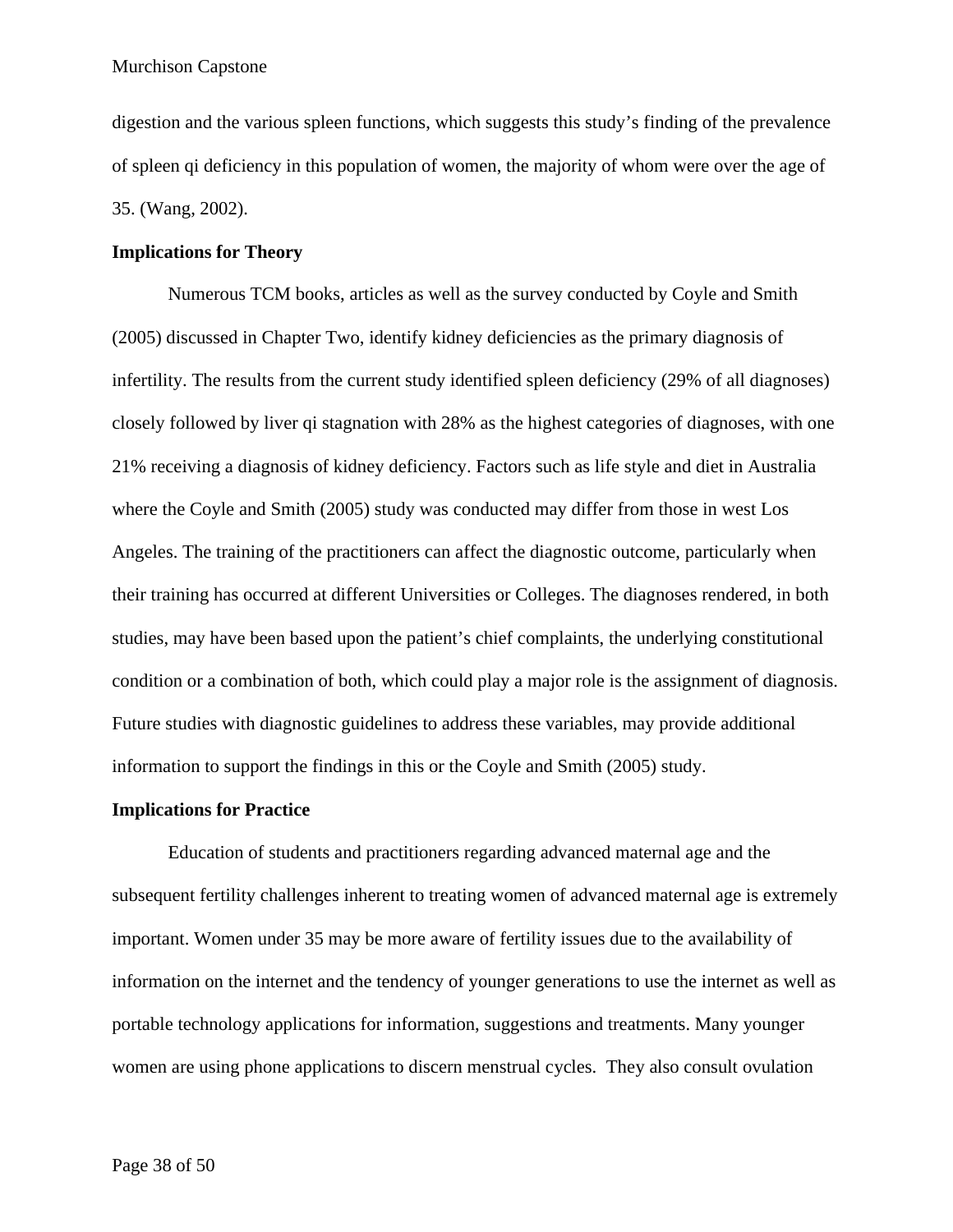calendars and fertility charts to document and predict their menstrual cycles and ovulation. There is observed to be a gap for the advanced maternal age patient group regarding their knowledge of fertility as well as perhaps a denial of age-associated factors that relate to fertility. The value of lab work with many patients is very helpful as are tubal evaluations, HSG's and ultrasounds. Students and patients should be educated regarding the value of these tools.

With approximately 50% of the women who sought TCM treatment in this study who have not seen an reproductive endocrinologist (RE) or undergone allopathic treatments, it would suggest that the Yo San University Fertility Clinic, where this study was conducted, is not receiving referrals from the local RE and fertility practices. Marketing to these groups would potentially increase new patients including patients who had undergone many of the possible medical tests for infertility.

#### **Limitations**

Since this study was based upon only 50 patient charts, ideally, a study of this nature would have benefited from the inclusion of a larger number of participants. Having a larger pool of charts would provide data that are more conclusive across a wider spectrum of participants. Analysis of a larger pool of charts might include extracting data after more patients have been seen, or extracting data from the charts of all Yo San University Community Clinic patients and not just those attending the Fertility Clinic. Conducting this study over a longer period of time would also allow the researcher to view the data over a wider range of economic and societal conditions. A longer period for conducting the study would allow for the review of charts during prosperous times as well during the time period of May 2010 to June 2011 that included economic recession, high rates of depression in men and women, the country being at war, high unemployment and the occurrence of many natural disasters throughout the world.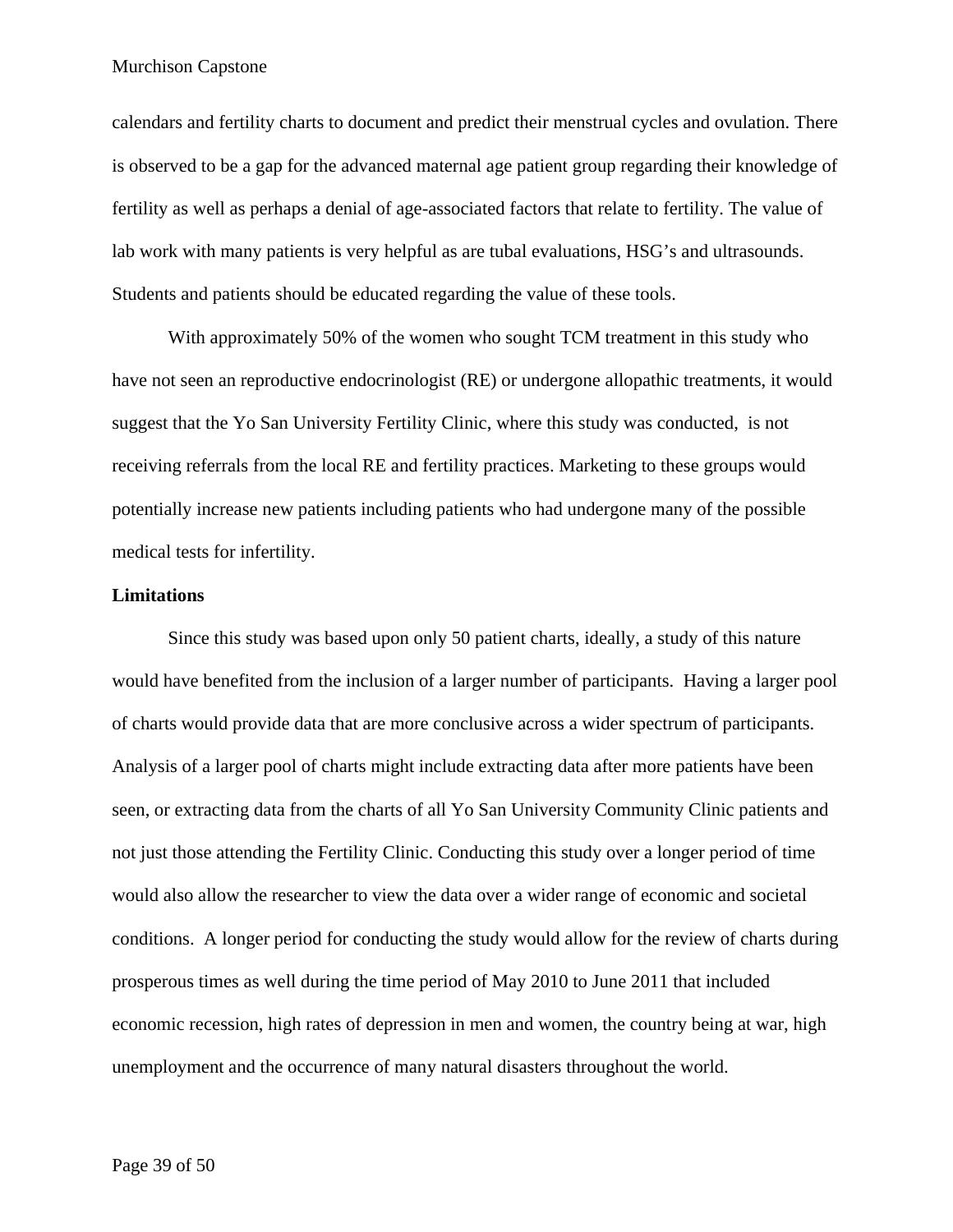A study which incorporates broader demographics regarding age and locations may provide additional information and assist in discerning if the economic or geographic factors are significant. Another factor is the fact that the charts reviewed at the Yo San University Fertility Clinic are organized in a manner that separates the clinical information from the demographic information. The only demographic factor that was considered was the age of the patient. Other factors such as ethnicity, education and socioeconomic data were not considered. As a result, in the current study, the bulk of the demographic was not incorporated into the study design. This limitation is one that should be considered when designing future research.

An additional factor may be considered a limitation is the fact that the study was conducted in West Los Angeles where there is an abundance of products and treatments aimed at retaining youthfulness. Spas, dental offices, gyms and medical groups offer "age defying" programs, diets, cosmetics and surgeries to assist women in looking and feeling younger.The current study included 42 of the 50 charts reviewed of women over thirty-five years of age—all within the definition of advanced maternal age (Center for Disease Control and Prevention, 2009). Further study needs to be conducted over a wider geographic area to discern whether the above-named factors are indeed local to West Los Angeles or whether they are more national in nature.

A prospective, rather than retrospective study would enable the researcher to clearly identify and report on specific questions and responses. Consideration should be given to doing a study that includes disclosure to the patients that their data is being collected at least in part for research purposes. Under those conditions patients may be more forthcoming on their intake forms as they will be more aware of the value and importance of their responses.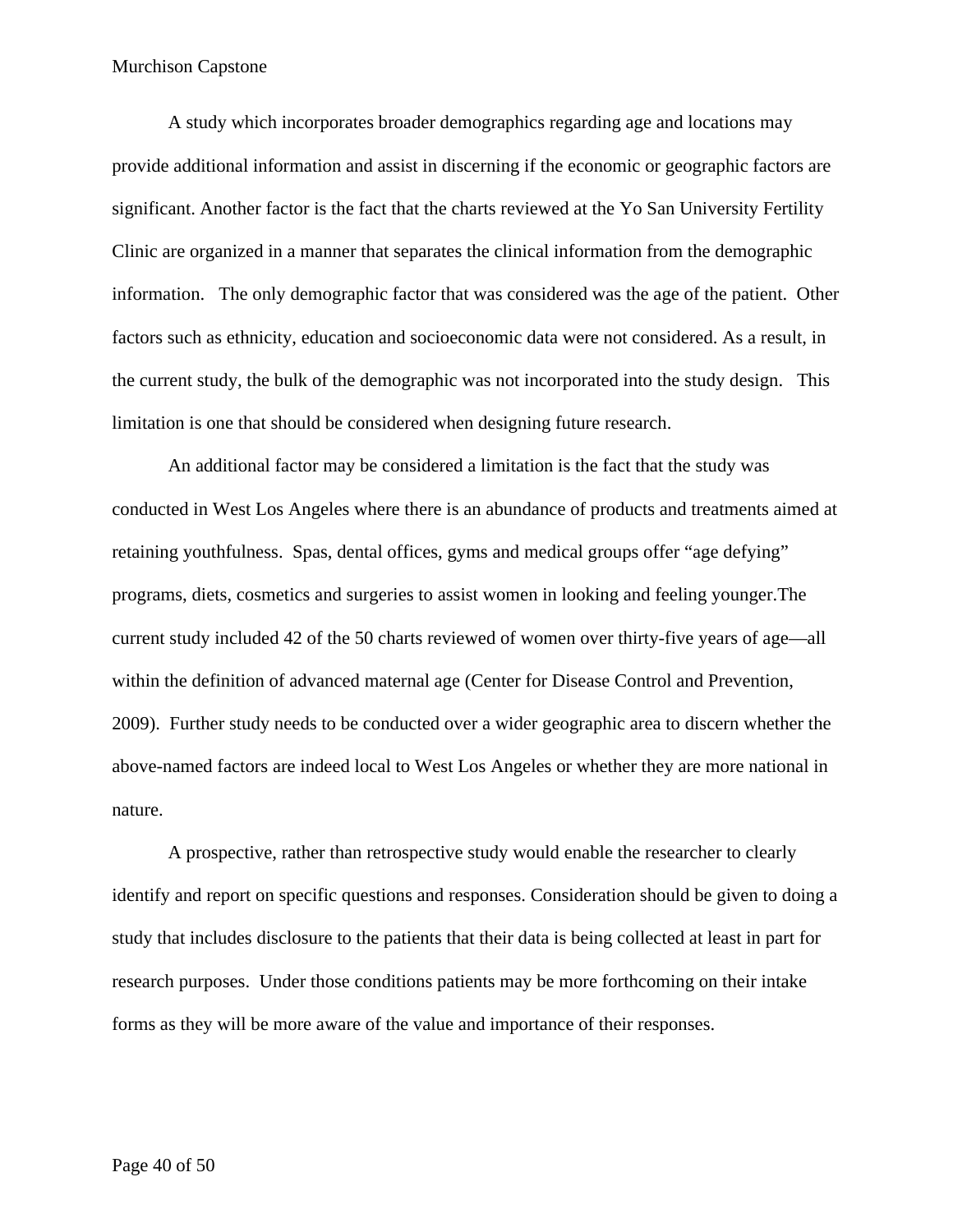### **Recommendations for Future Research**

A larger prospective study rather than a retrospective study with patient awareness of the value in completing all questions would assist greatly in determining the previous and concurrent allopathic diagnosis and treatments. A prospective, rather than retrospective study with strict evaluation criterion for the practitioners in diagnosing the patients during the first visit would provide a more consistent database of information. Having a limited number of practitioners would also assist in tightening up the research process, since up to 12 doctoral interns and three supervisors were involved in diagnosing the various patients in the current study.

As discerned from the literature study review of this study, little research has been conducted to provide a cross view of both allopathic and Traditional Chinese Medicine diagnoses. Further studies should develop more refined treatment protocols and could result in a deeper understanding of integrated fertility medicine. Data from such studies would greatly support and assist university based fertility clinics in the process of providing quality and efficient service. Such data would also contribute greatly to the education of Traditional Chinese Medicine practitioners and students who specialize in reproductive medicine.

#### **Conclusions**

University based fertility and community clinics treating fertility must continue to educate not only their students and interns but also the community regarding the challenges, limitations and associated dangers of women waiting to have children until well after their prime fertility age. Patient education materials, seminars and treatments geared toward fertility at a younger age may be beneficial particularly with those early in the advanced maternal age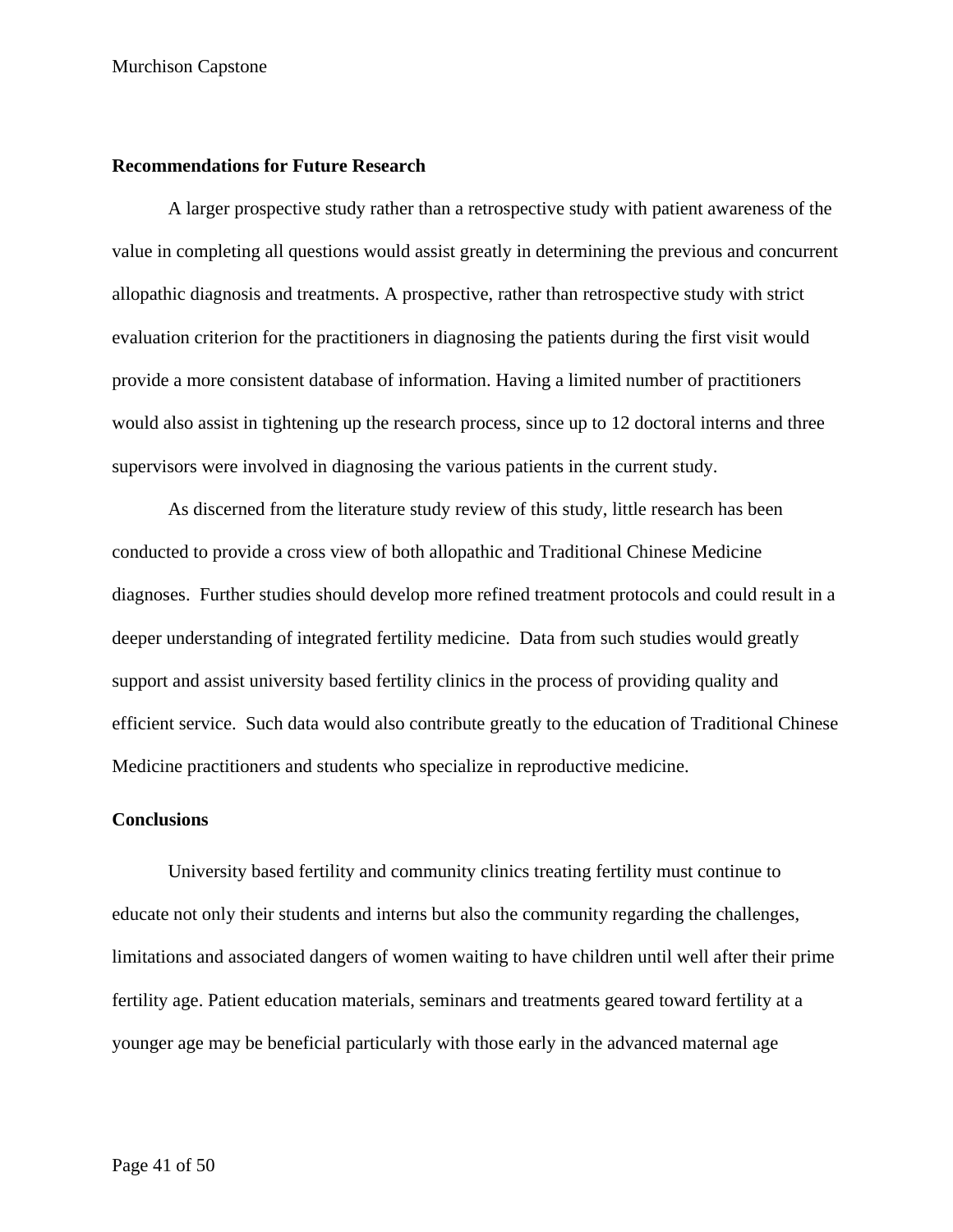category, since they appeared in the current study to be lacking in education and or acceptance of their reduced fertility potential.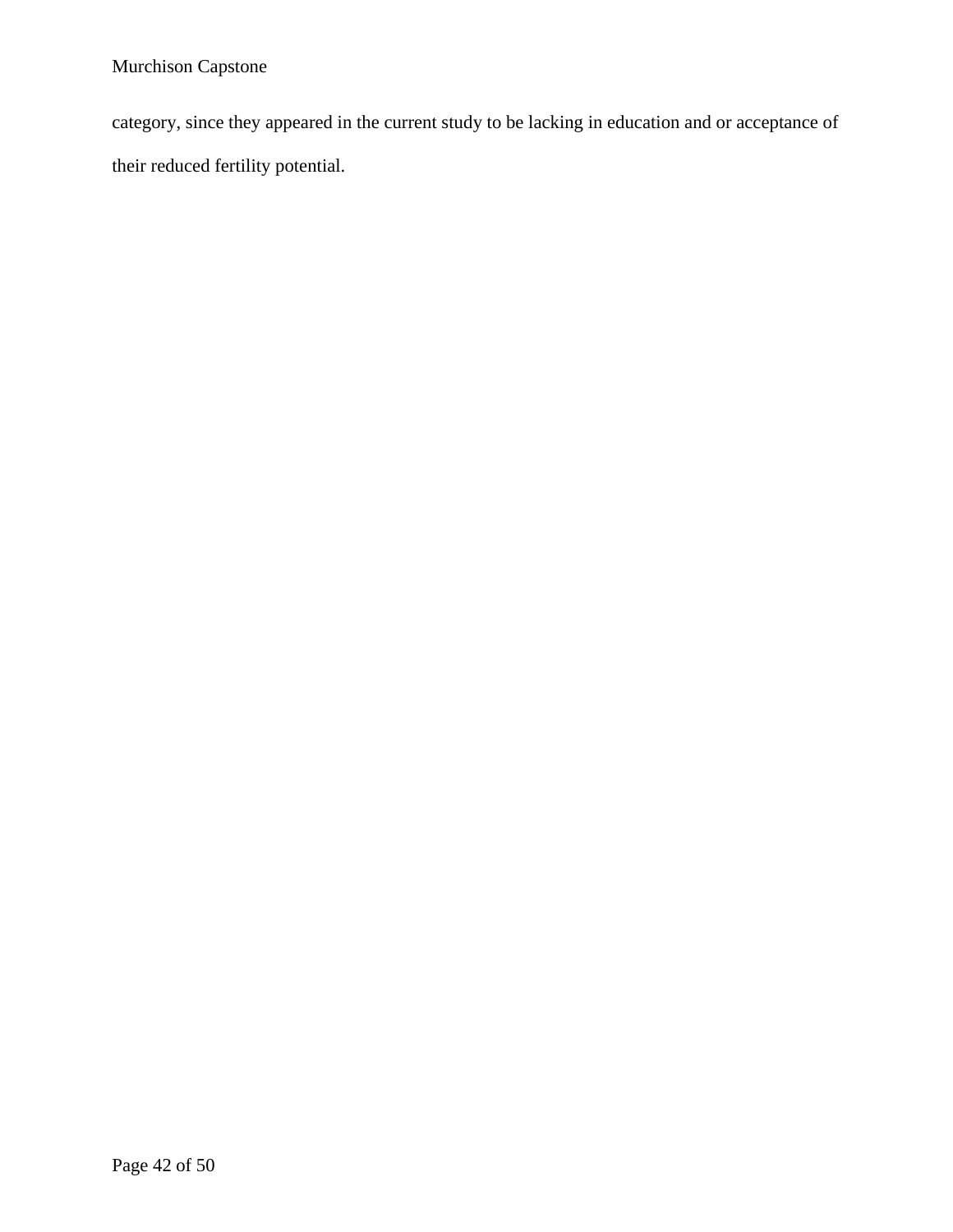# **References**

Acupuncture State Board, California (n.d.). What is acupuncture and Asian medicine? Retrieved September 2011 from web site:

http://www.acupuncture.ca.gov/pubs\_forms/consumer\_guide.shtml.

Aeilon, A., Barbieri, E., Shastri, S., Grill, E., Chung, P., & Rosenwaks, Z. (2009). The use of complementary medical therapies (CMT) in infertility patients. *Fertility and Sterility*, *92*(3), S33- S34.

Balk J**.**, Catov J**.**, Horn B, Gecsi, K. & Wakim, A. (2009). The relationship between perceived stress, acupuncture, and pregnancy rates among IVF patients: a pilot study*.Complementary Therapies in Clinical Practice***,** *16*(3), 54-57.

Bishop, F., & Lewith, G. (2010). Who uses CAM? A narrative review of demographic characteristics and health factors associated with CAM use. *Evidence Based Complementary and Alternative Medicine,7*(1), 11–28.

Boivin, J., &Takefman J. (1995). Stress level across stages of in vitro fertilization in subsequently pregnant and nonpregnant women. *Fertility and Sterility*,*64*(4), 802-810.

Bovey, M. (2010). The evidence for the effectiveness of acupuncture, British Acupuncture Council. Retrieved December 2010 from website http://www.acupunctureresearch.org.uk/papers/NAFeb01.pdf.

Burke, A., Kuo, T., Harvey, R.& Wang, J. (2011). An international comparison of attitudes towards traditional and modern medicine in a Chinese and an American clinic setting. *Evidence-Based Complementary and Alternative Medicine, 2011,* 1-9,doi:10.1093/ecam/nen065.

Cassidy, C. (1998). Chinese medicine users in the United States part 1: utilization, satisfaction, medical plurality. *The Journal Of Alternative and Complementary Medicine*, *4*(1), 17-27.

Cassidy, C. (1998). Chinese medicine users in the United States part II: utilization, satisfaction, medical plurality. *The Journal of Alternative and Complementary Medicine*, *4*(2), 189-202.

Chang R., Chung P.&Rosenwaks, Z. (2002). Role of acupuncture in the treatment of female infertility. *Fertility and Sterility*, *78*(6), 1149-1153.

Coyle, M. & Smith, C. (2005). A survey comparing TCM diagnosis, health status and medical diagnosis in women undergoing assisted reproduction. *Acupuncture in Medicine*, *23*(2),62-69.

Carman, N. (2008) The treatment of recurrent implantation failure in assisted reproductive technology, *Journal of Chinese Medicine,88* (53), 53-59.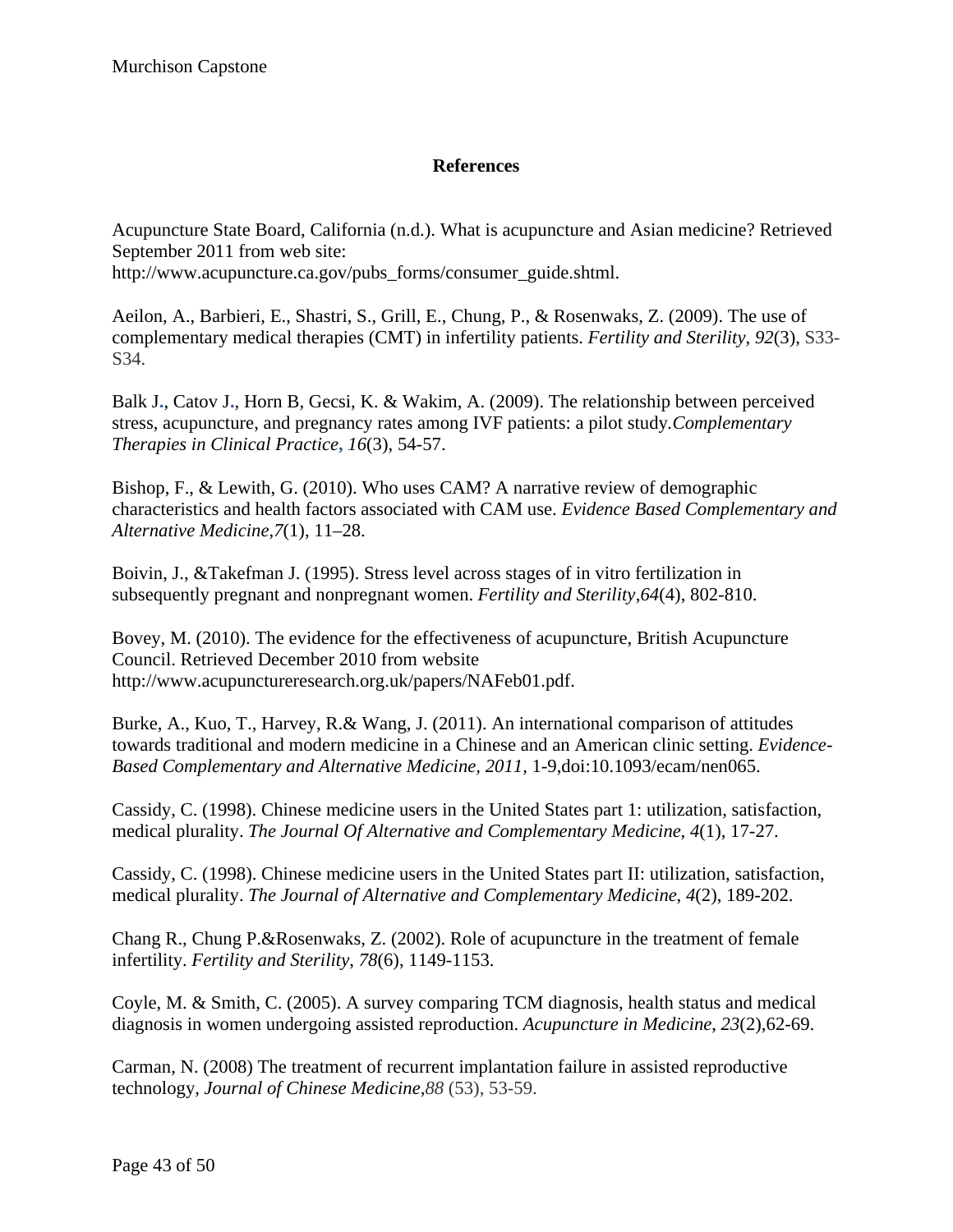Center for Disease Control and Prevention Assisted Reproductive Technology (n.d.).Retrieved November 29, 2010 from web site: http://www.cdc.gov/art/.

Center for Disease Control and Prevention (2009). Infertility FAQs, Retrieved November 30, 2010 from website: http://www.cdc.gov/nchs/fastats/fertile.htm.

Center for Disease Control and Prevention (2010). Key Statistics from the national Survey of family Growth. Retrieved from web site November 30, 2010: http://www.cdc.gov/nchs/nsfg/abc\_list\_i.htm.

Cousineau, T., Green, T., Corsini, E., Barnard, T., Seibring, A. & Domar, A. (2006). Development and validation of the Infertility Self-Efficacy scale**.** *Fertility and Sterility*, *85*(6), 1684-1696.

Eisenberg, D., Davis, R., Ettner, S., Appel, S., Wilkey, S., Van Rompay, M, & Kessler, R. (1998). Trends in alternative medicine use in the United States, 1990-1997: results of a follow-up national survey.*JAMA*, *280*(18), 1569-1575.

El-Toukhy, T., Sunkara, S., Khairy, M., Dyer, R., Khalaf, Y. &Coomarasamy, A. (2008). A systematic review and meta-analysis of acupuncture in in vitro fertilization. *An International Journal of Obstetrics and Gynaecology, 115*(10), 1203-1213. Gandhi, T., Seder, D. & Bates, D. (2001). Methodology matters. Identifying drug safety issues: from research to practice*. International Journal for Quality in Health Care*, *12* (1)

Gearing, R., Mian, I., Barber, J. &Ickowicz, A. (2006).A methodology for conducting retrospective chart review research in child and adolescent psychiatry. *Journal of the Canadian Academy of Child and Adolescent Psychiatry*. *15*(3), 126-134.

Henkel, G. (2010).Growth Spurt, Complementary and alternative medicine use doubles. *The Hospitalis*t, January 2010.

Hess, D. (2004). Retrospective studies and chart reviews. *Respiratory Care*, *49*(10).

Katz, V., Lentz, G., Lobo, R.& Gershenson, D. (2007). Infertility: etiology, diagnostic evaluation, management, prognosis. *Comprehensive Gynecology*. 5th ed. Philadelphia, Pa. Mosby, Elsevier.

Li, X., Ma, Y., Geng, L., Qin, L., Hu, H. & Li, S. (2011). Baseline psychological stress and ovarian norepinephrine levels negatively affect the outcome of in vitro fertilization. *Gynecological Endocrinology, 27*(3), 139-43.

Liang, L. (2010). Contemporary Gynecology: An Integrated Chinese-Western Approach. Boulder, CO: Blue Poppy Press.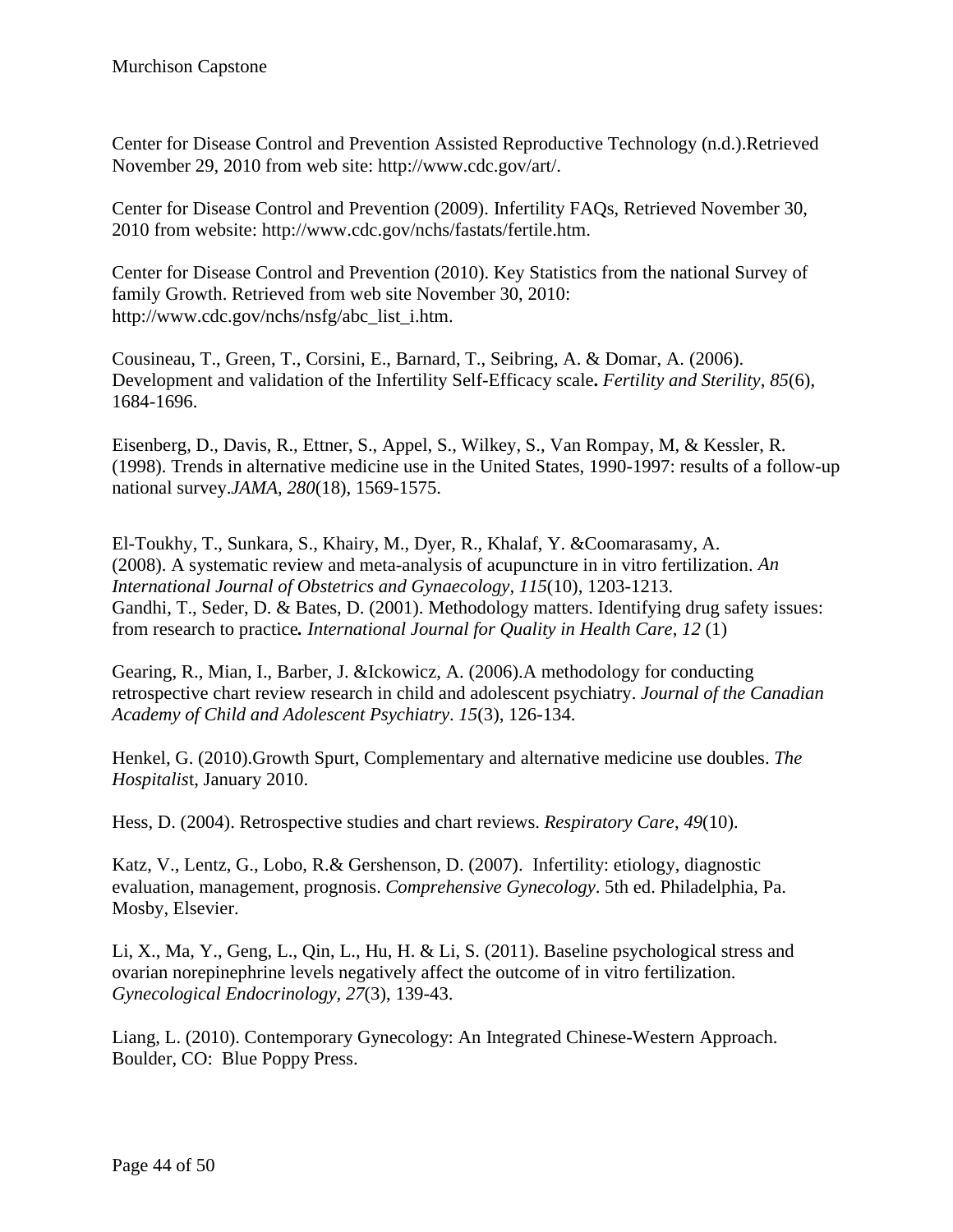Macpherson, H. & Thomas, K. (2005). Short term reactions to acupuncture: a cross-sectional survey of patient reports. *Acupuncture in Medicine,23*(3), 112-120.

Magarelli, P.& Crindennda, D. (2007) Acupuncture in IVF, How east met west. *Acupuncture Today*, November 28, 2010.

Magarelli, P., Crindennda, D. & Cohen, M. (2010). *The Revolution of Assisted Reproductive Technologies: How Traditional Chinese Medicine Impacted Reproductive Outcomes in the Treatment of Infertile Couples*. In Rizk, Botros R. M. B.; Garcia-Velasco, Juan A.; Sallam, Hassan N.; and Makrigiannakis, Antonis. Infertility and Assisted Reproduction. Cambridge University Press.

National Institutes of Health, National Center for Complementary and Alternative medicine, (n.d.). What is Complementary and Alternative Medicine, Retrieved August 2011 from web site: http://nccam.nih.gov/health/whatiscam/.

Paulus, W., Zhang, M., Strehler, E., El-Danasouri, I., & Sterzik, K. (2002). Influence of acupuncture on the pregnancy rate in patients who undergo assisted reproduction therapy. *Fertility and Sterility, 77*(4), 721-724.

Puscheck, E. (2010). Infertility. Retrieved November 2010 from website: http://emedicine.medscape.com/article/274143-overview.

Rayner, J.,McLachlan,H., Forster, D., & Cramer, R. (2009). Australian women's use of complementary and alternative medicines to enhance fertility: exploring the experiences of women and practitioners. *BMC Complement and Alternative Medicine*, *9,* 52.

Resolve the National Infertility Association (n.d.). Infertility Diagnosis Retrieved November 24, 2010 from website: http://www.resolve.org/diagnosis-management/infertility-diagnosis.

Smith, J., Eisenberg, M., Millstein, S., Nachtigall, R., Shindel, A., Wing, H., Cedars, M., Pasch, L., & Katz, P., (2010). The use of complementary and alternative fertility treatment in couples seeking fertility care: data from a prospective cohort in the United States*. Fertility and Sterility.* 93(7), 2169-2174.

Smith, C., Ussher, J., Perz, J., Carmady, B., &, de Lacey, S. (2011). The effect of acupuncture on psychosocial outcomes for women experiencing infertility: a pilot randomized controlled trial. *Journal of Alternative and Complementary Medicine*, *17*(10).

Speroff L & Fitz, M., (2005). *Clinical Gynecologic Endocrinology and Infertility.*7th ed. Philadelphia, Pa; (eds.) Lippincott Williams & Wilkins.

Stener-Victorin, E.,Waldenstrdm,U., Andersson, S. & Wilkland, M., (1996). Reduction of blood flow impedance in the uterine arteries of infertile women with electro-acupuncture. *Human Reproduction*, *11*(6), 1314-1317.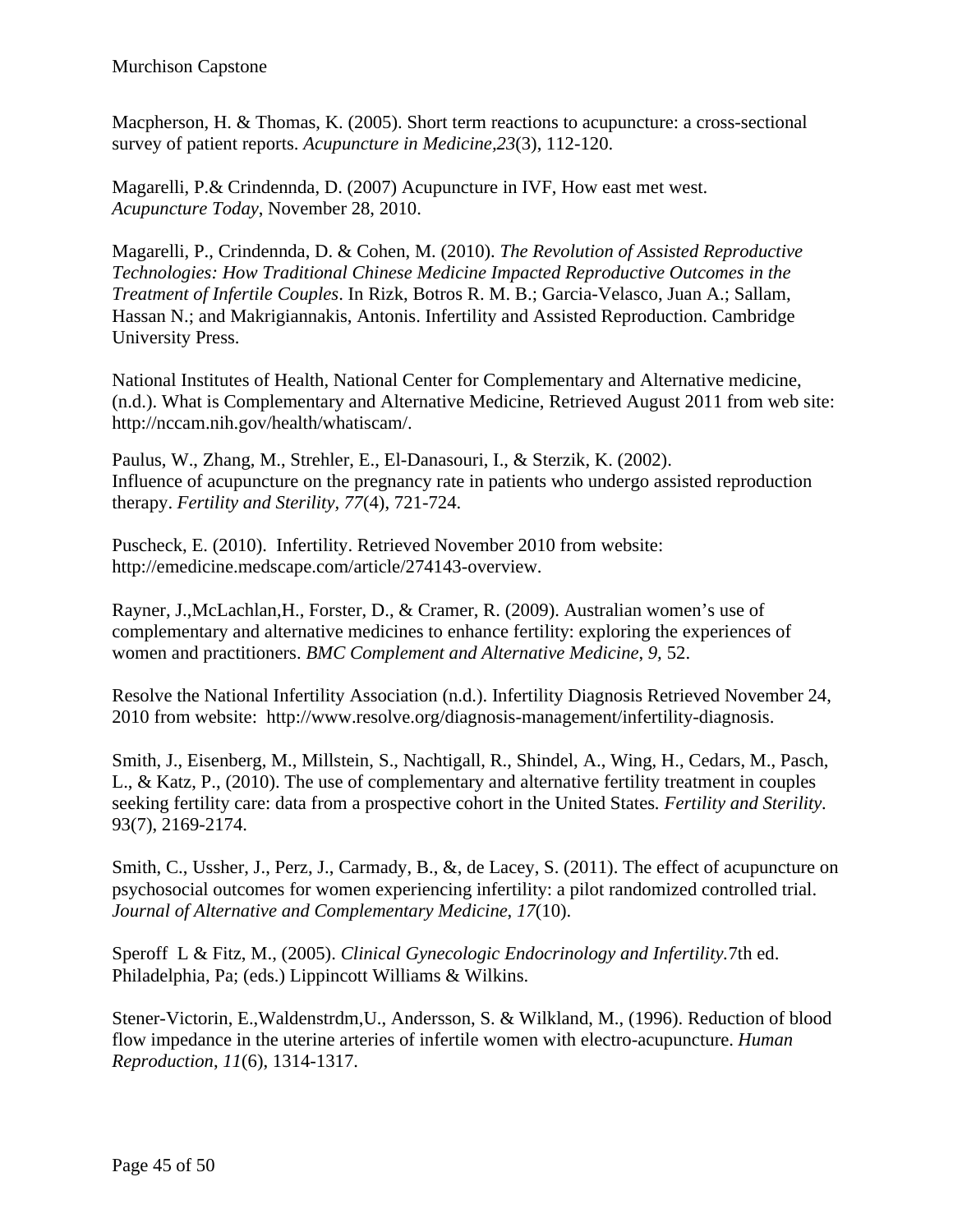Thomas K, Nicholl, J. & Coleman, P. (2001). Use and expenditure on complementary medicine in England: a population based survey. *Complement Therapies in Medicine 9*(1), 2-11.

U.S. National Library of Medicine, NIH National Institutes of Health (n.d.). Retrieved November 18, 2010 from website http:/www.nlm.nih.gov/medlinepuls/ency/article/001191.htm.

U.S. Department of Health and human Services: Office on Woman's Health, ( n.d.). Infertility fact sheet. Retrieved on November 30, 2010 from Web Site: http://www.womenshealth.gov/faq/infertility.cfm

Wang, B. (2002). Yellow emperor's canon of internal medicine. (Wu, L. & Wu, Q. Trans) (Original work published Tang Dynasty).

World Health Organization (2003).Acupuncture: review and analysis of reports on controlled clinical trials. Retrieved June 2011 from web site: http://apps.who.int/medicinedocs/en/d/Js4926e/5.html.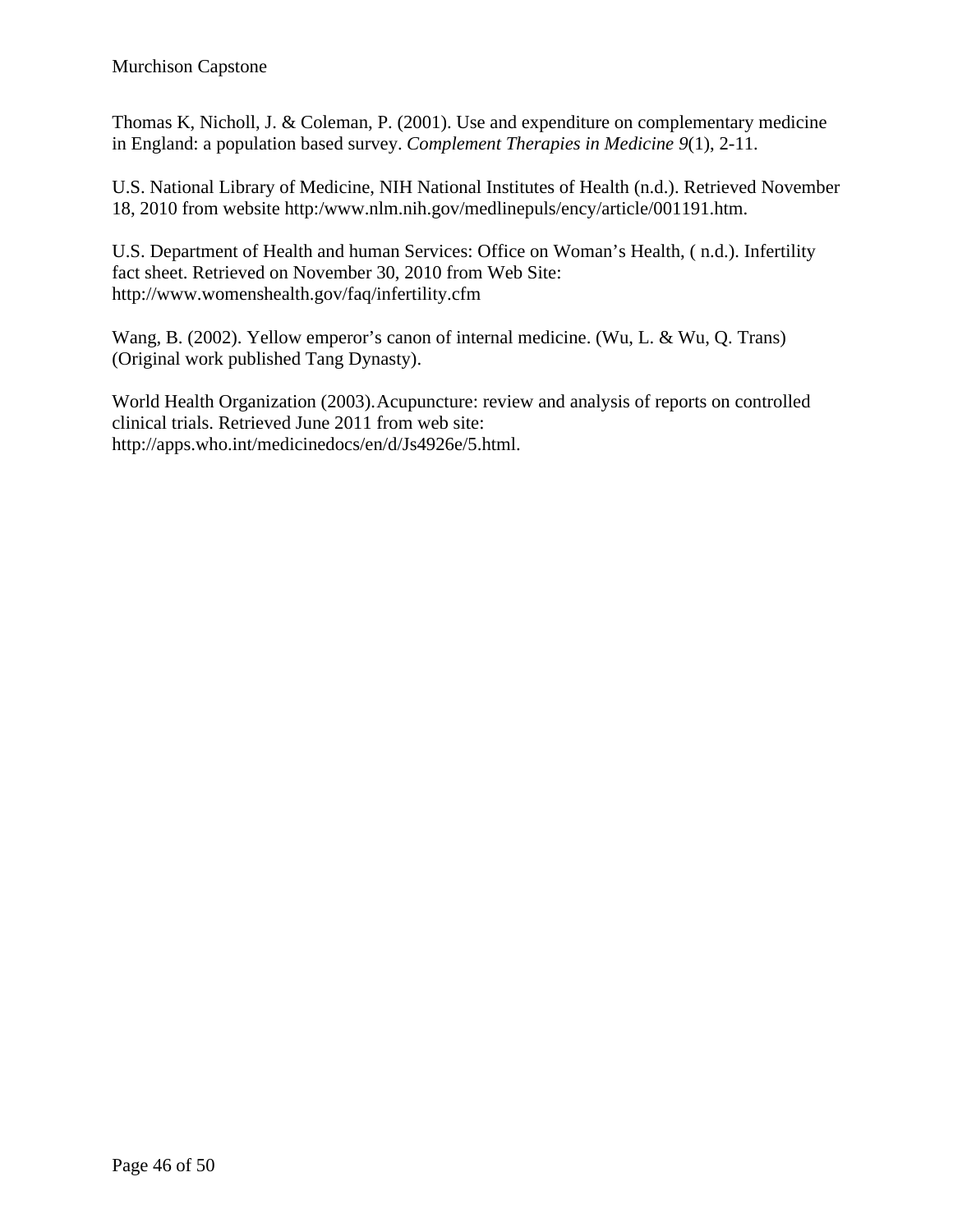**Appendix A: IRB Approval Letter**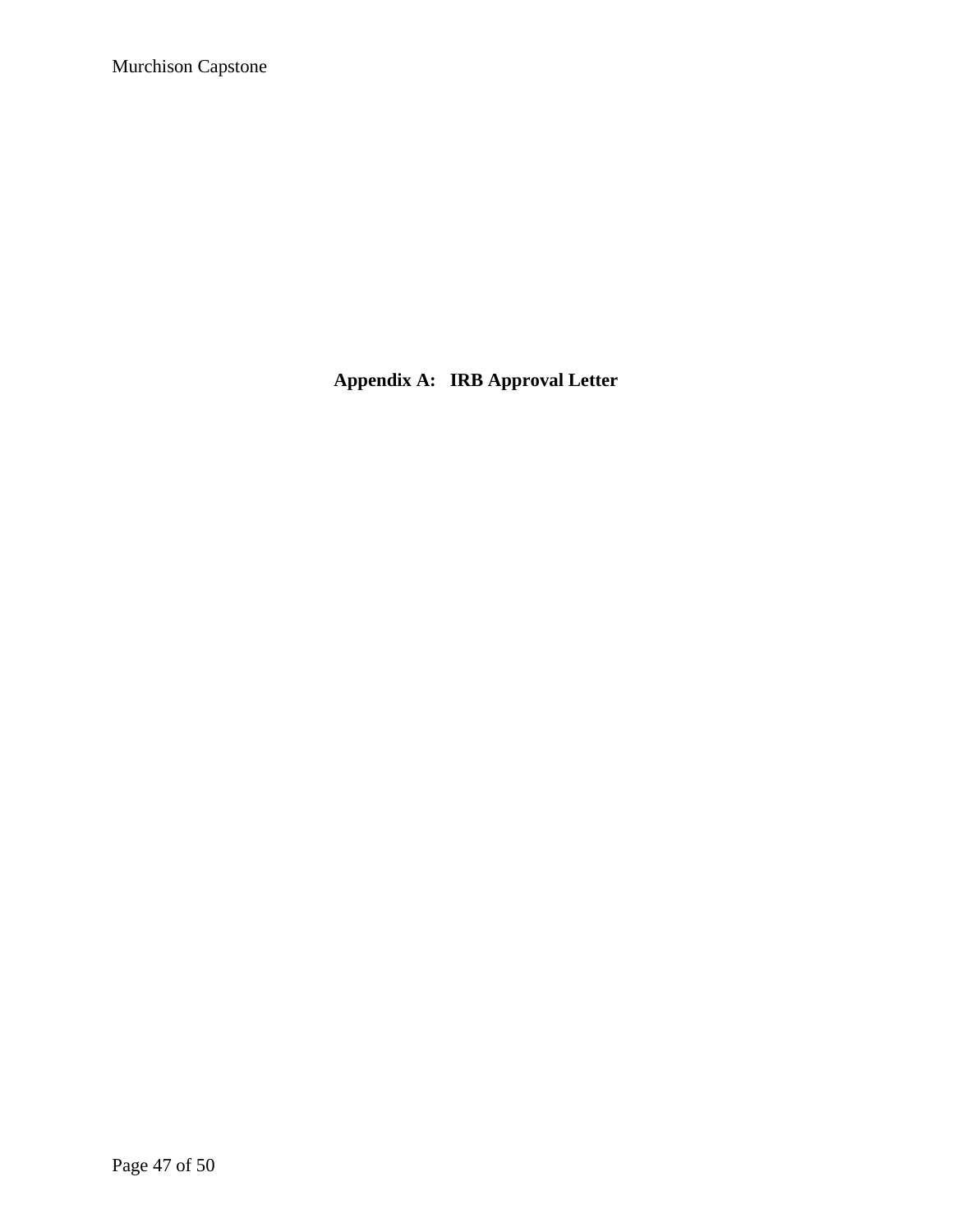

January 24, 2011

Andrea Murchison\ 1621 Venice Blvd., Apt. 107 Los Angeles, CA 90291

Dear Andrea.

Your Claim for Exemption from the Institutional Review Board (IRB) has been reviewed. Your research proposal has been approved, with no recommendations effective February 11, 2011 through February 11, 2012.

Should there be any significant changes that need to be made which would alter the research procedures that you have explained in your proposal, please consult with the IRB coordinator prior to making those changes.

Regards. Jerome White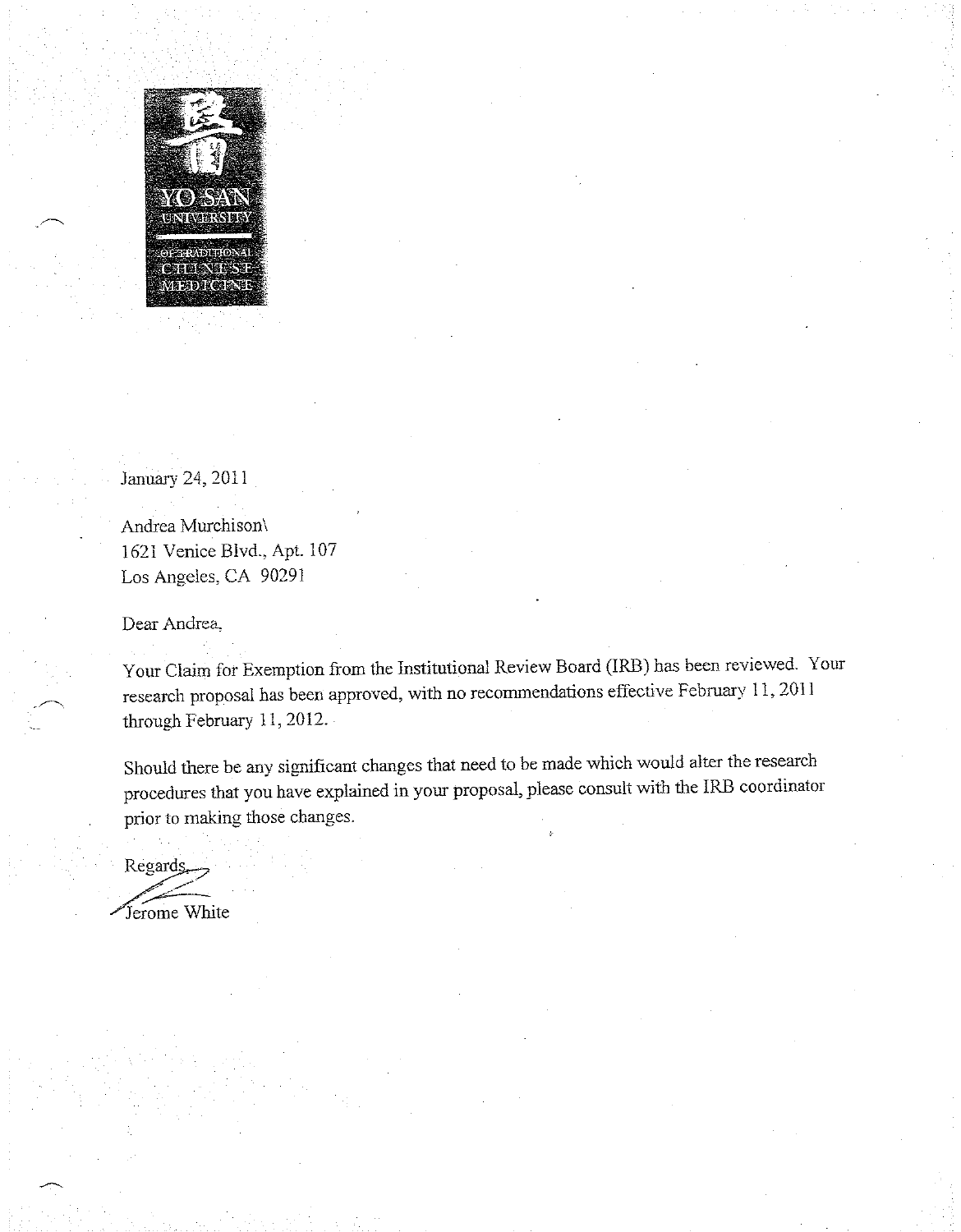**Appendix B: Data Collection Instrument**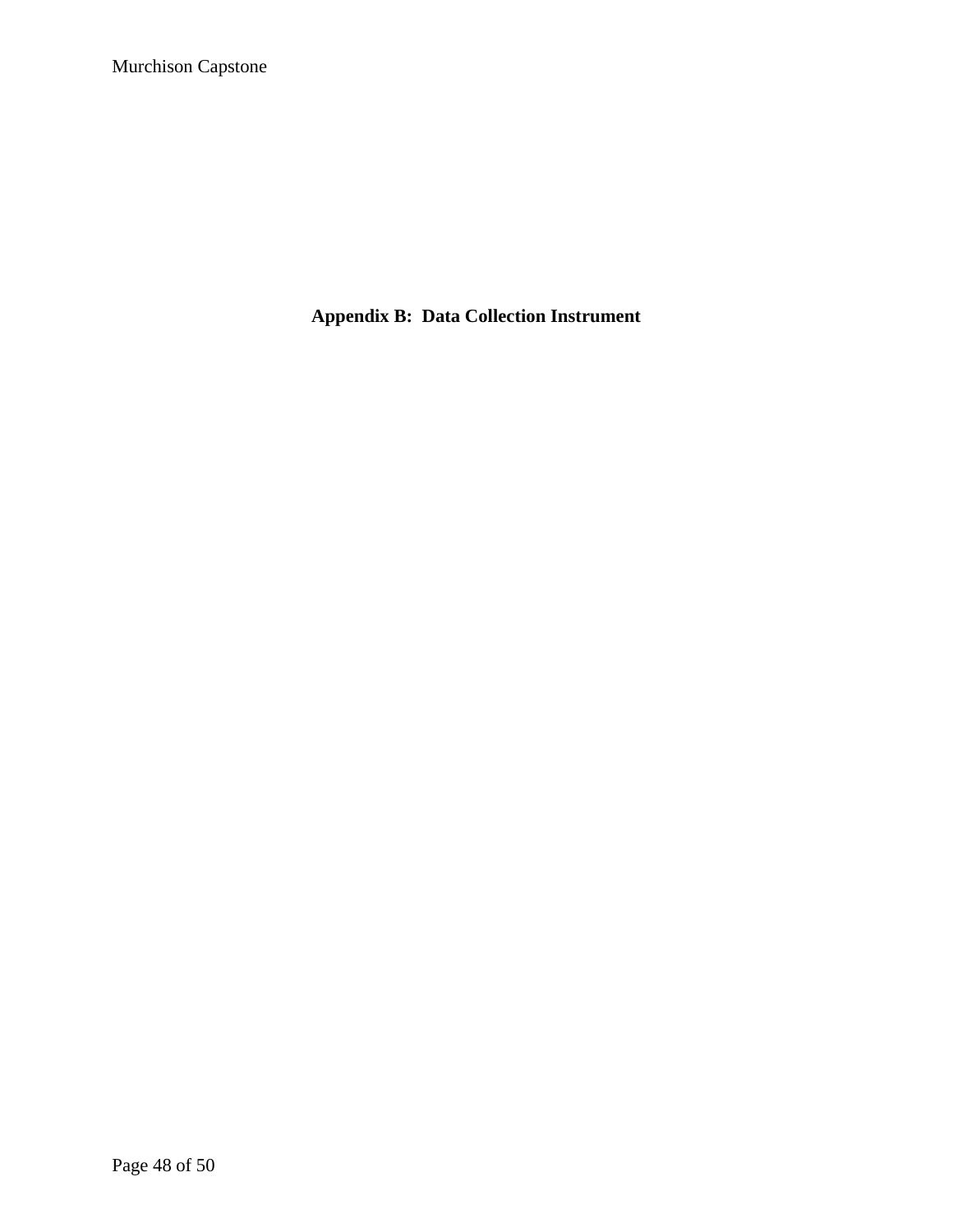|  | TCM Diagnosis | If yes, what were they | Any fertility treatments | results<br>If yes, what were the | Male fertility workup | ovulation<br>Medications to assist | If yes, what were the<br>results | Fallopian tubes evaluated<br>medically | If Yes, What were the<br>results | performed<br>Hormone laboratory tests | conceive<br>Length of time trying to | If yes, what was it | Diagnosis<br>Alopathic Infertility | Age | <b>Patient Chart Indicators</b> | <b>Chart</b>                                                       | Murchison Capstone |
|--|---------------|------------------------|--------------------------|----------------------------------|-----------------------|------------------------------------|----------------------------------|----------------------------------------|----------------------------------|---------------------------------------|--------------------------------------|---------------------|------------------------------------|-----|---------------------------------|--------------------------------------------------------------------|--------------------|
|  |               |                        |                          |                                  |                       |                                    |                                  |                                        |                                  |                                       |                                      |                     |                                    |     |                                 | مير                                                                |                    |
|  |               |                        |                          |                                  |                       |                                    |                                  |                                        |                                  |                                       |                                      |                     |                                    |     |                                 | Medical history factors of women who utilize Traditional<br>$\sim$ |                    |
|  |               |                        |                          |                                  |                       |                                    |                                  |                                        |                                  |                                       |                                      |                     |                                    |     |                                 | Data Extraction Instrument<br>$\boldsymbol{\omega}$                |                    |
|  |               |                        |                          |                                  |                       |                                    |                                  |                                        |                                  |                                       |                                      |                     |                                    |     |                                 | $\overline{\phantom{a}}$                                           |                    |
|  |               |                        |                          |                                  |                       |                                    |                                  |                                        |                                  | $\hat{\mathbf{x}}$                    |                                      |                     |                                    |     |                                 | <b>Chinese Medicine for Infertility</b><br>lч                      |                    |
|  |               |                        |                          |                                  |                       |                                    |                                  |                                        |                                  |                                       |                                      |                     |                                    |     |                                 | $\sigma$                                                           |                    |
|  |               |                        |                          |                                  |                       |                                    |                                  |                                        |                                  |                                       | $\ddot{}$                            |                     |                                    |     | $\sim$                          | ┙                                                                  |                    |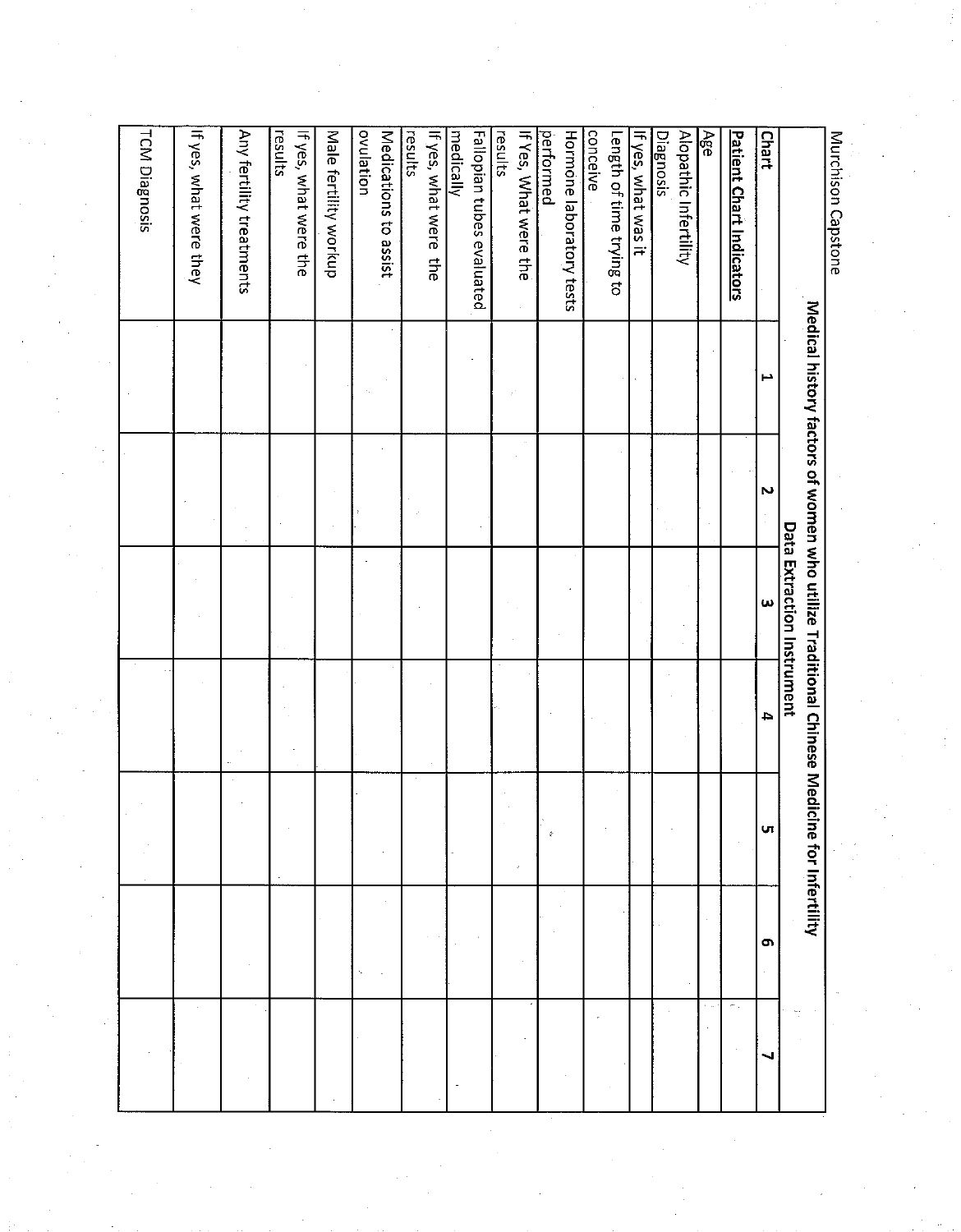**Appendix C: Table 1—Raw Data Summary**